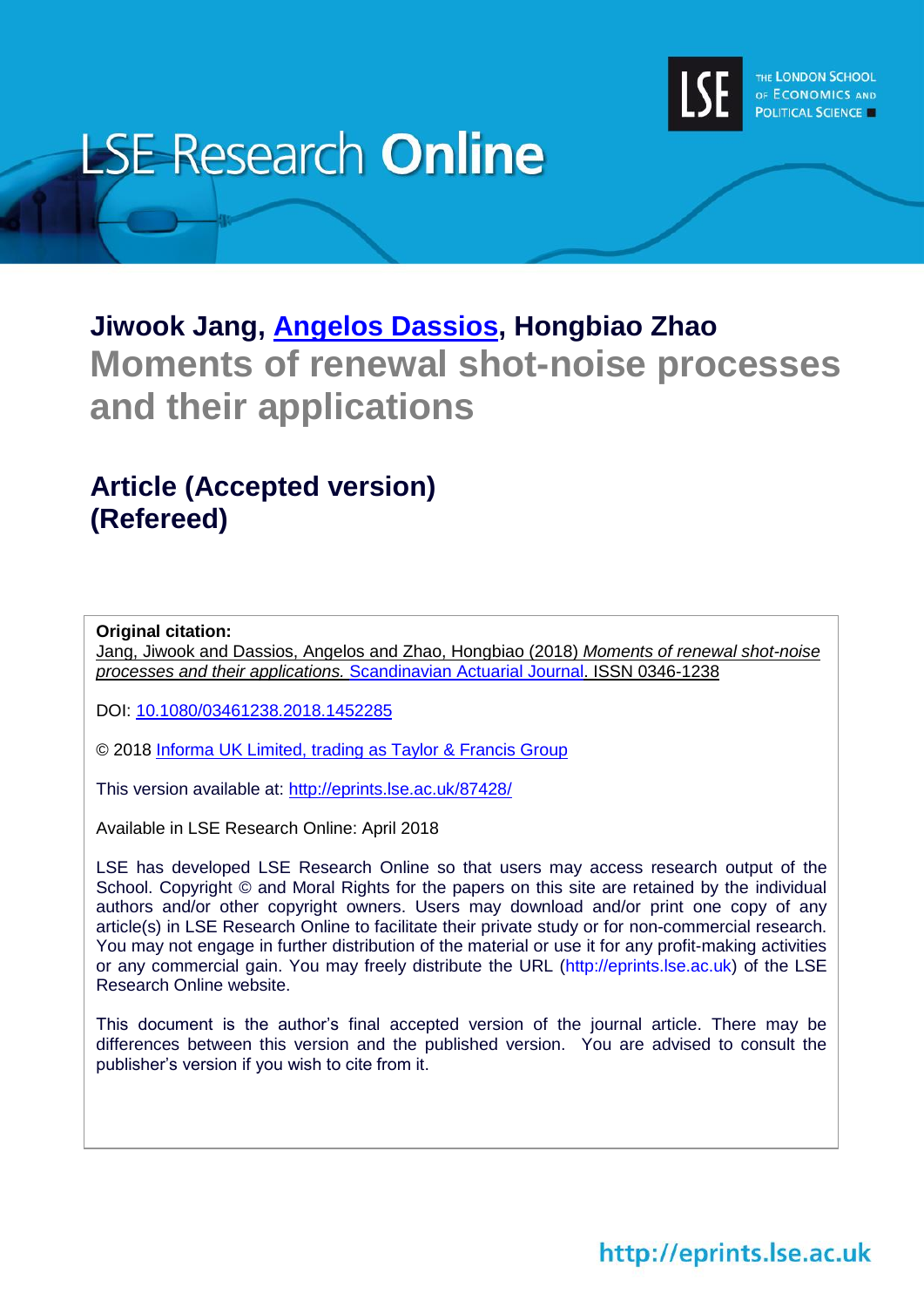# Moments of Renewal Shot-noise Processes and their Applications<sup>∗</sup>

Jiwook Jang† *Macquarie University*

Angelos Dassios‡ *London School of Economics*

Hongbiao Zhao§

*Shanghai University of Finance and Economics*

12th March 2018

#### **Abstract**

In this paper, we study the family of renewal shot-noise processes. The Feynmann-Kac formula is obtained based on the piecewise deterministic Markov process theory and the martingale methodology. We then derive the Laplace transforms of the conditional moments and asymptotic moments of the processes. In general, by inverting the Laplace transforms, the asymptotic moments and the first conditional moments can be derived explicitly, however, other conditional moments may need to be estimated numerically. As an example, we develop a very efficient and general algorithm of Monte Carlo exact simulation for estimating the second conditional moments. The results can be then easily transformed to the counterparts of discounted aggregate claims for insurance applications, and we apply the first two conditional moments for the actuarial net premium calculation. Similarly, they can also be applied to credit risk and reliability modelling. Numerical examples with four distribution choices for interarrival times are provided to illustrate how the models can be implemented.

**Keywords:** Renewal shot-noise processes; Discounted aggregate claims; Actuarial net premium; Piecewise-deterministic Markov processes; Martingale method; Monte Carlo exact simulation; Credit risk; Reliability

**Mathematics Subject Classification (2010):** Primary: 91B30; Secondary: 60G55; 60K20

<sup>∗</sup>An edited version to be published by *[Scandinavian Actuarial Journal](http://www.tandfonline.com/toc/sact20/current)*

<sup>†</sup>Department of Applied Finance and Actuarial Studies, Faculty of Business and Economics, Macquarie University, Sydney NSW 2109, Australia, E-mail: jiwook.jang@mq.edu.au

<sup>‡</sup>Department of Statistics, London School of Economics, Houghton Street, London WC2A 2AE, United Kingdom. Email: a.dassios@lse.ac.uk

<sup>§</sup>*Corresponding author*, School of Statistics and Management, Shanghai University of Finance and Economics, No. 777 Guoding Road, Shanghai 200433, China; Shanghai Institute of International Finance and Economics, No. 777 Guoding Road, Shanghai 200433, China. Email: h.zhao1@lse.ac.uk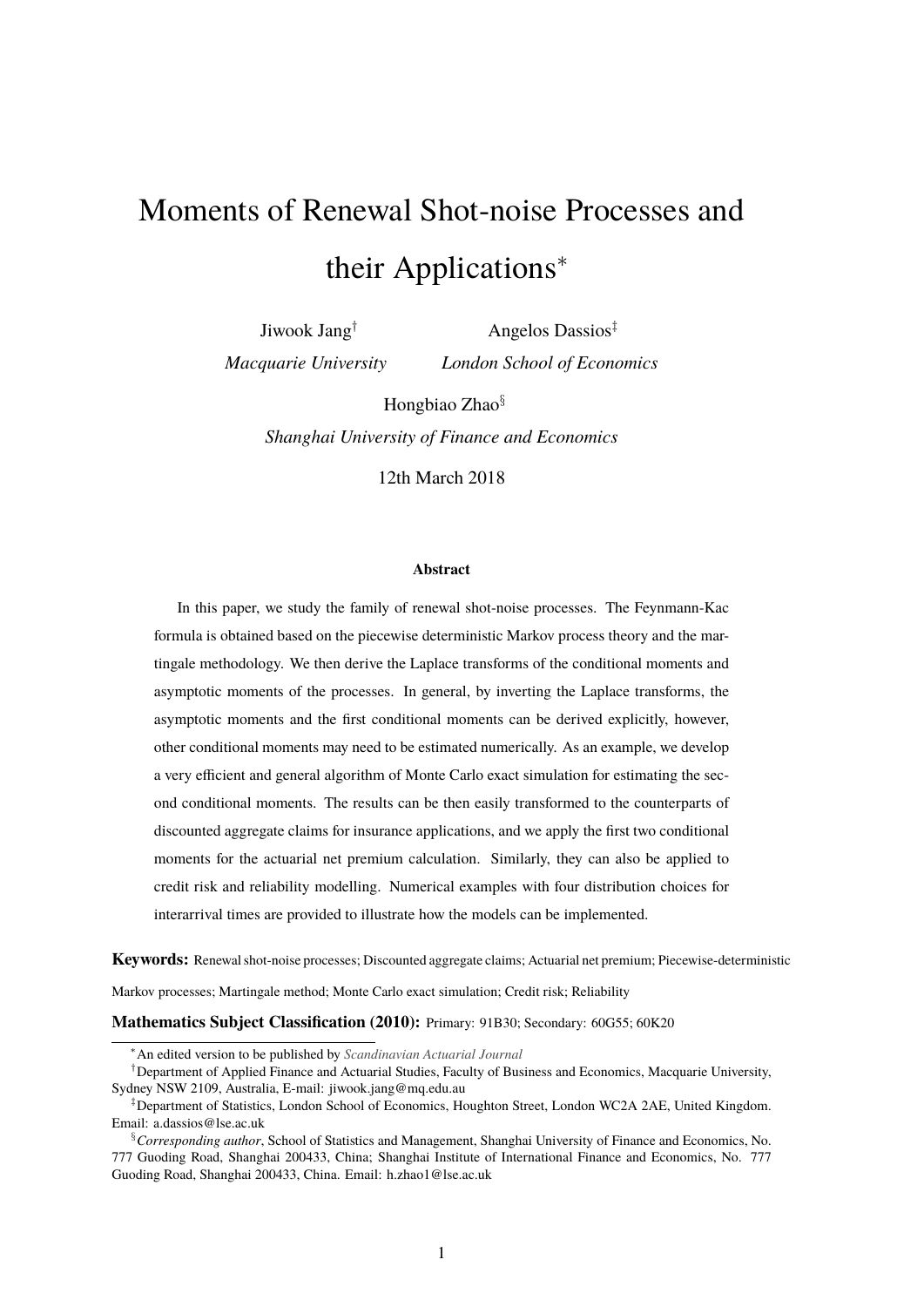#### **1 Introduction**

Since the beginning of the 20th century, *shot-noise processes* have been extensively used to model a very wide variety of natural phenomena, with numerous applications in electronics, optics, biology and many other fields in natural science, see early literature in [Campbell](#page-30-0) [\(1909a,](#page-30-0)[b\)](#page-30-1), [Schottky](#page-32-0) [\(1918\)](#page-32-0), [Picinbono et al.](#page-32-1) [\(1970\)](#page-32-1) and [Verveen and DeFelice](#page-33-0) [\(1974\)](#page-33-0). More recent applications extended to insurance and actuarial science in particular can be found in [Klüppelberg and Mikosch](#page-31-0) [\(1995\)](#page-31-0), [Brémaud](#page-30-2) [\(2000\)](#page-30-2), [Dassios and Jang](#page-30-3) [\(2003,](#page-30-3) [2005\)](#page-30-4), [Jang](#page-31-1) [\(2004\)](#page-31-1), [Jang and Krvavych](#page-31-2) [\(2004\)](#page-31-2), [Torrisi](#page-33-1) [\(2004\)](#page-33-1), [Albrecher and Asmussen](#page-30-5) [\(2006\)](#page-30-5), [Macci and Torrisi](#page-32-2) [\(2011\)](#page-32-2), [Zhu](#page-33-2) [\(2013\)](#page-33-2) and [Schmidt](#page-32-3) [\(2014\)](#page-32-3). Mostly, they adopted the classical *Poisson shot-noise process* [\(Cox and Isham,](#page-30-6) [1980,](#page-30-6) p.88), where the arrivals of claims are simply assumed to follow a Poisson process. However, an exponential distribution could be not appropriate for modelling claim interarrival times in practice when the likelihood of a claim given the time elapsed since the previous one is not constant over time. There has been a significant volume of literature that questions the appropriateness of a Poisson process in insurance modelling [\(Seal,](#page-32-4) [1983;](#page-32-4) [Beard et al.,](#page-30-7) [1984\)](#page-30-7) such as the rainfall modelling [\(Cox and Isham,](#page-30-6) [1980;](#page-30-6) [Smith,](#page-32-5) [1980\)](#page-32-5). For catastrophic events (e.g. floods, storms, hails, bushfires, earthquakes and terrorist attacks), the assumption that resulting claims occur in terms of a Poisson process is inadequate as it has a deterministic intensity, i.e., it has the same claim frequency rate between the same time interval of duration.

A natural generalisation of Poisson process is the family of renewal processes [\(Cox,](#page-30-8) [1962;](#page-30-8) [Cox and Miller,](#page-30-9) [1965;](#page-30-9) [Karlin and Taylor,](#page-31-3) [1975;](#page-31-3) [Grandell,](#page-31-4) [1991;](#page-31-4) [Ross,](#page-32-6) [1996;](#page-32-6) [Rolski et al.,](#page-32-7) [2008\)](#page-32-7), which could offer more flexible model choices and are versatile enough to capture different styles of claim interarrival times in reality. Using ordinary, delayed and stationary renewal processes to derive the moments and moment generating functions of compound renewal sums with discounted claims can be found in [Léveillé and Garrido](#page-31-5) [\(2001a](#page-31-5)[,b\)](#page-32-8) and [Léveillé et al.](#page-32-9) [\(2010\)](#page-32-9). Since [Andersen](#page-30-10) [\(1957\)](#page-30-10) proposed to use a compound renewal risk model and [Gerber and Shiu](#page-31-6) [\(1998\)](#page-31-6) introduced the so-called discounted penalty function, the delayed and stationary renewal risk models and their extensions for modelling insurers' surplus processes can also be noticed in [Willmot and Dickson](#page-33-3) [\(2003\)](#page-33-3), [Gerber and Shiu](#page-31-7) [\(2005\)](#page-31-7), [Li and Garrido](#page-32-10) [\(2005\)](#page-32-10), [Willmot](#page-33-4) [\(2007\)](#page-33-4) and [Woo](#page-33-5) [\(2010\)](#page-33-5).

In this paper, we mainly study *renewal shot-noise processes*, the generalised family of Poisson shot-noise process. They are shot-noise processes driven by ordinary renewal processes, so that the interarrival times could be any positive independent identically distributed random variables. This paper can be considered as the generalisation of [Jang](#page-31-1) [\(2004\)](#page-31-1) from the classical Poisson process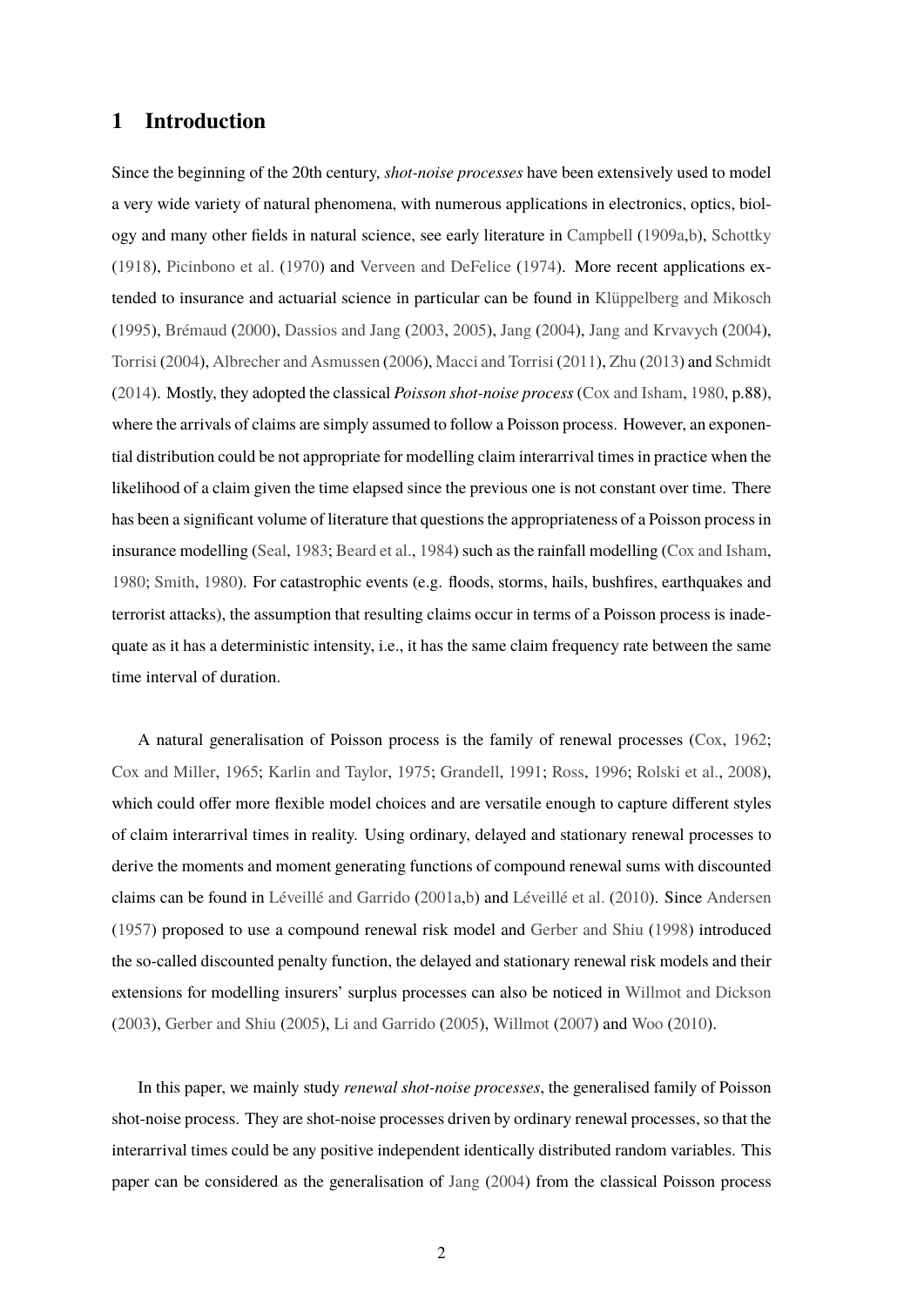to a rather general renewal process for the underlying point process. However, this generalisation is technically nontrivial, since the renewal components lead our new models beyond the affine framework in general, and several new approaches have been adopted or developed to investigate the properties of moments. Based on the *piecewise deterministic Markov process theory* [\(Davis,](#page-31-8) [1984,](#page-31-8) [1993\)](#page-31-9) and the martingale methodology [\(Dassios and Embrechts,](#page-30-11) [1989\)](#page-30-11), we first obtain the Feynmann-Kac formula. We then derive the Laplace transforms of the conditional moments and asymptotic moments of the processes. In general, by inverting the Laplace transforms of these moments, any asymptotic moments as well as the first conditional moments can be derived explicitly, however, other conditional moments may need to be estimated numerically. As an example, we develop a very efficient and general algorithm of Monte Carlo exact simulation for estimating the second conditional moments. The results then can be easily transformed to the counterparts of discounted aggregate claims in insurance, and we apply the first two conditional moments for the actuarial net premium calculation. Similarly, they can also be applied to credit risk and reliability modelling. Numerical examples with four different distributions for modelling interarrival times are provided, and the implementation details are also discussed.

This paper is structured as follows. Section [2](#page-3-0) introduces renewal shot-noise processes and the associated processes of discounted aggregate claims in insurance. In Section [3,](#page-6-0) based on the piecewise deterministic Markov process theory and the martingale methodology, we present the Feynmann-Kac formula. It is then used in Section [4](#page-9-0) to derive the Laplace transforms of the moments of renewal shot-noise processes and discounted aggregate claims. Afterwards, in Section [5,](#page-21-0) we apply the results of the means and variances to the actuarial context for calculating net insurance premiums as well as credit risk and reliability modelling, for which we specify exponential, gamma, inverse Gaussian and folded normal distributions for modelling interarrival times, respectively. Section [6](#page-27-0) contains concluding remarks.

#### <span id="page-3-0"></span>**2 Renewal Shot-noise Processes and Discounted Aggregate Claims**

Claims arising from catastrophic events could be different from the different time interval of duration, and they could also depend on the time elapsed since the previous claim. Therefore, improved models beyond the Poisson process to predict claims arising from catastrophic events are required. For this purpose, let us start with a compound model of insurance risk with the additional economic assumption of a positive interest rate, and the accumulated value of aggregate claims up to time  $t$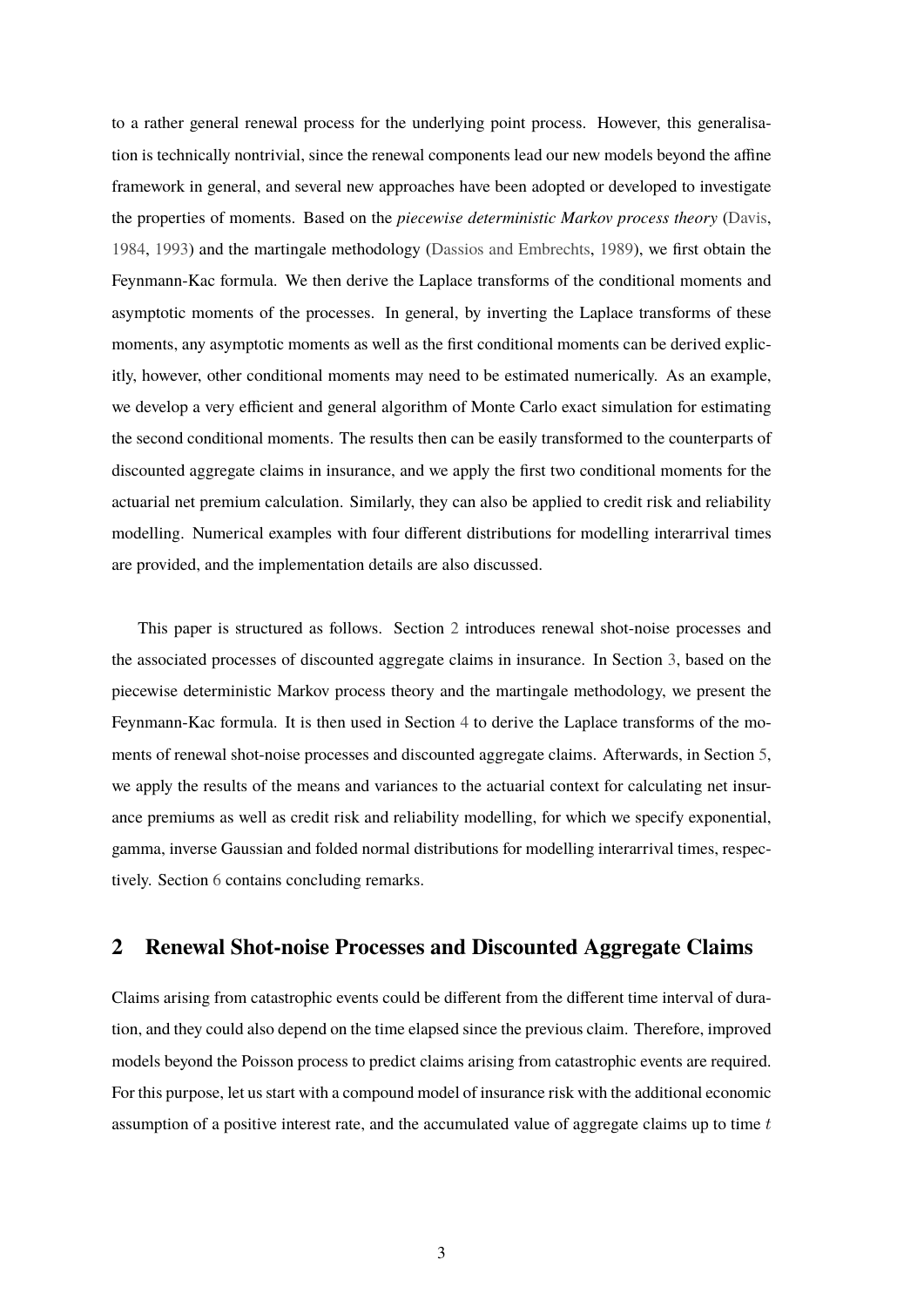in continuous time on a probability space  $(\Omega, \mathcal{F}, \mathbb{P})$  is

$$
L_t = \sum_{i=1}^{N_t} X_i e^{r(t - T_i)}, \qquad t \ge 0,
$$

where

- $r > 0$  is the risk-free force of interest rate;
- ${X_i}_{i=1,2,\cdots}$  are claim sizes (or jump sizes), which are assumed to be independent and identically distributed (*i.i.d.*) with cumulative distribution function (CDF)  $H(x)$ ,  $x > 0$ ;
- ${T_i}_{i=1,2,\dots}$  are the claim occurrence times (or, *renewal epochs*), which follows a renewal point process  $N_t = \sum$ i  $1_{\{T_i \le t\}}$  with  $N_0 = 0$ .

 $\mathcal{F}_t$  is the associated natural filtration of  $L_t$ . Setting  $L_t^0 = e^{-rt}L_t$ , we have the discounted value at time 0 of aggregate claims (or, *discounted aggregate claims*) up to time t, i.e.,

<span id="page-4-1"></span>
$$
L_t^0 = \sum_{i=1}^{N_t} X_i e^{-rT_i}.
$$
\n(2.1)

As [Jang](#page-31-1) [\(2004\)](#page-31-1) and [Jang and Krvavych](#page-31-2) [\(2004\)](#page-31-2) noted the duality property between the process of discounted aggregate claims and the shot-noise process, we now introduce a *renewal shot-noise process* (or, shot-noise process driven by an ordinary renewal process)

<span id="page-4-0"></span>
$$
S_t = S_0 e^{-\delta t} + \sum_{i=1}^{N_t} X_i e^{-\delta(t - T_i)},
$$
\n(2.2)

where  $\delta$  is a constant. Setting  $S_0 = 0$  and  $\delta = -r$  in [\(2.2\)](#page-4-0), the processes of  $S_t$  and  $L_t$  become identical. S<sub>t</sub> was also discussed in [Rice](#page-32-11) [\(1977\)](#page-32-11) and was used as the stochastic intensity of a *double stochastic Poisson process* (or *Cox process*) in [Møller and Torrisi](#page-32-12) [\(2005\)](#page-32-12) and [Dassios et al.](#page-30-12) [\(2015\)](#page-30-12). Simulated sample paths of the renewal shot-noise process  $S_t$  and the underlying renewal process  $N_t$  are provided in Figure [1,](#page-5-0) where we assume the interarrival times follow an inverse Gaussian distribution and jump sizes follow an exponential distribution.

Note that, this process  $S_t$  is no longer within the usual framework of *affine processes* [\(Duffie](#page-31-10)s [et al.,](#page-31-10) [2000,](#page-31-10) [2003\)](#page-31-11) or a Markov process due to the additional renewal components. In order to establish a Markovian framework, we need to further include a supplementary stochastic process  $U_t$ , the *backward recurrence time* [\(Cox,](#page-30-8) [1962,](#page-30-8)  $p.27$ ) (or *the time elapsed since the last jump arrived*) in the process  $S_t$ , i.e.,

$$
U_t := U_0 + t - \sum_{i=1}^{N_t} \tau_i,
$$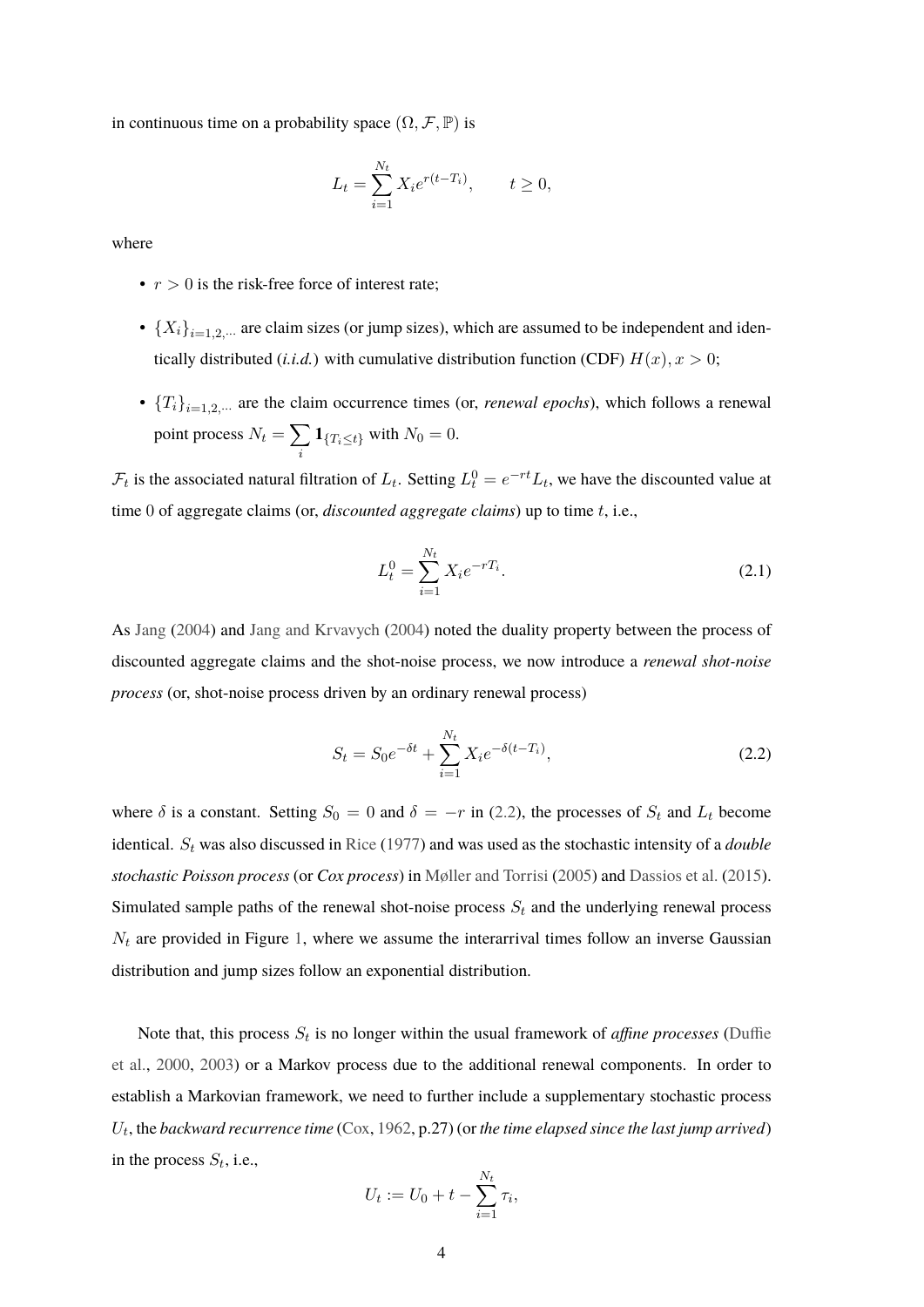<span id="page-5-0"></span>

**Figure 1:** Simulated paths of renewal shot-noise process  $S_t$  and renewal process  $N_t$  when the interarrival times follow an inverse Gaussian distribution and jump sizes follow an exponential distribution

where  $U_0 \geq 0$  is the initial value of  $U_t$ ;  $\{\tau_i\}_{i=1,2,...}$  are interarrival times of claim arrivals, i.e.,

$$
\tau_i := T_i - T_{i-1}, \qquad i = 1, 2, ..., \qquad T_0 = 0,
$$

and they are *i.i.d.* with the CDF  $P(u)$ ,  $u > 0$ , which is assumed to be absolutely continuous with the associated density function  $p(u)$ . The idea of adding this supplementary variable  $U_t$  to make the underlying process Markovian can be found as early as in  $\text{Cox } (1955)$  $\text{Cox } (1955)$  $\text{Cox } (1955)$  $\text{Cox } (1955)$ .  $U_t$  increases at unit rate till a jump arrives, then it goes back to 0. Note that, if  $\rho(u)$  is denoted as the *failure rate* of the distribution, we have

$$
P(u) = 1 - \exp\left(-\int_{0}^{u} \rho(v) dv\right), \qquad p(u) = \rho(u) \exp\left(-\int_{0}^{u} \rho(v) dv\right),
$$

where  $\rho(u) = \frac{p(u)}{\bar{P}(u)}$ , and  $\bar{P}(u) := 1 - P(u)$  is denoted as the tail probability or the *survivor function* [\(Cox,](#page-30-8) [1962,](#page-30-8) p.3). For notation simplification, we denote the first mean and the Laplace transform respectively by

$$
\gamma_1 := \int\limits_0^\infty u p(u) \mathrm{d} u < \infty, \qquad \hat{p}(\theta) := \int\limits_0^\infty e^{-\theta u} p(u) \mathrm{d} u < \infty.
$$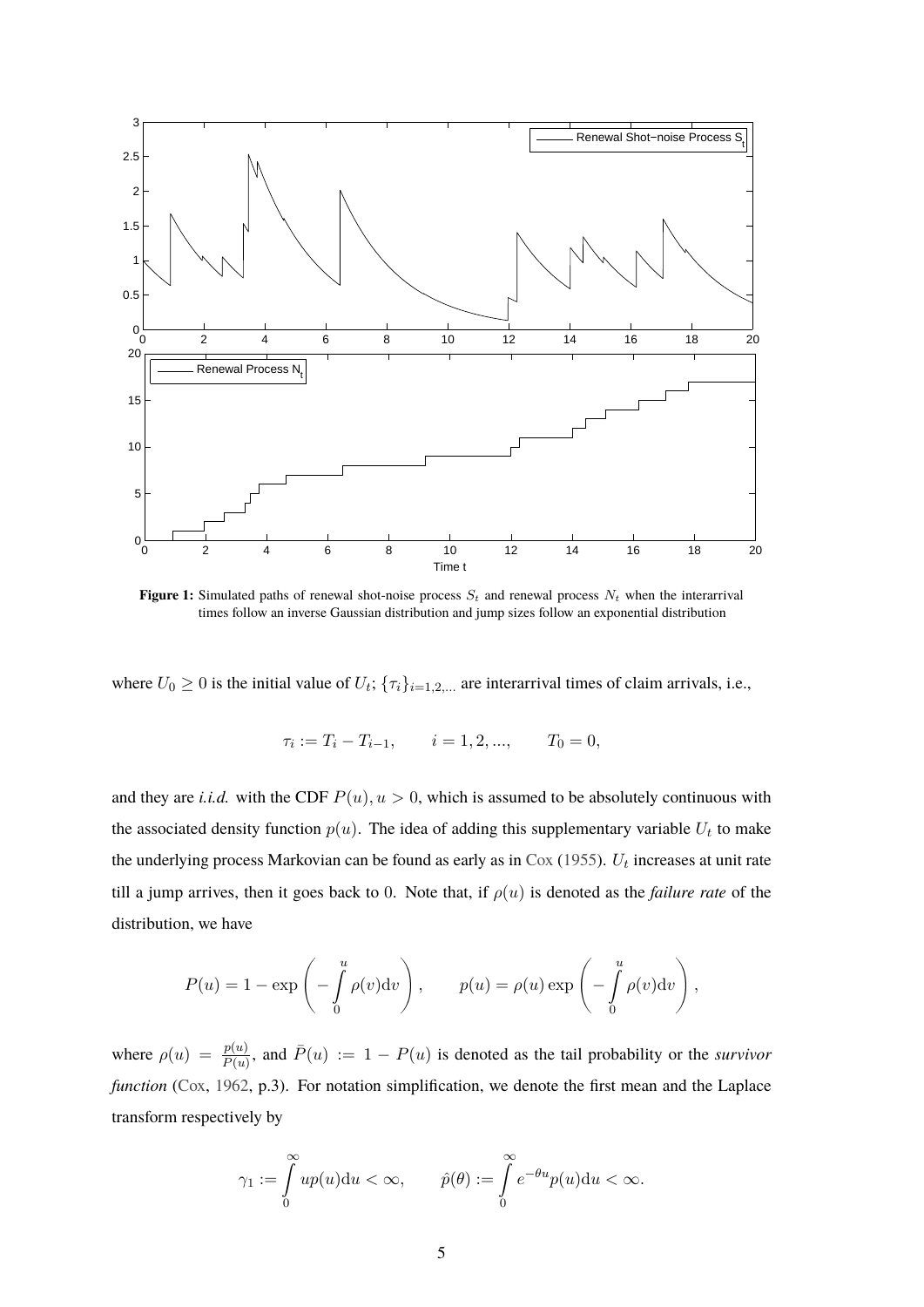We denote the  $m<sup>th</sup>$  moment of  $S_t$  conditional on  $S_0$  and  $U_0$  and the associated Laplace transform with respect to time  $t$  respectively by

$$
e_m(t; S_0, U_0; \delta) := \mathbb{E}\Big[S_t^m \mid S_0, U_0\Big], \qquad m \in \mathbb{N}^+,
$$
  

$$
\hat{e}_m(\theta; S_0, U_0; \delta) := \int_0^\infty e^{-\theta t} \mathbb{E}\Big[S_t^m \mid S_0, U_0\Big] dt,
$$

and the moments of claim amounts by

$$
\mu_k := \int\limits_0^\infty x^k \mathrm{d}H(x), \qquad k = 0, 1, 2, \cdots.
$$

The Laplace transform of any given function  $f(t)$  in general is denoted by

$$
\hat{f}(t) := \mathcal{L}_{\theta}\big\{f(t)\big\} := \int\limits_{0}^{\infty} e^{-\theta t} f(t) \mathrm{d}t.
$$

All moments and Laplace transforms above are assumed to be finite.

#### <span id="page-6-0"></span>**3 Martingales**

Let us define a process

$$
Z_t = \int_0^t e^{-\theta u} \sum_{k=1}^m \kappa_k S_u^k du,
$$
\n(3.1)

where  $\theta \ge 0$  and  $\{\kappa_k\}_{k=1,2,\dots,m}$  are all constants. The *infinitesimal generator* of  $(Z_t, S_t, U_t, t)$ acting on any function  $g(z, s, u, t)$  belonging to its domain is given by

<span id="page-6-1"></span>
$$
\mathcal{A}g(z,s,u,t) = \left(e^{-\theta t} \sum_{k=1}^{m} \kappa_k s^k\right) \frac{\partial g}{\partial z} + \frac{\partial g}{\partial t} + \frac{\partial g}{\partial u} - \delta s \frac{\partial g}{\partial s} + \frac{p(u)}{\overline{P}(u)} \left[ \int_{0}^{\infty} g(z, s+x, 0, t) dH(x) - g(z, s, u, t) \right],
$$
\n(3.2)

where  $g:(0,\infty)\times(0,\infty)\times(0,\infty)\times\mathbb{R}^+\to(0,\infty)$ . It is sufficient that  $g(z,s,u,t)$  is differentiable with respect to  $z, s, u, t$  for any  $z, s, u, t$  and that

<span id="page-6-2"></span>
$$
\left| \int_{0}^{\infty} g(\cdot, s + x, \cdot, \cdot) \mathrm{d}H(x) - g(\cdot, s, \cdot, \cdot) \right| < \infty \tag{3.3}
$$

for  $g(z, s, u, t)$  to belong to the domain of the (extended) generator A. For the details on finding the generator of  $(Z_t, S_t, U_t, t)$  using the *piecewise deterministic Markov process theory* [\(Davis,](#page-31-8) [1984,](#page-31-8)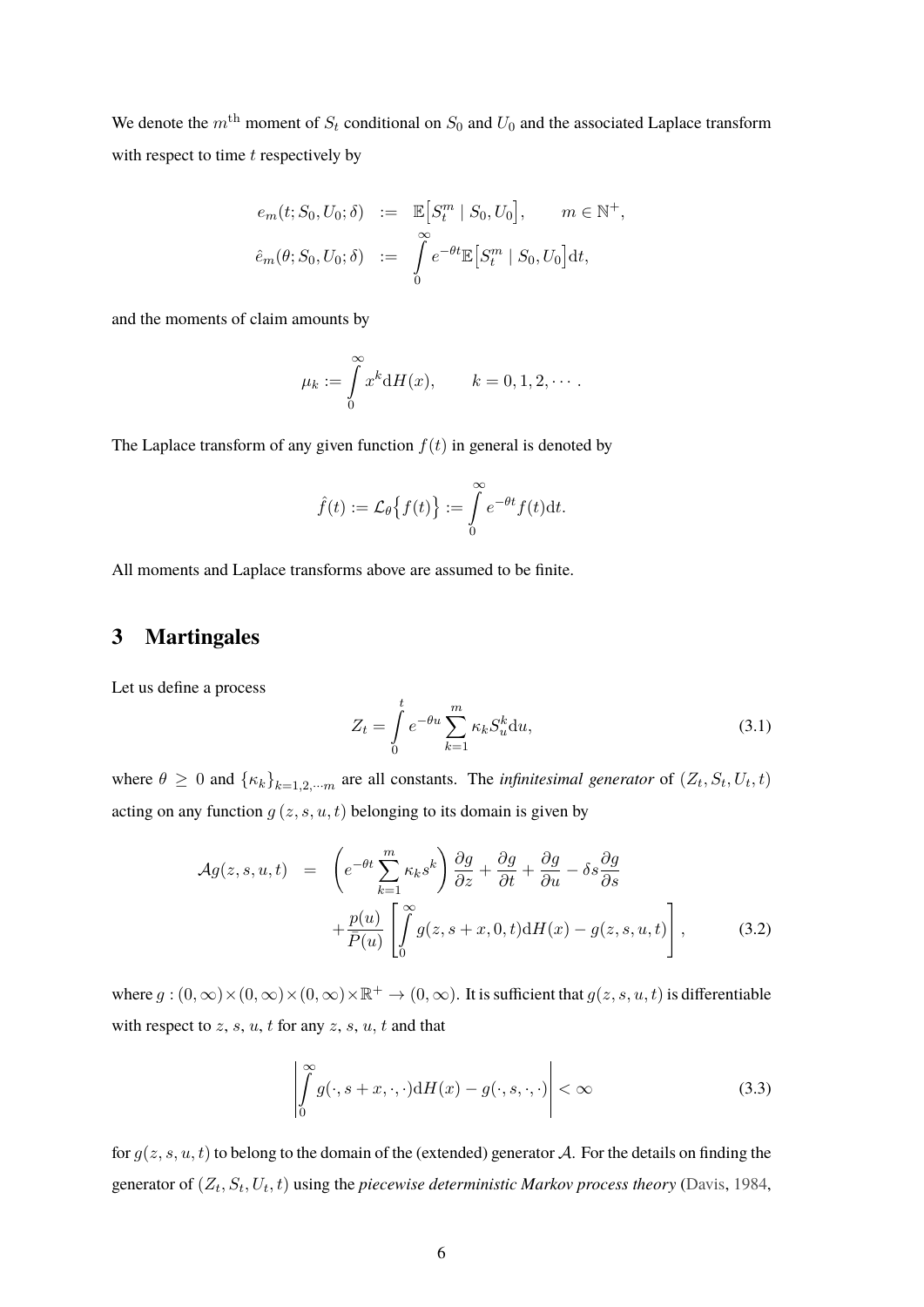[1993\)](#page-31-9), see [Dassios and Embrechts](#page-30-11) [\(1989\)](#page-30-11), [Dassios and Jang](#page-30-3) [\(2003\)](#page-30-3), [Rolski et al.](#page-32-7) [\(2008\)](#page-32-7), [Dassios](#page-31-12) [and Zhao](#page-31-12) [\(2011,](#page-31-12) [2012,](#page-31-13) [2014\)](#page-31-14) and many others.

<span id="page-7-1"></span>Let us first provide a proposition as below which will be used very often in this paper.

**Proposition 3.1.** *The ordinary differential equation (ODE) of* A(u)*,*

$$
a - \xi A(u) + A'(u) + \frac{p(u)}{\bar{P}(u)} \left[ b + A(0) - A(u) \right] = 0,
$$
\n(3.4)

*has the solution*

$$
A(u) := \frac{a}{\xi} + \frac{b}{1 - \hat{p}(\xi)} \frac{e^{\xi u}}{\bar{P}(u)} \int_{u}^{\infty} e^{-\xi v} p(v) \mathrm{d}v,\tag{3.5}
$$

*where*  $a, b, \xi$  *are all constants, and*  $\xi \geq 0$ *.* 

Now, in order to derive the  $m<sup>th</sup>$  moment of  $S_t$  conditional on  $S_0$  and  $U_0$  at time  $t = 0$  in the next section, we have to first find a suitable martingale with respect to the filtration  $\mathcal{F}_t$ , which is given in Theorem [3.1.](#page-7-0)

<span id="page-7-0"></span>**Theorem 3.1.** We have a  $\mathcal{F}_t$ -martingale

<span id="page-7-5"></span>
$$
Z_t + e^{-\theta t} \sum_{k=0}^{m} S_t^k A_k(U_t), \qquad (3.6)
$$

*where*

<span id="page-7-2"></span>
$$
A_k(u) := \frac{\sum_{k=1}^m A_n(0) \binom{n}{k} \mu_{n-k}}{1 - \hat{p}(\theta + \delta k)} \frac{e^{(\theta + \delta k)u}}{\bar{P}(u)} \int_u^\infty e^{-(\theta + \delta k)v} p(v) \, dv, \qquad k = 0, 1, \cdots, m-1,
$$
\n
$$
(3.7)
$$

*and*

<span id="page-7-3"></span>
$$
A_m(u) := \frac{\kappa_m}{\theta + \delta m}.\tag{3.8}
$$

*Proof.* To find a  $\mathcal{F}_t$ -martingale, we assume a function in form of

<span id="page-7-4"></span>
$$
g(z, s, u, t) = z + e^{-\theta t} \sum_{k=0}^{m} s^k A_k(u).
$$
 (3.9)

Setting  $Ag = 0$  in [\(3.2\)](#page-6-1), we obtain the equation

$$
\sum_{k=1}^{m} \kappa_k s^k - \theta \sum_{k=0}^{m} s^k A_k(u) + \sum_{k=0}^{m} s^k A'_k(u) - \delta \sum_{k=0}^{m} k s^k A_k(u) + \frac{p(u)}{\bar{P}(u)} \left[ \int_{0}^{\infty} \sum_{k=0}^{m} (s+x)^k A_k(0) dH(x) - \sum_{k=0}^{m} s^k A_k(u) \right] = 0.
$$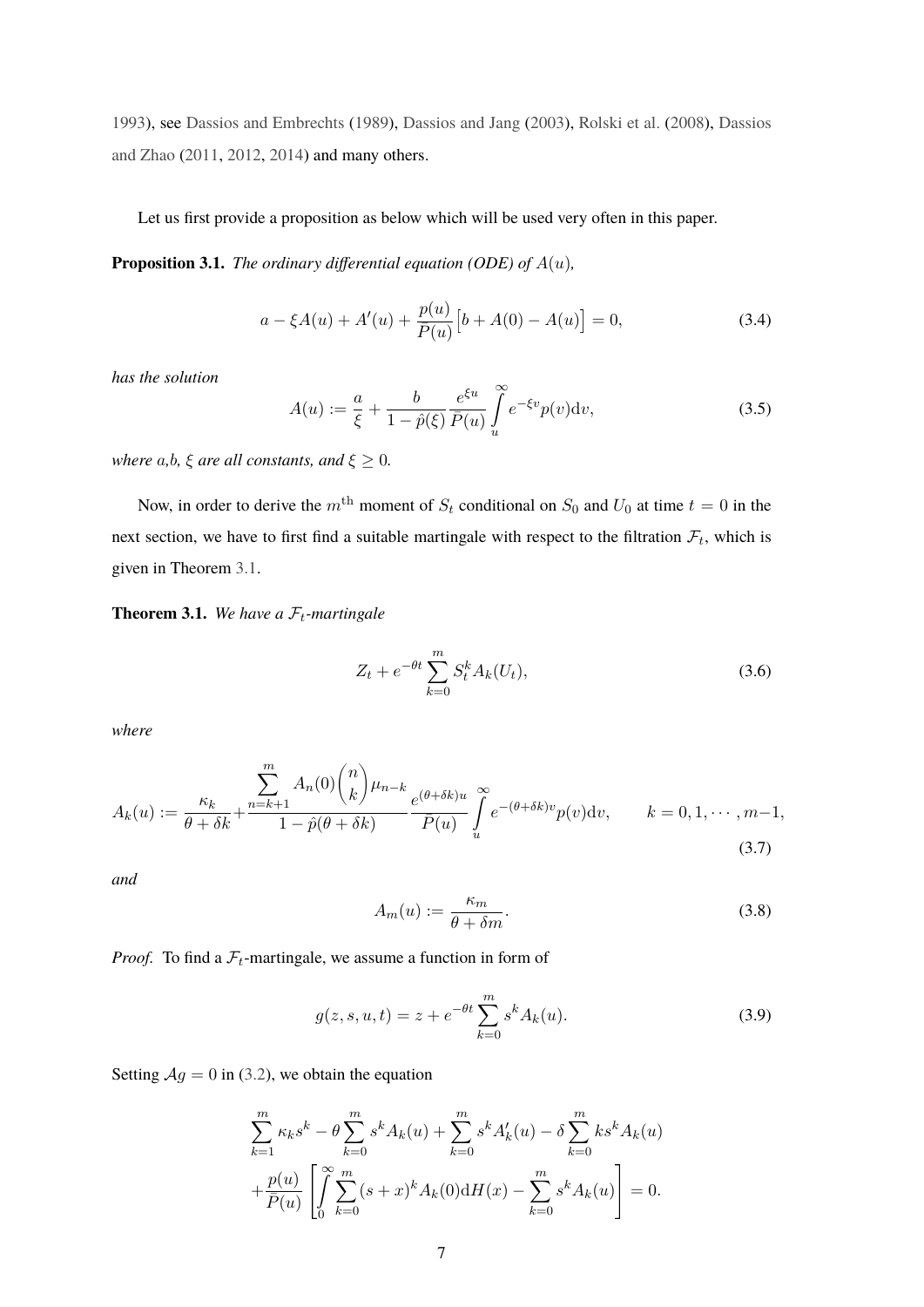Note that, based on  $(s+x)^k = \sum$ k  $j=0$  $\sqrt{k}$ j  $s^{j}x^{k-j}$  where

$$
\binom{k}{j}:=\frac{k!}{j!(k-j)!},\qquad j=0,1,...,k,
$$

we have

<span id="page-8-0"></span>
$$
0 = \sum_{k=1}^{m} \kappa_{k} s^{k} - \theta \sum_{k=0}^{m} s^{k} A_{k}(u) + \sum_{k=0}^{m} s^{k} A'_{k}(u) - \delta \sum_{k=0}^{m} k s^{k} A_{k}(u)
$$
  
+ 
$$
\frac{p(u)}{\bar{P}(u)} \left[ \int_{0}^{\infty} \sum_{k=0}^{m} \sum_{j=0}^{k} {k \choose j} s^{j} x^{k-j} A_{k}(0) dH(x) - \sum_{k=0}^{m} s^{k} A_{k}(u) \right]
$$
  
= 
$$
\sum_{k=1}^{m} \kappa_{k} s^{k} - \theta \sum_{k=0}^{m} s^{k} A_{k}(u) + \sum_{k=0}^{m} s^{k} A'_{k}(u) - \delta \sum_{k=0}^{m} k s^{k} A_{k}(u)
$$
  
+ 
$$
\frac{p(u)}{\bar{P}(u)} \left[ \sum_{k=0}^{m} \sum_{j=0}^{k} {k \choose j} s^{j} \mu_{k-j} A_{k}(0) - \sum_{k=0}^{m} s^{k} A_{k}(u) \right],
$$

where

$$
\mu_{k-j} = \int_{0}^{\infty} x^{k-j} dH(x), \qquad j = 0, 1, 2, \cdots, k.
$$

Then, setting  $\kappa_0 = 0$ , we can rewrite it by

$$
\sum_{k=0}^{m} s^{k} \left[ \kappa_{k} - (\theta + \delta k) A_{k}(u) + A'_{k}(u) \right] + \frac{p(u)}{\bar{P}(u)} \sum_{k=0}^{m} \left[ A_{k}(0) \sum_{j=0}^{k} {k \choose j} \mu_{k-j} s^{j} - s^{k} A_{k}(u) \right]
$$
\n
$$
= \sum_{k=0}^{m} c_{k}(u) s^{k} = 0,
$$
\n(3.10)

where  $c_k(u)$  is the coefficient of  $s^k$ , i.e.,

$$
c_k(u) := \kappa_k - (\theta + \delta k) A_k(u) + A'_k(u) + \frac{p(u)}{\bar{P}(u)} \left[ \sum_{n=k}^m A_n(0) \binom{n}{k} \mu_{n-k} - A_k(u) \right], \qquad k = 0, 1, ..., m.
$$

Since [\(3.10\)](#page-8-0) should hold for any  $s^k$  where  $\forall k \in \{0, 1, 2, \cdots, m\}$ , each coefficient should be equal to zero, i.e., we have the ODEs

$$
c_k(u) = 0, \qquad k = 0, 1, ..., m.
$$

Using Proposition [3.1,](#page-7-1) we have the solutions

$$
A_k(u) = \frac{\kappa_k}{\theta + \delta k} + \frac{\sum_{n=k}^m A_n(0) \binom{n}{k} \mu_{n-k}}{1 - \hat{p}(\theta + \delta k)} \frac{e^{(\theta + \delta k)u}}{\bar{P}(u)} \int_u^\infty e^{-(\theta + \delta k)v} p(v) \mathrm{d}v,
$$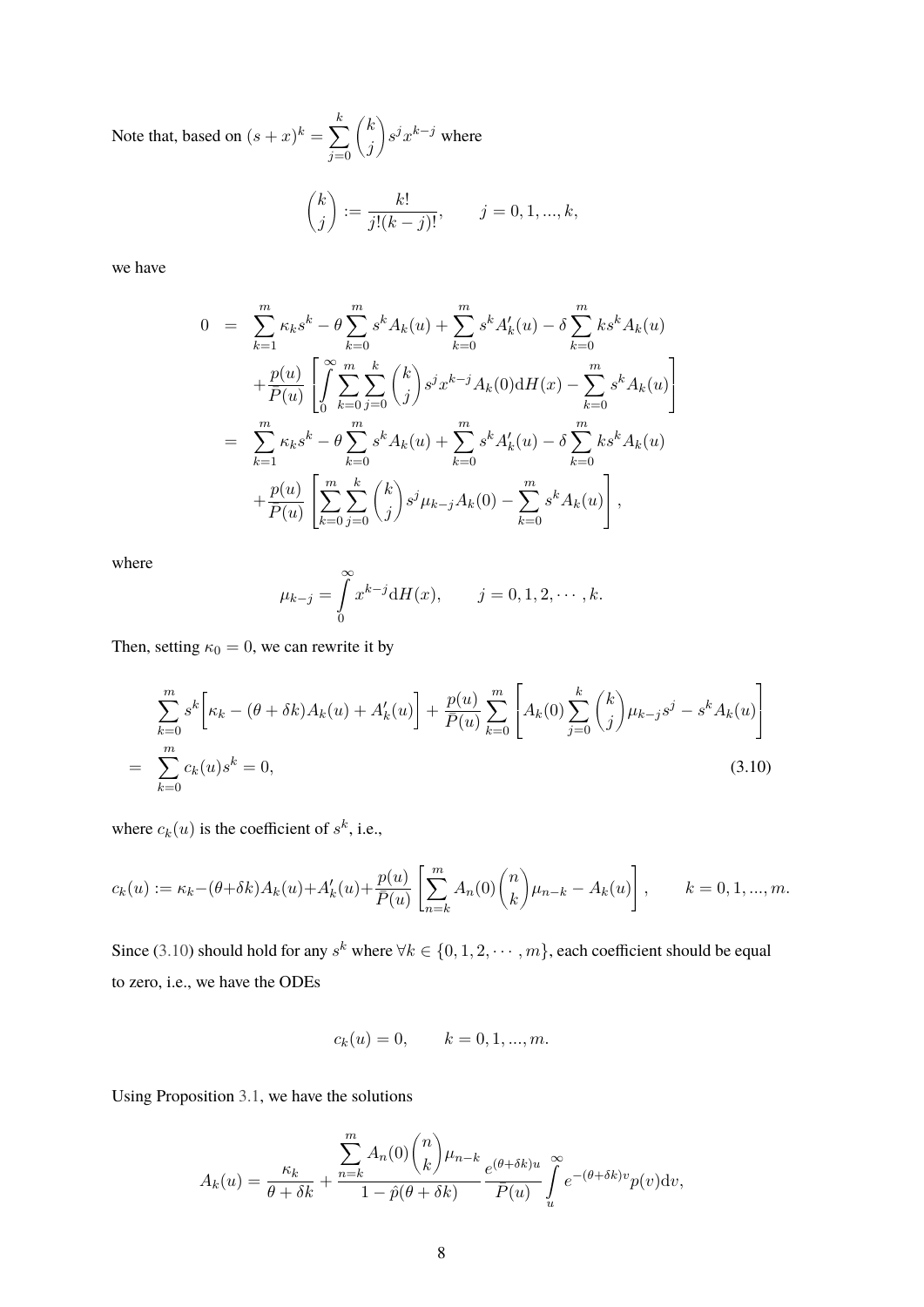with the boundary conditions  $A_k(0) = 0$  for  $k = 0, 1, ..., m$ . More specifically, they are equivalent to [\(3.7\)](#page-7-2) for  $k = 0, 1, 2, \cdots, m - 1$  and [\(3.8\)](#page-7-3) for  $k = m$ . Finally, it is easy to see that, this function [\(3.9\)](#page-7-4) is differentiable with respect to all its arguments  $z$ ,  $s$ ,  $u$ ,  $t$ , and also the expectation of the associated jumps is bounded, i.e., it satisfies [\(3.3\)](#page-6-2). Hence, it belongs to the domain of the (extended) generator A. It is based on the *piecewise deterministic Markov process theory*, which was developed by [Davis](#page-31-8) [\(1984,](#page-31-8) Theorem 5.5, p.367), see also more details on this theory and its conditions in the book by [Davis](#page-31-9) [\(1993,](#page-31-9) p.69).  $\Box$ 

#### **Proposition 3.2.** *We have the Feynmann-Kac formula*

<span id="page-9-2"></span>
$$
\mathbb{E}\left[\int_{0}^{\infty} e^{-\theta t} \sum_{k=1}^{m} \kappa_k S_t^k dt \mid S_0, U_0\right] = \sum_{k=0}^{m} S_0^k A_k(U_0).
$$
 (3.11)

*Proof.* Using the  $\mathcal{F}_t$ -martingale [\(3.6\)](#page-7-5) provided in Theorem [3.1](#page-7-0) and the martingale property, we have the expectation conditional on  $S_0$  and  $U_0$  at time  $t = 0$  by

<span id="page-9-1"></span>
$$
\mathbb{E}\left[Z_t + e^{-\theta t} \sum_{k=0}^m S_t^k A_k(U_t) \mid S_0, U_0\right] = \sum_{k=0}^m S_0^k A_k(U_0). \tag{3.12}
$$

Setting  $t = \infty$  in [\(3.12\)](#page-9-1), [\(3.11\)](#page-9-2) follows immediately.

Applications of the Feynmann-Kac formula in general can be found in [Karatzas and Shreve](#page-31-15) [\(1991\)](#page-31-15). Its applications to financial mathematics can be noticed in [Linetsky](#page-32-13) [\(1997,](#page-32-13) [2004,](#page-32-14) [2007\)](#page-32-15) and the refereed papers therein. More recently, [Goovaerts et al.](#page-31-16) [\(2012\)](#page-31-16) constructed a recursive scheme for the Laplace transform of the transition density function of a diffusion process using the Feynmann-Kac formula, also see [Shang et al.](#page-32-16) [\(2011\)](#page-32-16).

#### <span id="page-9-0"></span>**4 Moments**

In this section, we first derive Laplace transforms of the conditional moments and asymptotic moments of renewal shot-noise processes and discounted aggregate claims, respectively. Then, by inverting the Laplace transforms, we obtain the asymptotic moments and the first conditional moments in explicit forms. They are the main contribution of this paper. As examples, the associated first two moments and variances are discussed in more details.

```
\Box
```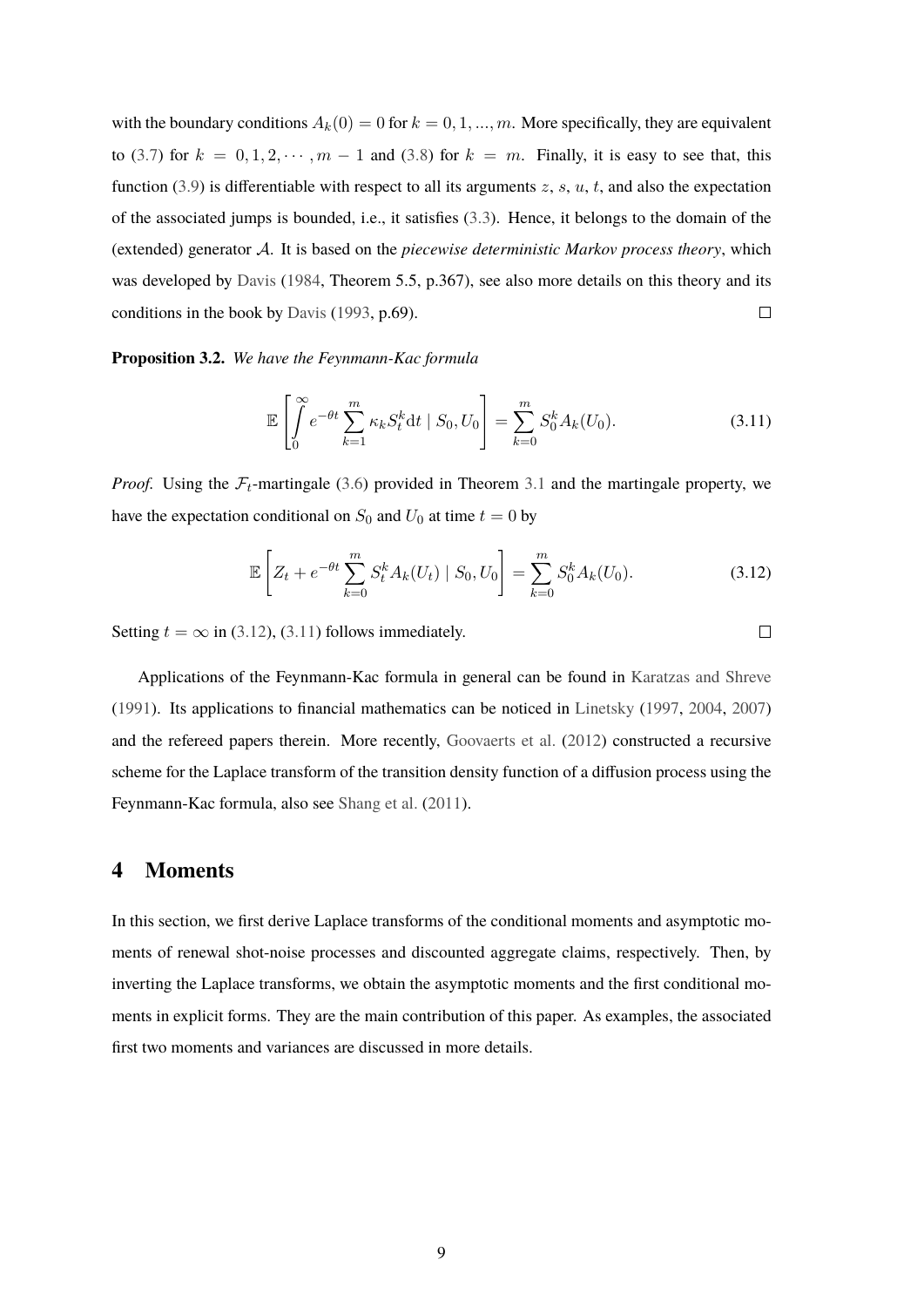#### **4.1 Moments of Renewal Shot-noise Processes**

<span id="page-10-3"></span>**Theorem 4.1.** *The Laplace transform (with respect to time t) of the*  $m<sup>th</sup>$  *moment of*  $S_t$  *conditional on*  $S_0$  *and*  $U_0$  *is given by* 

<span id="page-10-1"></span>
$$
\hat{e}_m(\theta; S_0, U_0; \delta) = \sum_{k=0}^m S_0^k A_k^*(U_0), \tag{4.1}
$$

where the series of functions  $\big\{A_k^*(u)\big\}_{k=0,1,...,m}$  can be iteratively solved from the system of equa*tions*

<span id="page-10-2"></span>
$$
A_m^*(u) := \frac{1}{\theta + m\delta},
$$
  
\n
$$
A_k^*(u) := \frac{\sum_{n=k+1}^m A_n^*(0) {n \choose k} \mu_{n-k}}{1 - \hat{p}(\theta + \delta k)} \frac{e^{(\theta + \delta k)u}}{\bar{P}(u)} \int_u^\infty e^{-(\theta + \delta k)v} p(v) dv, \qquad k = m - 1, m - 2, \dots, 1, 0, (4.3)
$$
\n(4.2)

*with*

$$
A_m^*(0) = \frac{1}{\theta + m\delta},
$$
  
\n
$$
A_k^*(0) = \frac{\hat{p}(\theta + \delta k)}{1 - \hat{p}(\theta + \delta k)} \sum_{n=k+1}^m A_n^*(0) {n \choose k} \mu_{n-k}, \qquad k = m-1, m-2, \dots, 1, 0.
$$

*Proof.* Firstly, we express [\(3.11\)](#page-9-2) in terms of Laplace transforms by

<span id="page-10-0"></span>
$$
\sum_{k=1}^{m} \kappa_k \hat{e}_k(\theta; S_0, U_0; \delta) = \sum_{k=0}^{m} S_0^k A_k(U_0).
$$
 (4.4)

Setting  $\kappa_m = 1$  and  $\kappa_k = 0$  for all  $k = 1, \dots, m - 1$  in [\(4.4\)](#page-10-0), [\(3.7\)](#page-7-2) and [\(3.8\)](#page-7-3), we have [\(4.1\)](#page-10-1), [\(4.2\)](#page-10-2) and [\(4.3\)](#page-10-2), respectively. Further setting  $u = 0$  in (4.3), we have

$$
A_k^*(0) = \frac{\sum_{n=k+1}^m A_n^*(0) {n \choose k} \mu_{n-k}}{1 - \hat{p}(\theta + \delta k)} \int_0^{\infty} e^{-(\theta + \delta k)v} p(v) dv = \frac{\hat{p}(\theta + \delta k)}{1 - \hat{p}(\theta + \delta k)} \sum_{n=k+1}^m A_n^*(0) {n \choose k} \mu_{n-k}.
$$

Based on Theorem [4.1,](#page-10-3) it is straightforward to obtain the Laplace transform for any conditional moment of  $S_t$ . For example, the Laplace transforms of the first two moments are specified as below.

**Corollary 4.1.** *The Laplace transform of the first moment of*  $S_t$  *conditional on*  $S_0$  *and*  $U_0$  *is given by*

<span id="page-10-4"></span>
$$
\hat{e}_1(\theta; S_0, U_0; \delta) = \frac{S_0}{\theta + \delta} + \frac{\mu_1}{1 - \hat{p}(\theta)} \frac{1}{\theta + \delta} \frac{e^{\theta U_0}}{\bar{P}(U_0)} \int_{U_0}^{\infty} e^{-\theta v} p(v) \,dv. \tag{4.5}
$$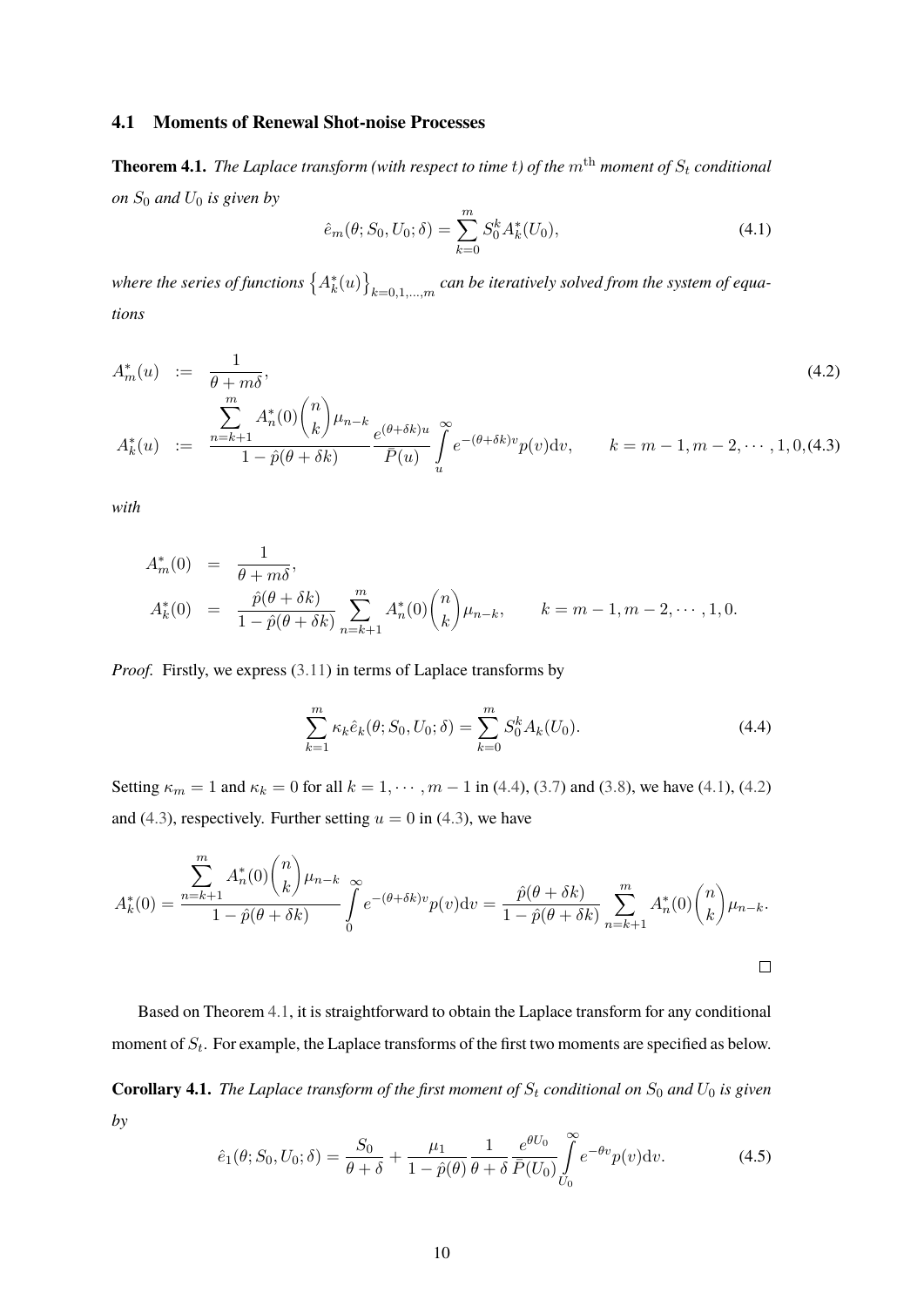*Proof.* Set  $\kappa_2 = 0$  and  $\kappa_1 = 1$  in [\(3.7\)](#page-7-2) and [\(3.8\)](#page-7-3), then, we have

$$
A_2^*(u) = 0,
$$
  $A_1^*(u) = \frac{1}{\theta + \delta},$   $A_0^*(u) = \frac{\mu_1}{1 - \hat{p}(\theta)} \frac{1}{\theta + \delta} \frac{e^{\theta u}}{\bar{P}(u)} \int_u^{\infty} e^{-\theta v} p(v) dv.$ 

From [\(4.4\)](#page-10-0), the result follows.

**Corollary 4.2.** *The Laplace transform of the second moment of*  $S_t$  *conditional on*  $S_0$  *and*  $U_0$  *is given by*

<span id="page-11-1"></span>
$$
\hat{e}_{2}(\theta; S_{0}, U_{0}; \delta) = \frac{S_{0}^{2}}{\theta + 2\delta} + \frac{S_{0}}{\theta + 2\delta} \frac{2\mu_{1}}{1 - \hat{p}(\theta + \delta)} \frac{e^{(\theta + \delta)U_{0}}}{\bar{P}(U_{0})} \int_{U_{0}}^{\infty} e^{-(\theta + \delta)v} p(v) dv + \frac{\frac{\mu_{2}}{\theta + 2\delta} + \frac{1}{\theta + 2\delta} \frac{2\mu_{1}^{2}\hat{p}(\theta + \delta)}{1 - \hat{p}(\theta)} e^{\theta U_{0}}}{1 - \hat{p}(\theta)} \frac{e^{\theta U_{0}}}{\bar{P}(U_{0})} \int_{U_{0}}^{\infty} e^{-\theta v} p(v) dv.
$$
\n(4.6)

*Proof.* Setting  $\kappa_2 = 1$  and  $\kappa_1 = 0$  in [\(3.7\)](#page-7-2) and [\(3.8\)](#page-7-3), we have

$$
A_2^*(u) = \frac{1}{\theta + 2\delta},
$$
  
\n
$$
A_1^*(u) = \frac{1}{\theta + 2\delta} \frac{2\mu_1}{1 - \hat{p}(\theta + \delta)} \frac{e^{(\theta + \delta)u}}{\bar{P}(u)} \int_u^\infty e^{-(\theta + \delta)v} p(v) dv,
$$
  
\n
$$
A_0^*(u) = \frac{\frac{\mu_2}{\theta + 2\delta} + \frac{1}{\theta + 2\delta} \frac{2\mu_1^2 \hat{p}(\theta + \delta)}{1 - \hat{p}(\theta)} e^{\theta u}}{\frac{\partial}{\bar{P}(u)} \int_u^\infty e^{-\theta v} p(v) dv}.
$$

From [\(4.4\)](#page-10-0), the result follows.

The distribution converges pretty fast, and we can easily observe how the distribution converges to its asymptotic distribution via its mean.

**Corollary 4.3.** *We have the asymptotics of the first moment,*

<span id="page-11-0"></span>
$$
e_1(t; S_0, U_0; \delta) = d_0 + d_1 e^{-\delta t} + o\left(e^{-\delta t}\right), \tag{4.7}
$$

*where*

$$
d_0 := \frac{\mu_1}{\delta \gamma_1}, \qquad d_1 := S_0 + \frac{\mu_1}{\bar{P}(U_0)} \frac{e^{-\delta U_0}}{1 - \hat{p}(-\delta)} \int_{U_0}^{\infty} e^{\delta v} p(v) \mathrm{d}v.
$$

*Proof.* The Laplace transform of the first moment of  $S_t$  conditional on  $S_0$  and  $U_0$  is given by [\(4.5\)](#page-10-4). We know that the limit  $\lim_{t\to\infty} e_1(t; S_0, U_0; \delta)$  exists, more precisely,

$$
d_0 := \lim_{t \to \infty} e_1(t; S_0, U_0; \delta)
$$
  
= 
$$
\lim_{\theta \to 0} \theta \hat{e}_1(\theta; S_0, U_0; \delta)
$$

 $\Box$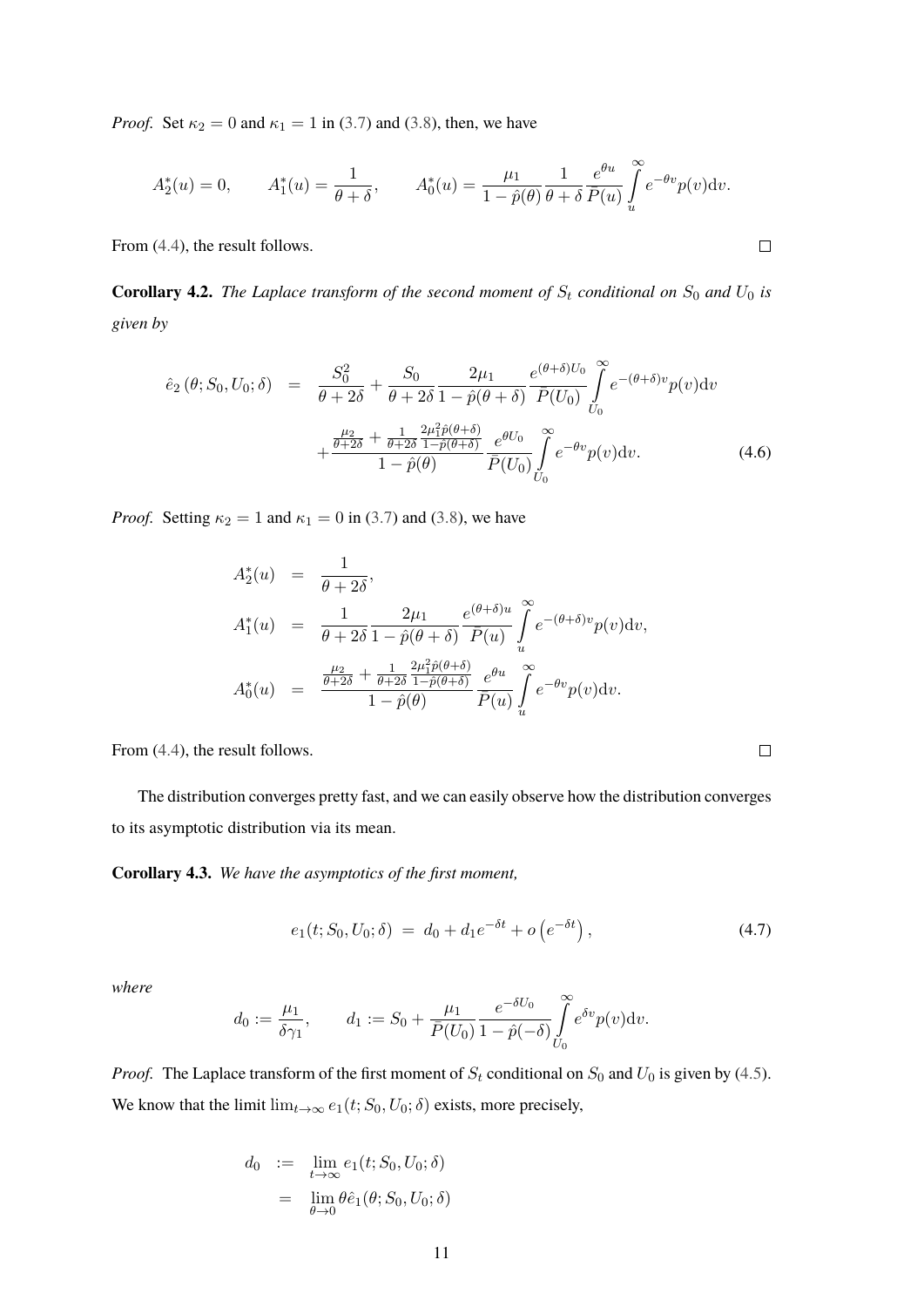$$
= \frac{\mu_1}{\bar{P}(U_0)} \int_{U_0}^{\infty} \lim_{\theta \to 0} \left[ \frac{1}{\theta + \delta} \frac{\theta}{1 - \hat{p}(\theta)} e^{\theta(U_0 - v)} \right] p(v) dv
$$
  
\n
$$
= \frac{1}{\delta} \frac{1}{\gamma_1} \frac{\mu_1}{\bar{P}(U_0)} \int_{U_0}^{\infty} p(v) dv
$$
  
\n
$$
= \frac{\mu_1}{\delta \gamma_1}.
$$

Define the function

$$
g(t) := e^{\delta t} \bigg[ e_1(t; S_0, U_0; \delta) - d_0 \bigg],
$$

and its Laplace transform

$$
\hat{g}(\theta) := \int_{0}^{\infty} e^{-\theta t} g(t) dt.
$$

Then, we have

$$
d_1 := \lim_{t \to \infty} g(t)
$$
  
\n
$$
= \lim_{\theta \to 0} \theta \hat{g}(\theta)
$$
  
\n
$$
= \lim_{\theta \to 0} \theta \left[ \hat{e}_1(\theta - \delta; S_0, U_0; \delta) - \frac{d_0}{\theta - \delta} \right]
$$
  
\n
$$
= \lim_{\theta \to 0} \theta \left[ \frac{1}{\theta} S_0 + \frac{1}{\theta} \frac{\mu_1}{1 - \hat{p}(\theta - \delta)} \frac{e^{(\theta - \delta)U_0}}{\bar{P}(U_0)} \int_{U_0}^{\infty} e^{-(\theta - \delta)v} p(v) dv \right]
$$
  
\n
$$
= S_0 + \frac{\mu_1}{\bar{P}(U_0)} \int_{U_0}^{\infty} \lim_{\theta \to 0} \left[ \frac{e^{(\theta - \delta)(U_0 - v)}}{1 - \hat{p}(\theta - \delta)} \right] p(v) dv
$$
  
\n
$$
= S_0 + \frac{\mu_1}{\bar{P}(U_0)} \frac{e^{-\delta U_0}}{1 - \hat{p}(-\delta)} \int_{U_0}^{\infty} e^{\delta v} p(v) dv.
$$

Therefore, we have [\(4.7\)](#page-11-0).

We can see from  $(4.7)$  that the conditional moment converges at an exponential rate with respect to time t, and the asymptotic results could provide reasonable approximations to their moments and distributions.

 $\Box$ 

<span id="page-12-0"></span>The initial value  $U_0$  is usually unknown in practice. To calculate the first two conditional moments of  $S_t$  for actuarial applications, we assign the asymptotic (or limiting) distribution of  $U_t$  to  $U_0$  for mathematical convenience, which can provide reasonable approximations and also substantially simplify the expressions of the Laplace transforms of moments. To do so, we first state a proposition in [Cox and Miller](#page-30-9) [\(1965,](#page-30-9) p.347) or [Cox](#page-30-8) [\(1962,](#page-30-8) p.61), which is a well known result in renewal theory.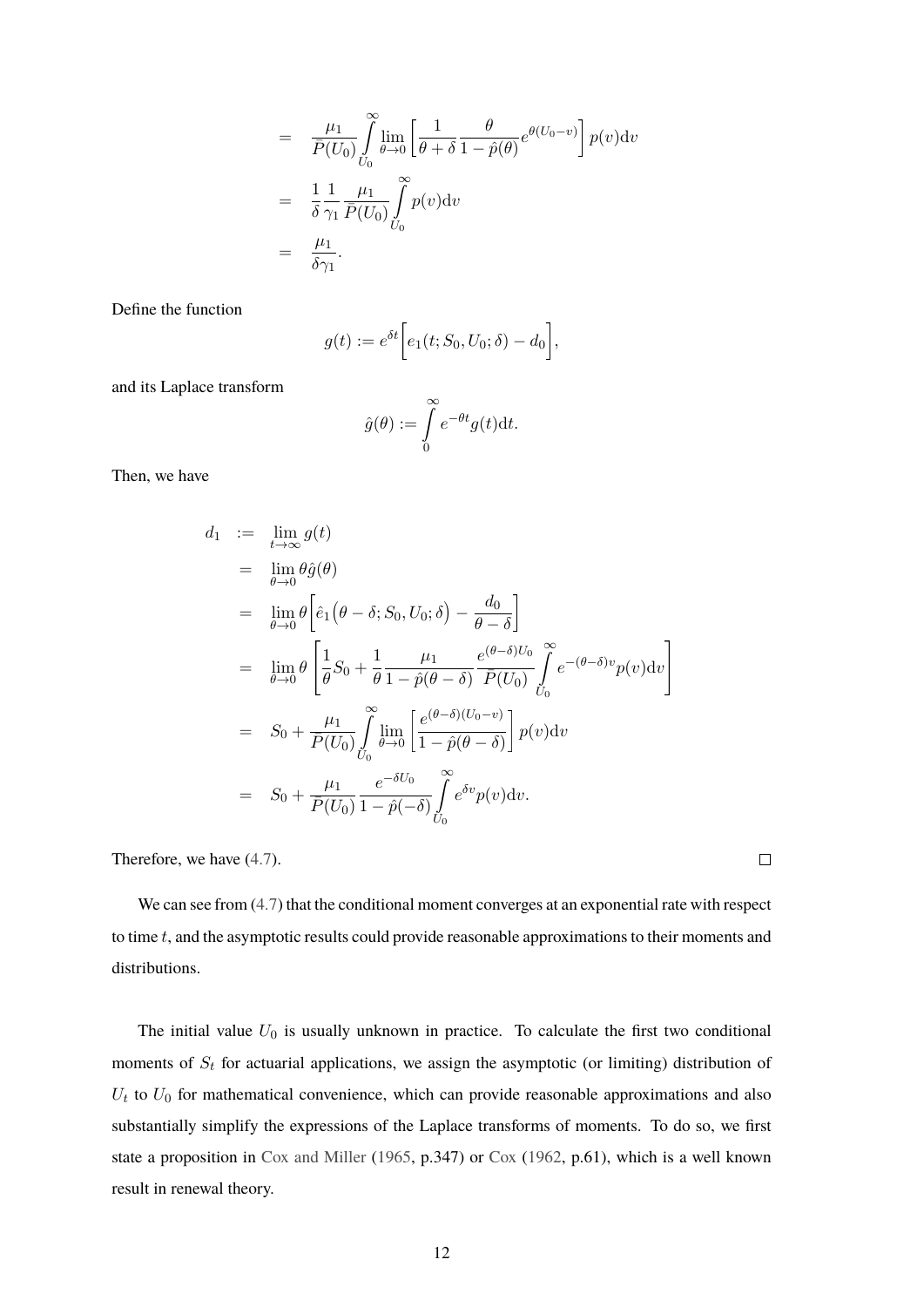**Proposition 4.1.** *The asymptotic (or limiting) distribution of*  $U_t$ , denoted by Π, has the density *function*

$$
f_{\Pi}(u) := \frac{\bar{P}(u)}{\gamma_1} = \frac{1}{\gamma_1} \exp\left(-\int_0^u \rho(v) \mathrm{d}v\right), \qquad u \ge 0.
$$

II is in fact the limiting distribution of  $U_t$  when  $t → ∞$ , and it can serve a reasonable approximation for the distribution of  $U_t$  when the underlying process has been running for a relatively long period and is close to the stationary (asymptotic) state [\(Cox,](#page-30-8) [1962,](#page-30-8) Chapter 5, p.61-70).

Now, let us start with finding the asymptotic  $m^{\text{th}}$  moment of  $S_t$  when  $U_0 \sim \Pi$ , denoted by

$$
e_m(t;S_0;\delta) := \mathbb{E}\big[S_t^m \mid S_0\big].
$$

Denote the Laplace transform (with respect to time t) of the  $m<sup>th</sup>$  moment of  $S_t$  conditional on  $S_0$ by

$$
\hat{e}_m(\theta; S_0; \delta) := \mathbb{E} \big[ \hat{e}_m(\theta; S_0, U_0) \big], \qquad U_0 \sim \Pi.
$$

<span id="page-13-0"></span>**Proposition 4.2.** *If*  $U_0 \sim \Pi$ *, then, we have* 

$$
\mathbb{E}\left[\frac{e^{\xi U_0}}{\bar{P}(U_0)}\int\limits_{U_0}^{\infty}e^{-\xi v}p(v)\mathrm{d}v\right]=\frac{1}{\gamma_1}\frac{1-\hat{p}(\xi)}{\xi}.
$$

*Proof.*

$$
\mathbb{E}\left[\frac{e^{\xi U_0}}{\bar{P}(U_0)}\int_{U_0}^{\infty} e^{-\xi v}p(v)\mathrm{d}v\right] = \int_{u=0}^{\infty} \frac{e^{\xi u}}{\bar{P}(u)}\int_{v=u}^{\infty} e^{-\xi v}p(v)\mathrm{d}v f_{\Pi}(u)\mathrm{d}u
$$
  
\n
$$
= \int_{u=0}^{\infty} \int_{v=u}^{\infty} e^{-\xi v}p(v)\frac{e^{\xi u}}{\gamma_1}\mathrm{d}v\mathrm{d}u
$$
  
\n
$$
= \int_{v=0}^{\infty} \int_{u=0}^{v} e^{-\xi v}p(v)\frac{e^{\xi u}}{\gamma_1}\mathrm{d}u\mathrm{d}v
$$
  
\n
$$
= \frac{1}{\gamma_1}\int_{v=0}^{\infty} e^{-\xi v}p(v)\left(\int_{u=0}^{v} e^{\xi u}\mathrm{d}u\right)\mathrm{d}v
$$
  
\n
$$
= \frac{1}{\gamma_1}\int_{v=0}^{\infty} e^{-\xi v}p(v)\frac{e^{\xi v}-1}{\xi}\mathrm{d}v
$$
  
\n
$$
= \frac{1}{\gamma_1}\int_{v=0}^{\infty} p(v)\frac{1-e^{-\xi v}}{\xi}\mathrm{d}v
$$
  
\n
$$
= \frac{1}{\gamma_1}\frac{1-\hat{p}(\xi)}{\xi}.
$$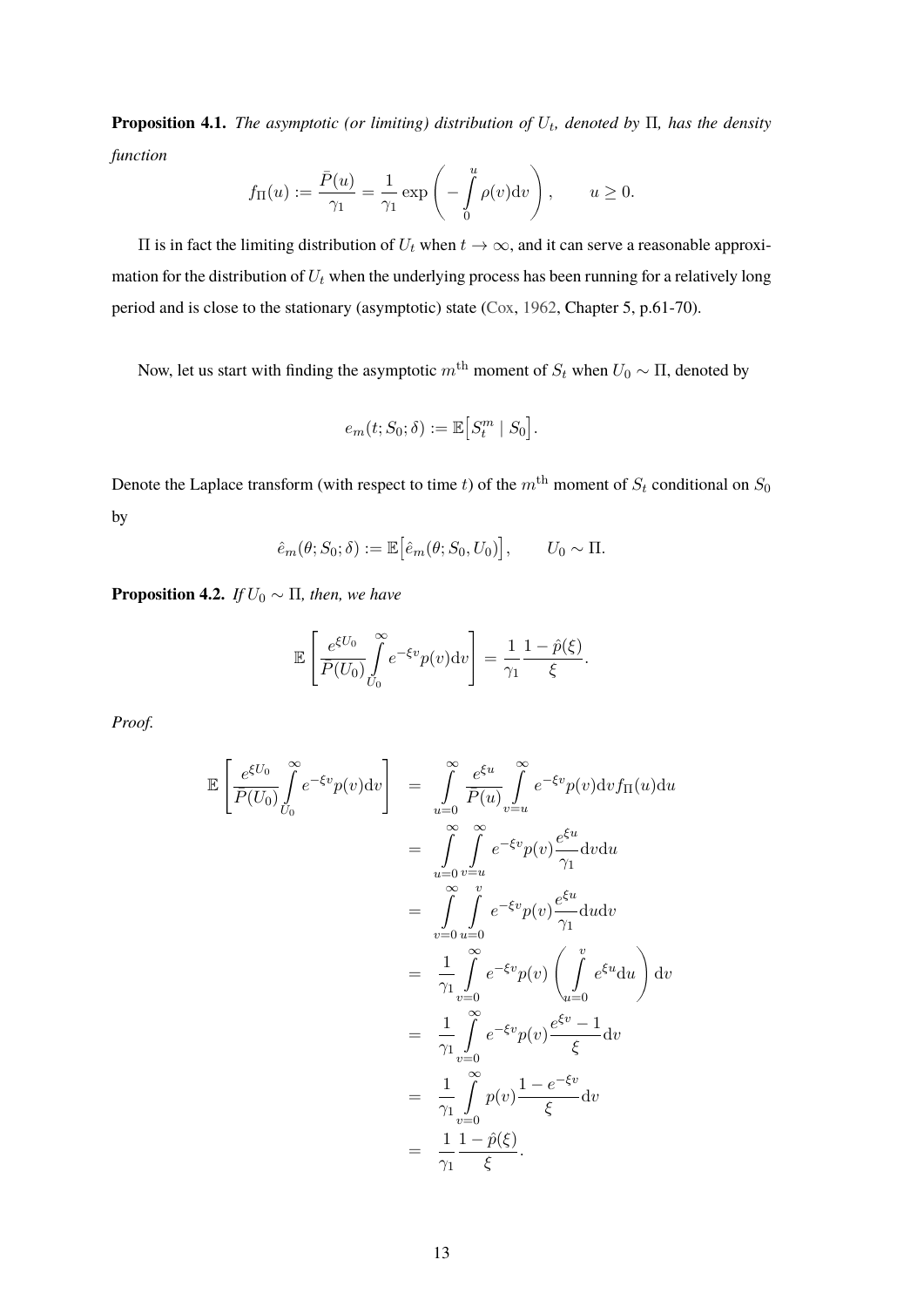$\Box$ 

**Theorem 4.2.** *For*  $U_0 \sim \Pi$ , the Laplace transform of the m<sup>th</sup> moment of  $S_t$  conditional on  $S_0$  is *given by*

<span id="page-14-2"></span>
$$
\hat{e}_m(\theta; S_0; \delta) = \sum_{k=0}^m B_k(\theta) S_0^k,
$$
\n(4.8)

*where*

<span id="page-14-0"></span>
$$
B_m(\theta) := \frac{1}{\theta + m\delta},
$$
  
\n
$$
B_k(\theta) := \frac{1}{\gamma_1} \frac{1}{\theta + \delta k} \sum_{n=k+1}^m A_n^*(0) {n \choose k} \mu_{n-k}, \qquad k = m - 1, m - 2, \dots, 1, 0.
$$
 (4.9)

*Proof.* Using [\(4.1\)](#page-10-1) and Proposition [4.1,](#page-12-0) we have

$$
\hat{e}_m(\theta; S_0; \delta) = \mathbb{E}\big[\hat{e}_m(\theta; S_0, U_0; \delta)\big] = \mathbb{E}\left[\sum_{k=0}^m S_0^k A_k^*(U_0)\right] = \sum_{k=0}^m S_0^k \mathbb{E}\big[A_k^*(U_0)\big],
$$

where

$$
B_k(\theta) := \mathbb{E}\left[A_k^*(U_0)\right] = \frac{\sum_{n=k+1}^m A_n^*(0) {n \choose k} \mu_{n-k}}{1 - \hat{p}(\theta + \delta k)} \mathbb{E}\left[\frac{e^{(\theta + \delta k)U_0}}{\bar{P}(U_0)} \int_{U_0}^{\infty} e^{-(\theta + \delta k)v} p(v) \mathrm{d}v\right]
$$
  

$$
= \frac{\sum_{n=k+1}^m A_n^*(0) {n \choose k} \mu_{n-k}}{1 - \hat{p}(\theta + \delta k)} \frac{1}{\gamma_1} \frac{1 - \hat{p}(\theta + \delta k)}{\theta + \delta k}
$$
  

$$
= \frac{1}{\gamma_1} \frac{1}{\theta + \delta k} \sum_{n=k+1}^m A_n^*(0) {n \choose k} \mu_{n-k}, \qquad k = m - 1, m - 2, \dots, 1, 0.
$$

**Theorem 4.3.** *For*  $U_0 \sim \Pi$ , the  $m^{\text{th}}$  asymptotic moment of  $S_t$  is given by

<span id="page-14-1"></span>
$$
\lim_{t \to \infty} \mathbb{E}\left[S_t^m \mid S_0\right] = \frac{1}{\gamma_1} \sum_{k=1}^m \mu_k A_k^{**},\tag{4.10}
$$

where the constants  $\left\{ A_{k}^{\ast\ast}\right\} _{k=1,...,m}$  can be calculated iteratively from

$$
A_{m}^{**} := \frac{1}{m\delta},
$$
  
\n
$$
A_{k}^{**} := \frac{\hat{p}(\delta k)}{1 - \hat{p}(\delta k)} \sum_{n=k+1}^{m} A_{n}^{**} {n \choose k} \mu_{n-k}, \qquad k = m-1, m-2, \dots, 1.
$$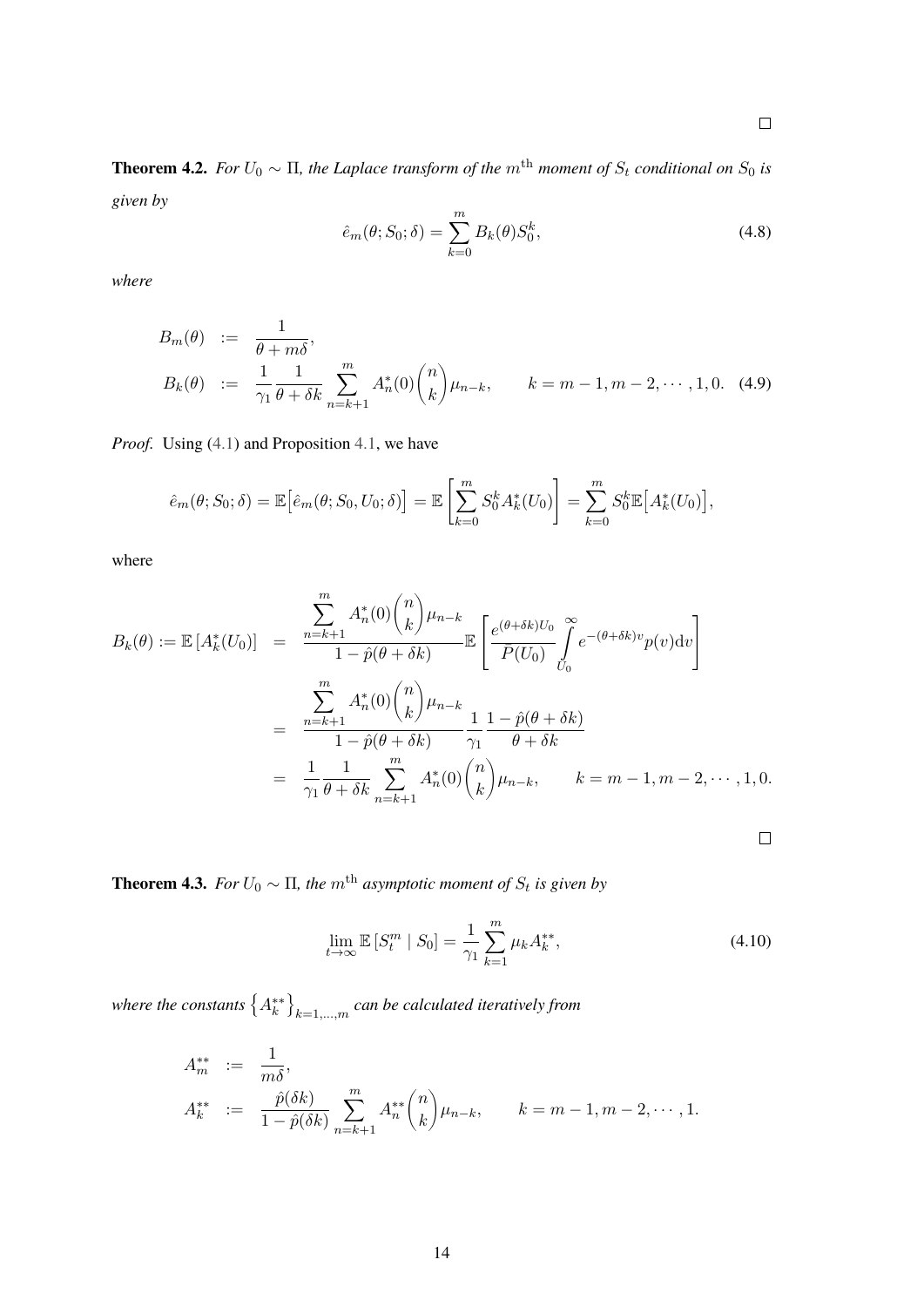*Proof.* By the *final value theorem*, we have

$$
\lim_{t \to \infty} \mathbb{E}\left[S_t^m \mid S_0\right] = \lim_{\theta \to 0} \theta \hat{e}_m(\theta; S_0) = \sum_{k=0}^m S_0^k \lim_{\theta \to 0} \theta B_k(\theta) = \lim_{\theta \to 0} \theta B_0(\theta),
$$

since

$$
\lim_{\theta \to 0} \theta B_m(\theta) = 0,
$$
  
\n
$$
\lim_{\theta \to 0} \theta B_k(\theta) = \frac{1}{\gamma_1} \sum_{n=k+1}^m {n \choose k} \mu_{n-k} \lim_{\theta \to 0} \frac{\theta}{\theta + \delta k} A_n^*(0) = 0, \qquad k = m-1, m-2, \dots, 1.
$$

Note that, according to [\(4.9\)](#page-14-0), we have

$$
B_0(\theta) = \frac{1}{\gamma_1} \frac{1}{\theta} \sum_{n=1}^m A_n^*(0) \mu_n,
$$

then,

$$
\lim_{\theta \to 0} \theta B_0(\theta) = \frac{1}{\gamma_1} \sum_{n=1}^m \mu_n \lim_{\theta \to 0} A_n^*(0) = \frac{1}{\gamma_1} \sum_{k=1}^m \mu_k \lim_{\theta \to 0} A_k^*(0) = \frac{1}{\gamma_1} \sum_{k=1}^m \mu_k A_k^{**},
$$
  
\n
$$
\lim_{k^*} \theta B_0(\theta) = \frac{1}{\gamma_1} \sum_{n=1}^m \mu_n A_n^*(0).
$$

where  $A_k^{**} = \lim_{\theta \to 0} A_k^{*}(0)$ .

Now, let us start with finding the first moment of  $S_t$  conditional on  $S_0$  at time  $t = 0$  by inverting its Laplace transform.

**Corollary 4.4.** *For*  $U_0 \sim \Pi$ *, the first moment of*  $S_t$  *conditional on*  $S_0$  *is given by* 

<span id="page-15-0"></span>
$$
e_1(t; S_0; \delta) = S_0 e^{-\delta t} + \frac{\mu_1}{\gamma_1} \left( \frac{1 - e^{-\delta t}}{\delta} \right), \qquad (4.11)
$$

*and the first asymptotic moment is given by*

<span id="page-15-1"></span>
$$
\lim_{t \to \infty} \mathbb{E}[S_t | S_0] = \frac{\mu_1}{\gamma_1 \delta}.
$$
\n(4.12)

*Proof.* Using [\(4.6\)](#page-11-1) and Proposition [4.1,](#page-12-0) and setting  $\xi = \theta$  in Proposition [4.2,](#page-13-0) the Laplace transform (with respect to time t) of the first moment of  $S_t$  conditional on  $S_0$  for  $U_0 \sim \Pi$  is given by

$$
\hat{e}_1(\theta; S_0; \delta) = \frac{S_0}{\theta + \delta} + \frac{\mu_1}{1 - \hat{p}(\theta)} \frac{1}{\theta + \delta} \mathbb{E} \left[ \frac{e^{\theta U_0}}{\bar{P}(U_0)} \int_{U_0}^{\infty} e^{-\theta v} p(v) \mathrm{d}v \right]
$$

$$
= \frac{S_0}{\theta + \delta} + \frac{\mu_1}{\gamma_1} \frac{1}{\theta(\theta + \delta)}
$$

$$
= S_0 \frac{1}{\theta + \delta} + \frac{\mu_1}{\gamma_1} \frac{1}{\delta} \left( \frac{1}{\theta} - \frac{1}{\theta + \delta} \right).
$$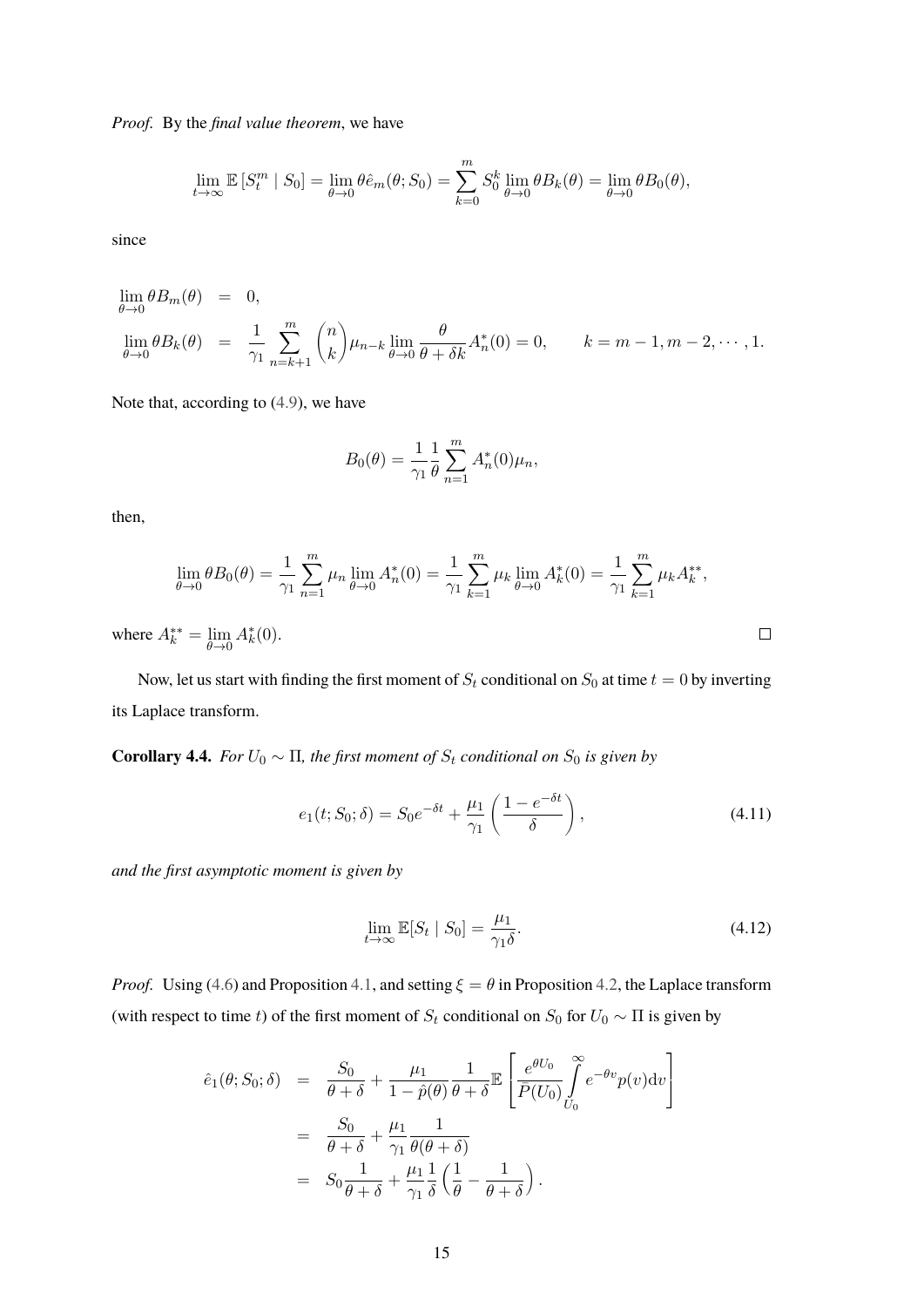Inverting it immediately gives us [\(4.11\)](#page-15-0). Note that, we have Laplace transforms

$$
\mathcal{L}_{\theta}\left\{e^{-\delta t}\right\} = \frac{1}{\theta + \delta}, \qquad \mathcal{L}_{\theta}\left\{1\right\} = \frac{1}{\theta}.
$$

Its asymptotic result in [\(4.12\)](#page-15-1) follows by setting  $t \to \infty$  in [\(4.11\)](#page-15-0).

Unfortunately, in general, it is not possible for us to obtain other conditional moments explicitly beyond the first moments. Therefore, we have to develop numerical methods for estimation.

**Corollary 4.5.** *For*  $U_0 \sim \Pi$ *, the second moment of*  $S_t$  *conditional on*  $S_0$  *is given by* 

<span id="page-16-1"></span>
$$
e_2(t; S_0; \delta) = S_0^2 e^{-2\delta t} + \frac{2\mu_1}{\delta \gamma_1} S_0 \left( e^{-\delta t} - e^{-2\delta t} \right) + \frac{\mu_2}{\gamma_1} \left( \frac{1 - e^{-2\delta t}}{2\delta} \right) + \frac{\mu_1^2}{\delta \gamma_1} \frac{\hat{p}(\delta)}{1 - \hat{p}(\delta)} F_4(t), \tag{4.13}
$$

*where* F4(t) *is a function of time* t *with the Laplace transform*

<span id="page-16-3"></span>
$$
\hat{F}_4(\theta) = \frac{1 - \hat{p}(\delta)}{\hat{p}(\delta)} \frac{2\delta}{\theta(\theta + 2\delta)} \frac{\hat{p}(\theta + \delta)}{1 - \hat{p}(\theta + \delta)}; \tag{4.14}
$$

*The asymptotic second moment is given by*

<span id="page-16-2"></span>
$$
\frac{1}{\gamma_1 \delta} \left[ \frac{\mu_2}{2} + \mu_1^2 \frac{\hat{p}(\delta)}{1 - \hat{p}(\delta)} \right].
$$
\n(4.15)

*Proof.* Using [\(4.5\)](#page-10-4) and Proposition [4.1](#page-12-0) and [4.2,](#page-13-0) the Laplace transform (with respect to time t) of the second moment of  $S_t$  conditional on  $S_0$  for  $U_0 \sim \Pi$  is given by

<span id="page-16-0"></span>
$$
\hat{e}_{2}(\theta; S_{0}; \delta)
$$
\n
$$
= \frac{S_{0}^{2}}{\theta + 2\delta} + \frac{2\mu_{1}S_{0}}{(\theta + 2\delta)(\theta + \delta)} \frac{1}{\gamma_{1}} + \left[\frac{\mu_{2}}{\theta + 2\delta} + \frac{\hat{p}(\theta + \delta)}{1 - \hat{p}(\theta + \delta)} \frac{2\mu_{1}^{2}}{\theta + 2\delta}\right] \frac{1}{\theta} \frac{1}{\gamma_{1}}
$$
\n
$$
= S_{0}^{2} \frac{1}{\theta + 2\delta} + \frac{2\mu_{1}S_{0}}{\gamma_{1}} \frac{1}{\delta} \left(\frac{1}{\theta + \delta} - \frac{1}{\theta + 2\delta}\right) + \frac{\mu_{2}}{\gamma_{1}} \frac{1}{2\delta} \left(\frac{1}{\theta} - \frac{1}{\theta + 2\delta}\right)
$$
\n
$$
+ \frac{2\mu_{1}^{2}}{\gamma_{1}} \frac{1}{\theta} \frac{\hat{p}(\theta + \delta)}{1 - \hat{p}(\theta + \delta)} \frac{1}{\theta + 2\delta}
$$
\n
$$
= S_{0}^{2} \frac{1}{\theta + 2\delta} + \frac{2\mu_{1}S_{0}}{\gamma_{1}} \frac{1}{\delta} \left(\frac{1}{\theta + \delta} - \frac{1}{\theta + 2\delta}\right) + \frac{\mu_{2}}{\gamma_{1}} \frac{1}{2\delta} \left(\frac{1}{\theta} - \frac{1}{\theta + 2\delta}\right)
$$
\n
$$
+ \frac{\mu_{1}^{2}}{\delta \gamma_{1}} \frac{\hat{p}(\delta)}{1 - \hat{p}(\delta)} \hat{F}_{4}(\theta).
$$
\n(4.17)

The first three terms of [\(4.17\)](#page-16-0) can be inverted analytically, then, we obtain [\(4.13\)](#page-16-1). Based on Theo-rem [4.10,](#page-14-1) setting  $m = 2$ , we can calculate

$$
A_2^{**} = \frac{1}{2\delta}, \qquad A_1^{**} = \frac{\hat{p}(\delta)}{1 - \hat{p}(\delta)} \frac{\mu_1}{\delta}.
$$

Substituting  $A_1^{**}$  and  $A_2^{**}$  into [\(4.10\)](#page-14-1), we derive [\(4.15\)](#page-16-2).

 $\Box$ 

 $\Box$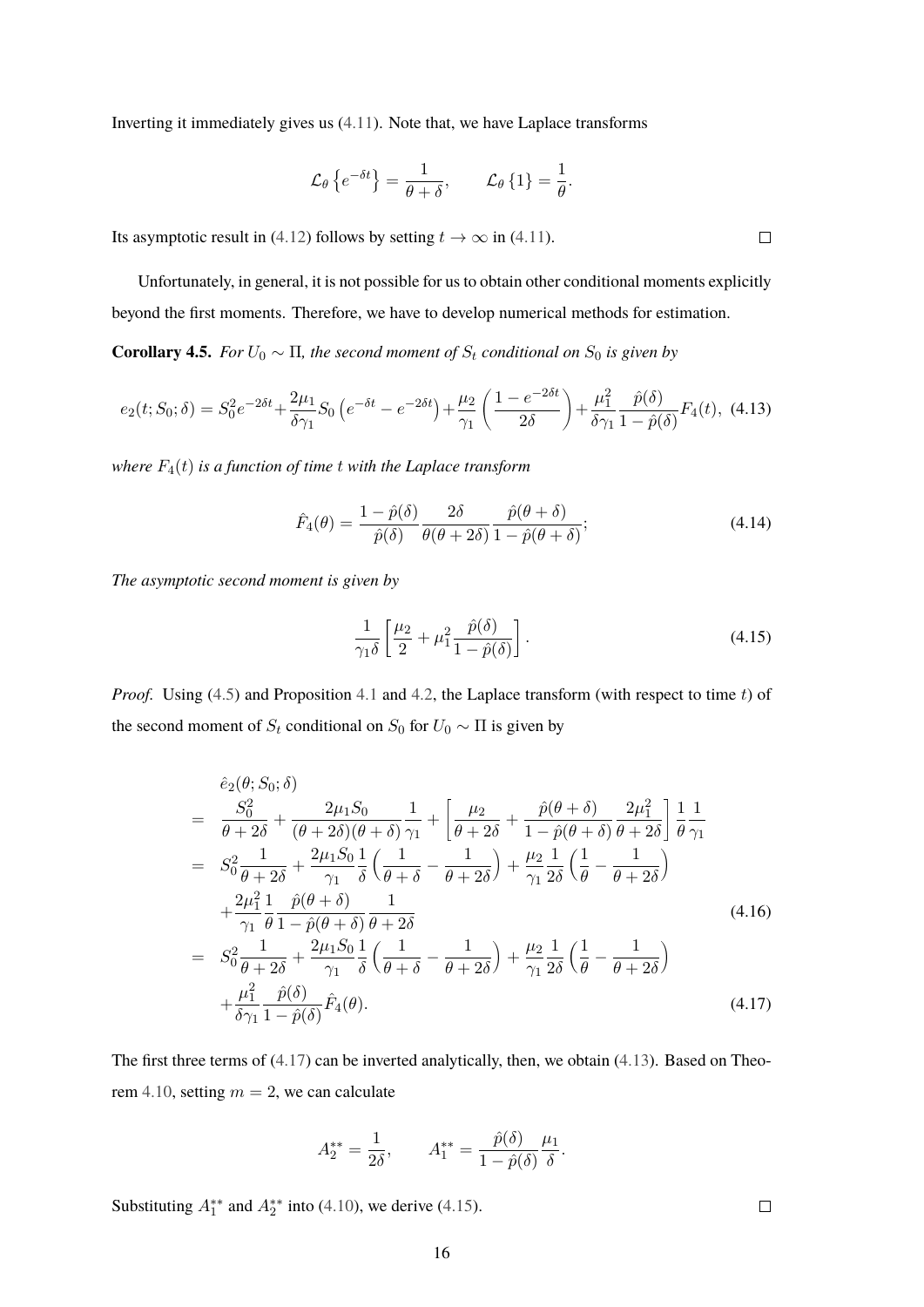Corollary 6.3 in [Léveillé and Garrido](#page-31-5) [\(2001a,](#page-31-5) p.230) confirms both our results [\(4.12\)](#page-15-1) and [\(4.15\)](#page-16-2). Interestingly, from a probabilistic point of view, function  $F_4(t)$  in [\(4.14\)](#page-16-3) can be nicely interpreted as the CDF of a random time  $\tau^*$ , which can be estimated by the following algorithm:

<span id="page-17-2"></span>**Algorithm 4.1** (Decomposition Approach)**.** *The random time* τ ∗ *can be exactly sampled by the following distributional decomposition:*

<span id="page-17-0"></span>
$$
\tau^* \stackrel{\mathcal{D}}{=} E^* + \sum_{i=1}^I E_i,\tag{4.18}
$$

*where*

- $\bullet$  *E*<sup>\*</sup> *is an exponential random variable of constant rate 2δ, i.e.,*  $E^* \sim \text{Exp}(2\delta)$ *;*
- *I* is a geometric random variable with success probability parameter  $1 \hat{p}(\delta)$ , i.e.,  $I \sim$ Geometric $(1 - \hat{p}(\delta))$  with the probability mass distribution

$$
\Pr\left\{I = i\right\} = \hat{p}^{i-1}(\delta) \Big[1 - \hat{p}(\delta)\Big], \qquad i = 1, 2, 3, \cdots;
$$

 $\bullet$   ${E_i}_{i=1,2,...}$  are *i.i.d.* random variables with the identical Laplace transform

<span id="page-17-1"></span>
$$
\hat{f}_{E_i}(\theta) := \mathbb{E}\left[e^{-\theta E_i}\right] = \frac{\hat{p}(\theta + \delta)}{\hat{p}(\delta)}.
$$
\n(4.19)

*Proof.* The Laplace transform of  $F_4(t)$  specified by [\(4.14\)](#page-16-3) can be rewritten as

$$
\hat{F}_4(\theta) = \frac{1}{\theta} \times 2\delta \frac{1 - \hat{p}(\delta)}{\hat{p}(\delta)} \frac{\hat{p}(\theta + \delta)}{1 - \hat{p}(\theta + \delta)} \frac{1}{\theta + 2\delta}
$$
\n
$$
= \frac{1}{\theta} \times 2\delta \frac{1 - \hat{p}(\delta)}{\hat{p}(\delta)} \frac{1}{\theta + 2\delta} \left[ \frac{1}{1 - \hat{p}(\theta + \delta)} - 1 \right]
$$
\n
$$
= \frac{1}{\theta} \times 2\delta \frac{1 - \hat{p}(\delta)}{\hat{p}(\delta)} \frac{1}{\theta + 2\delta} \sum_{i=1}^{\infty} \hat{p}^i(\theta + \delta)
$$
\n
$$
= \frac{1}{\theta} \times \sum_{i=1}^{\infty} \hat{p}^{i-1}(\delta) \left[ 1 - \hat{p}(\delta) \right] \left[ \frac{\hat{p}(\theta + \delta)}{\hat{p}(\delta)} \right]^i \frac{2\delta}{\theta + 2\delta}
$$
\n
$$
= \frac{1}{\theta} \times \sum_{i=1}^{\infty} \Pr \left\{ I = i \right\} \left[ \frac{\hat{p}(\theta + \delta)}{\hat{p}(\delta)} \right]^i \frac{2\delta}{\theta + 2\delta}
$$
\n
$$
= \frac{1}{\theta} \times \mathbb{E} \left[ \left[ \frac{\hat{p}(\theta + \delta)}{\hat{p}(\delta)} \right]^I \right] \frac{2\delta}{\theta + 2\delta}
$$
\n
$$
= \frac{1}{\theta} \times \int_0^{\infty} e^{-\theta t} f_4(t) dt,
$$

where  $f_4(t)$  can be considered as the density function of the random time  $\tau^*$  defined by [\(4.18\)](#page-17-0), and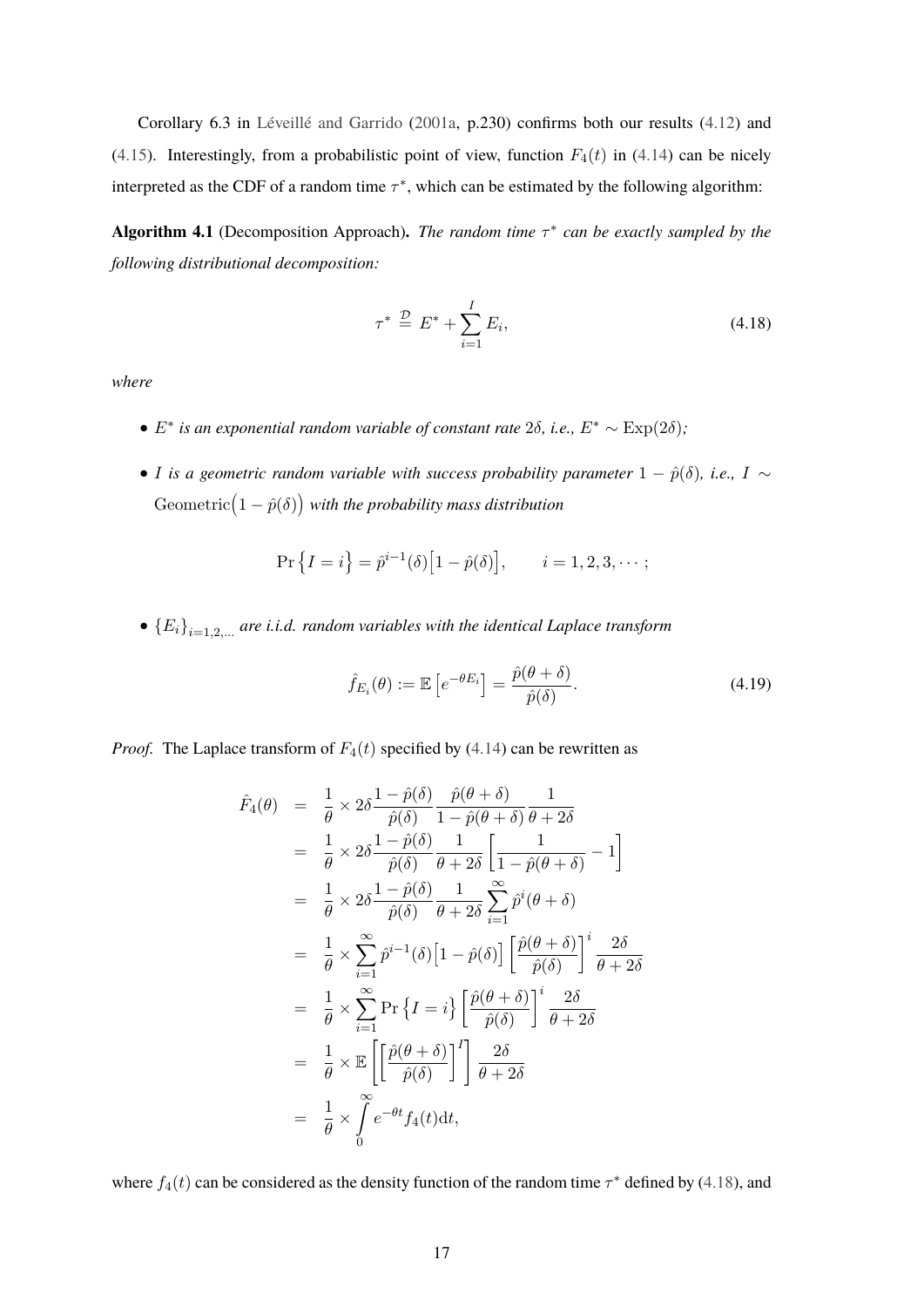the associated CDF is given by

$$
F_4(t) := \Pr\left\{\tau^* \le t\right\} = \mathbb{E}\big[\mathbf{1}\{\tau^* \le t\}\big].
$$

The Laplace transform of the CDF is given by

$$
\hat{F}_4(\theta) := \int\limits_0^\infty e^{-\theta t} F_4(t) \mathrm{d}t = \frac{1}{\theta} \hat{f}_4(\theta),
$$

where

<span id="page-18-0"></span>
$$
\hat{f}_4(\theta) := \int_0^\infty e^{-\theta t} f_4(t) dt
$$
\n
$$
= \frac{1 - \hat{p}(\delta)}{\hat{p}(\delta)} \frac{\hat{p}(\theta + \delta)}{1 - \hat{p}(\theta + \delta)} \frac{2\delta}{\theta + 2\delta}
$$
\n
$$
= \mathbb{E}\left[\left[\frac{\hat{p}(\theta + \delta)}{\hat{p}(\delta)}\right]^I\right] \times \frac{2\delta}{\theta + 2\delta}
$$
\n
$$
= \mathbb{E}\left[\mathbb{E}\left[e^{-\theta \sum_{i=1}^I E_i}\right]\right] \times \mathbb{E}\left[e^{-\theta E^*}\right]
$$
\n
$$
= \mathbb{E}\left[e^{-\theta \left(E^* + \sum_{i=1}^I E_i\right)}\right]
$$
\n
$$
= \mathbb{E}\left[e^{-\theta \tau^*}\right].
$$
\n(4.20)

So, we have the decomposition [\(4.18\)](#page-17-0). Note that,  $E_1, E_2, \dots, E_I$  have the identical Laplace transform [\(4.19\)](#page-17-1), and they are well defined random variables, since

$$
\hat{f}_{E_i}(\theta) = \frac{\hat{p}(\theta + \delta)}{\hat{p}(\delta)} = \int_0^\infty e^{-\theta t} \frac{e^{-\delta t}}{\hat{p}(\delta)} p(t) dt = \int_0^\infty e^{-\theta t} f_{E_i}(t) dt,
$$

and we have the density function of  $E_i$  via the *Esscher transform* [\(Gerber and Shiu,](#page-31-17) [1994\)](#page-31-17) (or, *exponential tilting*) as −δt

<span id="page-18-1"></span>
$$
f_{E_i}(t) = \frac{e^{-\delta t}}{\hat{p}(\delta)} p(t),\tag{4.21}
$$

and

$$
\int_{0}^{\infty} f_{E_i}(t) dt = \int_{0}^{\infty} \frac{e^{-\delta t}}{\hat{p}(\delta)} p(t) dt = \frac{\hat{p}(\delta)}{\hat{p}(\delta)} = 1.
$$

 $\Box$ 

Note that, since  $F_4(t)$  can be interpreted as a CDF, we have

$$
\lim_{t \to \infty} F_4(t) = 1.
$$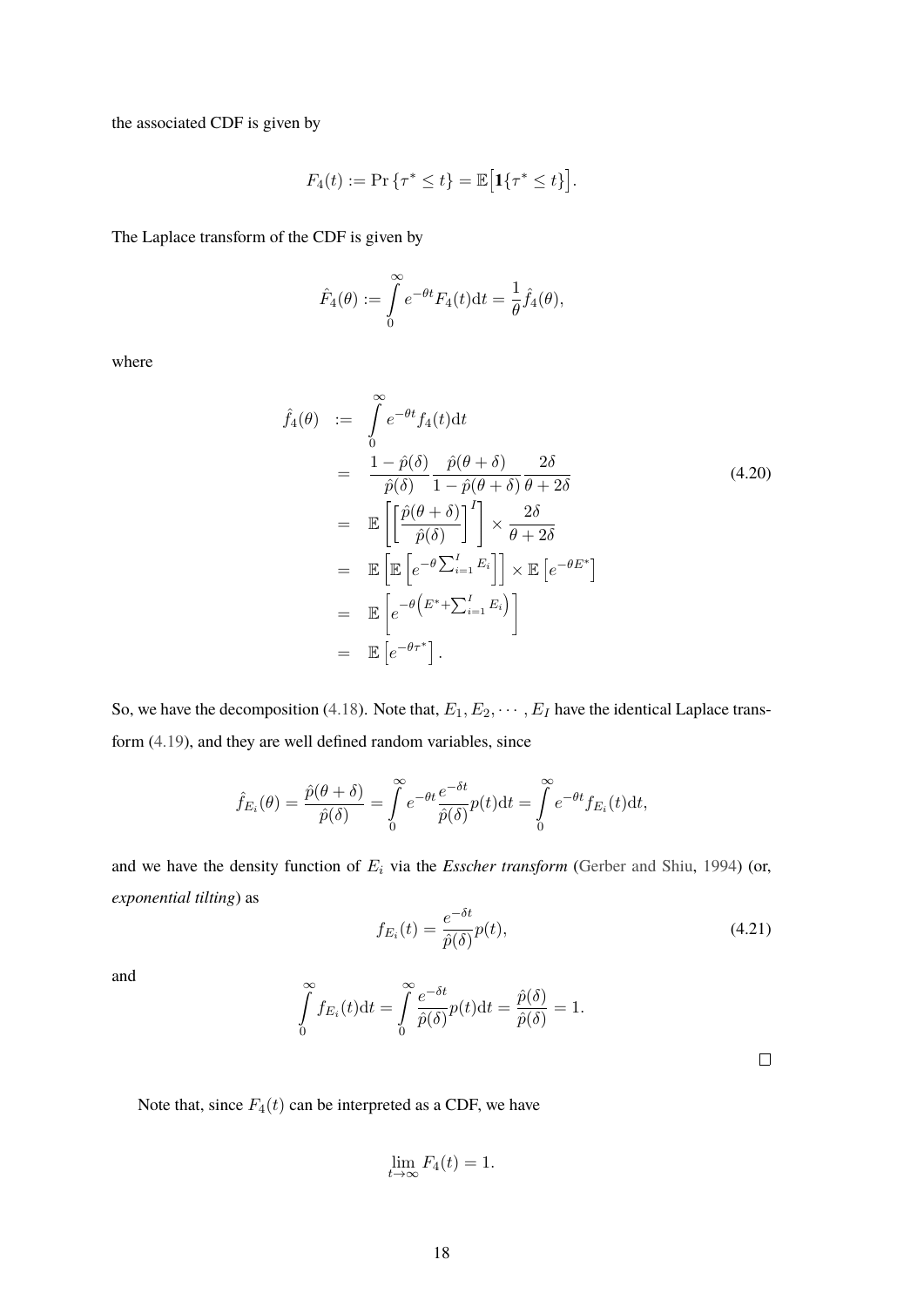Setting  $t \to \infty$  in [\(4.13\)](#page-16-1), again, we obtain the asymptotic result [\(4.15\)](#page-16-2). Alternatively,  $F_4(t)$  as a CDF could be estimated by the numerical inversion of Laplace transform [\(Abate and Whitt,](#page-30-14) [1992,](#page-30-14) [1995,](#page-30-15) [2006\)](#page-30-16), which will be discussed in detail in Section [5.](#page-21-0)

**Corollary 4.6.** *For*  $U_0 \sim \Pi$ *, the variance of*  $S_t$  *conditional on*  $S_0$  *is given by* 

<span id="page-19-1"></span>
$$
\text{Var}\left[S_t \mid S_0\right] = \frac{\mu_2}{\gamma_1} \left( \frac{1 - e^{-2\delta t}}{2\delta} \right) - \frac{\mu_1^2}{\gamma_1^2} \left( \frac{1 - e^{-\delta t}}{\delta} \right)^2 + \frac{\mu_1^2}{\delta \gamma_1} \frac{\hat{p}(\delta)}{1 - \hat{p}(\delta)} F_4(t). \tag{4.22}
$$

*Proof.* Based on the first moment [\(4.11\)](#page-15-0) and the second moment [\(4.13\)](#page-16-1), we have the variance

$$
\text{Var}\left[S_t \mid S_0\right] = \mathbb{E}\left[S_t^2 \mid S_0\right] - \left(\mathbb{E}\left[S_t \mid S_0\right]\right)^2.
$$

The moments, of course, can be estimated by the *direct simulation* for sample paths of  $S_t$ : Say, to estimate the moments of  $S_t$  at time  $T > 0$ , we have to simulate all interarrival times, jump sizes within the time period  $[0, T]$ ; and moreover, as intermediate steps required, we also need to solve all ODEs recursively between two successive jumps, in order exactly simulate the distribution of  $S_t$ at an arbitrary time point T. In fact, it is a *path-dependent approach*. However, our *decomposition approach* provides a shortcut, which avoids simulating full paths of the underlying stochastic processes but only needs a few simple random variables as illustrated in Algorithm [4.1.](#page-17-2) Essentially, we use a Monte Carlo alternative Laplace transform inversion.

#### <span id="page-19-2"></span>**4.2 Moments of Discounted Aggregate Claims**

Denote the  $m^{\text{th}}$  moment of  $L_t^0$  by

$$
\ell_m(t) := \mathbb{E}\left[\left(L_t^0\right)^m\right],
$$

and the associated Laplace transform by

$$
\hat{\ell}_m(\theta) := \int\limits_0^\infty e^{-\theta t} \ell_m(t) dt,
$$

which can be obtained explicitly as below.

**Theorem 4.4.** *For*  $U_0 \sim \Pi$ , the Laplace transform of the  $m^{\text{th}}$  moment of  $L_t^0$  is given by

<span id="page-19-0"></span>
$$
\hat{\ell}_m(\theta) = \frac{1}{\gamma_1} \frac{1}{\theta + mr} \sum_{n=1}^m \mu_n \tilde{A}_n,
$$
\n(4.23)

 $\Box$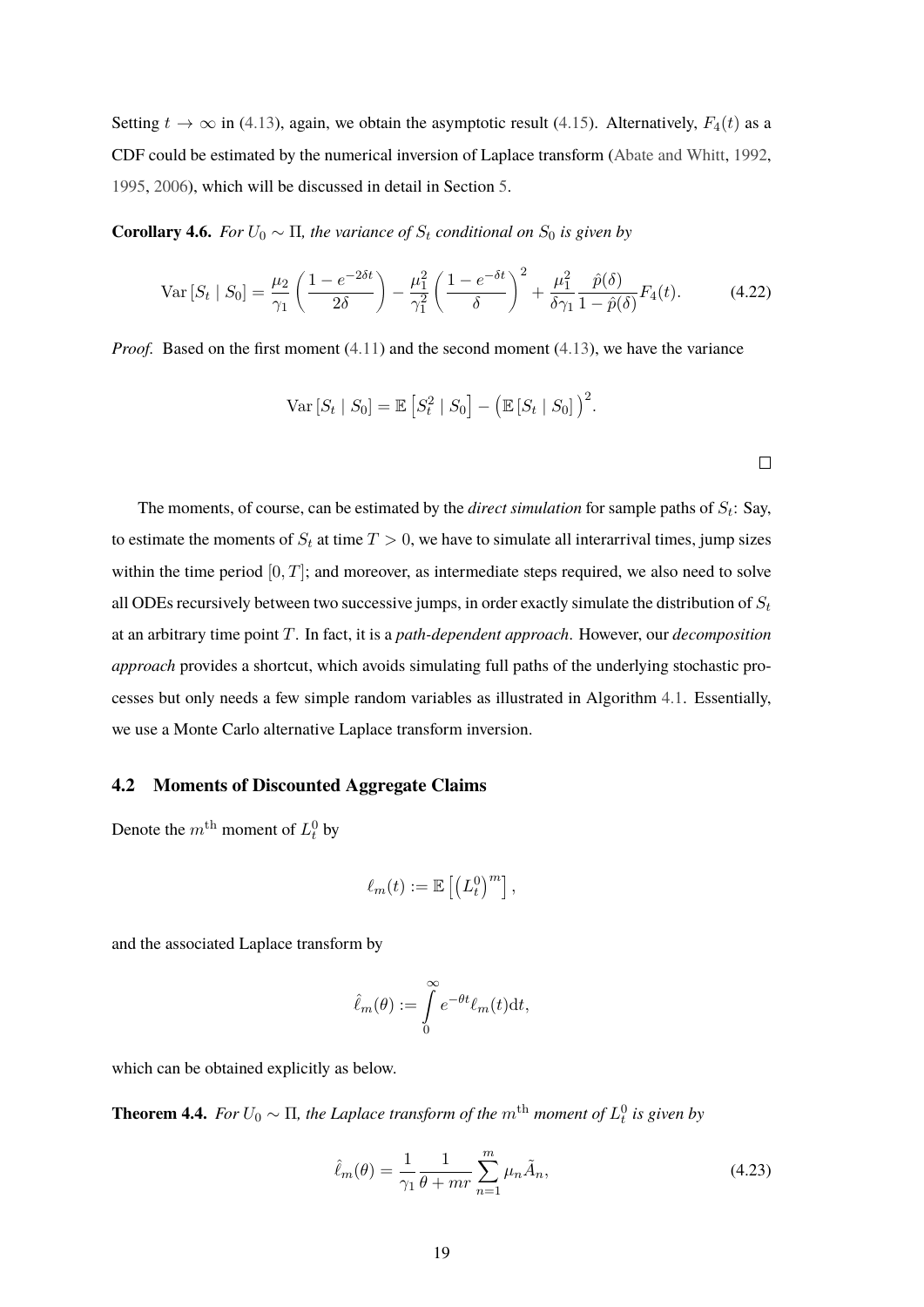*where*

$$
\tilde{A}_m = \frac{1}{\theta}, \n\tilde{A}_k = \frac{\hat{p}(\theta + (m-k)r)}{1 - \hat{p}(\theta + (m-k)r)} \sum_{n=k+1}^m \tilde{A}_n \binom{n}{k} \mu_{n-k}, \qquad k = m-1, m-2, \dots, 1, 0.
$$

*Proof.* Note that, by setting

$$
S_0 = 0
$$
,  $L_t^0 = e^{-rt}S_t$ ,  $\delta = -r$ ,

in the process  $S_t$ , we recover the associated  $L_t^0$ . Using this duality property, in general, we have the  $m^{\text{th}}$  moment of  $L_t^0$  by

$$
\mathbb{E}\left[\left(L_t^0\right)^m\right] = e^{-mrt}e_m(t;0;-r).
$$

Then, we have its Laplace transform

$$
\hat{\ell}_m(\theta) = \mathcal{L}_{\theta} \left\{ e^{-mrt} e_m(t; 0; -r) \right\} = \hat{e}_m(\theta + mr; 0; -r),
$$

where  $\hat{e}_m(\theta; S_0; \delta)$  is specified by [\(4.8\)](#page-14-2).

Based on the Laplace transform [\(4.23\)](#page-19-0), as examples, we can compute the first two moments and the variance as below.

**Corollary 4.7.** The first moment and the variance of  $L_t^0$  are given by

<span id="page-20-0"></span>
$$
\ell_1(t) = \frac{\mu_1}{\gamma_1} \left( \frac{1 - e^{-rt}}{r} \right), \tag{4.24}
$$

$$
\ell_2(t) = \frac{\mu_2}{\gamma_1} \left( \frac{1 - e^{-2rt}}{2r} \right) + \frac{\mu_1^2}{r\gamma_1} \frac{\hat{p}(r)}{1 - \hat{p}(r)} \tilde{F}_4(t), \tag{4.25}
$$

$$
\text{Var}\left[L_t^0\right] = \frac{\mu_2}{\gamma_1} \left(\frac{1 - e^{-2rt}}{2r}\right) - \frac{\mu_1^2}{\gamma_1^2} \left(\frac{1 - e^{-rt}}{r}\right)^2 + \frac{\mu_1^2}{r\gamma_1} \frac{\hat{p}(r)}{1 - \hat{p}(r)} \tilde{F}_4(t), \quad (4.26)
$$

where  $\tilde{F}_4(t)$  is the CDF of random time  $\tilde{\tau}^*$  which can be exactly simulated the same as  $\tau^*$  via *Algorithm* [4.1](#page-17-2) *by replacing*  $\delta$  *by r*.

*Proof.* Setting

 $S_0 = 0, \qquad L_t^0 = e^{-rt} S_t, \qquad \delta = -r,$ 

in  $(4.11)$ , we have the mean  $(4.24)$ , i.e.,

$$
\ell_1(t) = \mathbb{E}\left[L_t^0\right] = e^{-rt}e_1(t; 0; -r).
$$

 $\Box$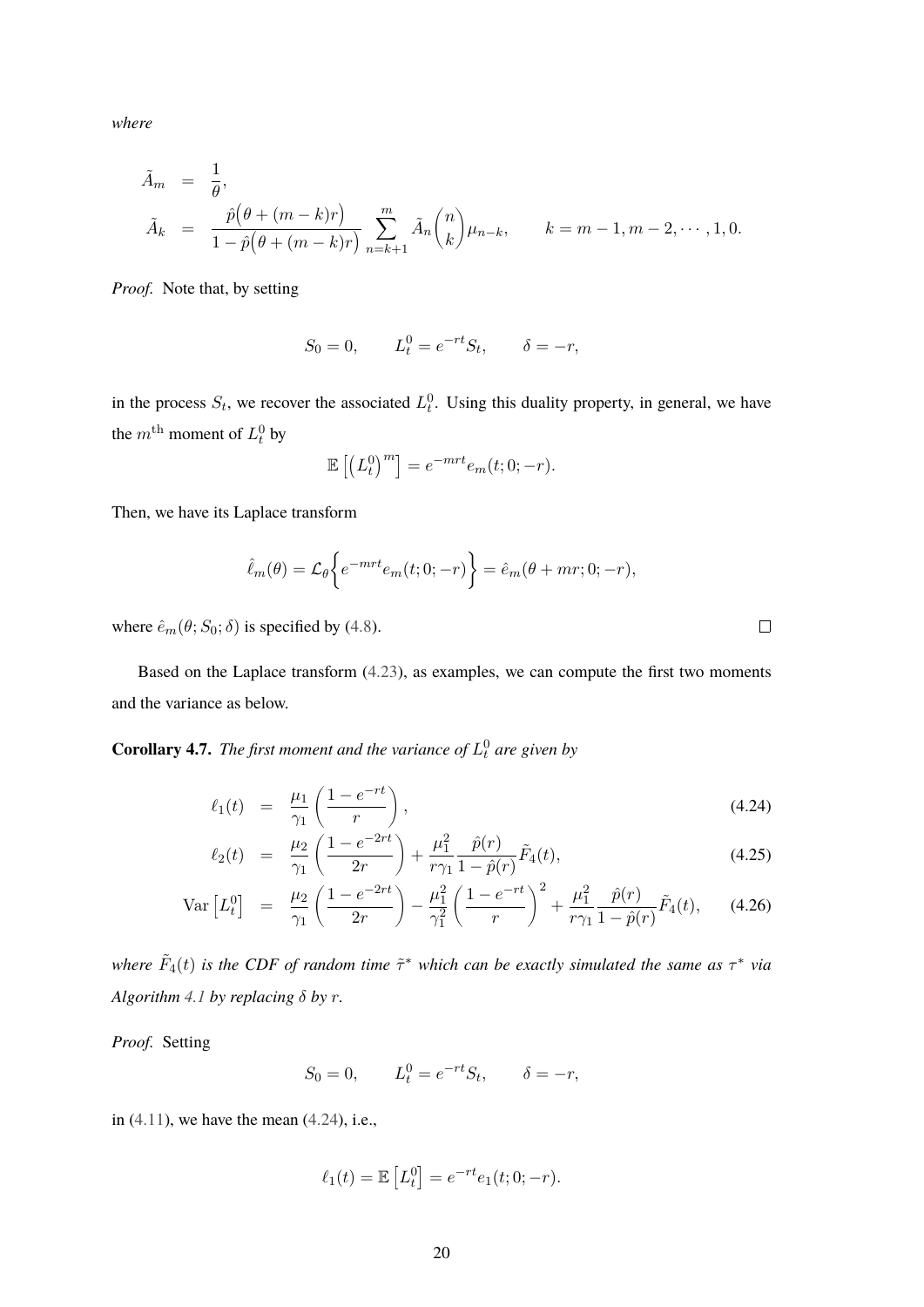Similarly, for the second moment, based on [\(4.13\)](#page-16-1), we have

$$
\ell_2(t) = \mathbb{E}\left[\left(L_t^0\right)^2\right] = e^{-2rt}e_2(t; 0; -r),
$$

with its Laplace transform

$$
\mathcal{L}_{\theta}\big\{\ell_2(t)\big\} = \mathcal{L}_{\theta}\big\{e^{-2rt}e_2(t;0;-r)\big\} = \hat{e}_2(\theta+2r;0;-r),
$$

where  $\hat{e}_2(\theta; S_0; \delta)$  is specified by [\(4.16\)](#page-16-0). Then, we have the Laplace transform

$$
\mathcal{L}_{\theta}\big\{\ell_2(t)\big\} = \frac{\mu_2}{\gamma_1}\frac{1}{2r}\left(\frac{1}{\theta}-\frac{1}{\theta+2r}\right)+\frac{2\mu_1^2}{\gamma_1}\frac{1}{\theta+2r}\frac{\hat{p}(\theta+r)}{1-\hat{p}(\theta+r)}\frac{1}{\theta},
$$

which is exactly the same as the last two terms of [\(4.16\)](#page-16-0) by replacing  $\delta$  by r. Therefore, we have the second moment [\(4.26\)](#page-20-0). Finally, it is straightforward to obtain the variance [\(4.26\)](#page-20-0).  $\Box$ 

#### <span id="page-21-0"></span>**5 Numerical Illustration with Applications**

To illustrate the applicability of renewal shot-noise processes and our newly-derived results, in this section, we offer four choices for modelling renewal interarrival times: 1) exponential (Exp), 2) gamma, 3) inverse Gaussian (IG), and 4) folded normal (FN) distributions. The first two examples are for actuarial application of discounted aggregate claims. Since the discounted aggregate claims  $L_t^0$  defined by [\(2.1\)](#page-4-1) can be alternatively interpreted as the present value of aggregate losses from a portfolio in general, we use the third and fourth examples for credit risk and reliability applications, respectively. We commonly assume  $S_0 = 1$  and  $\delta = r = 0.05$ , and the jump sizes follow an exponential distribution of unit rate, i.e.,  $\mu_1 = 1, \mu_2 = 2$  for all four cases.

For each case, we compute the first conditional moments and variances of renewal shot-noise process and discounted aggregate claims, respectively. Except for the first case of exponential distribution, it is often not easy to obtain explicit expression for  $F_4(t)$  in [\(4.22\)](#page-19-1) and  $\tilde{F}_4(t)$  in [\(4.26\)](#page-20-0). We have to rely on estimating  $F_4(t)$  by Monte Carlo *exact simulation*  $(ES)^1$  $(ES)^1$  via Algorithm [4.1,](#page-17-2) or, numerical inversion (NI) of Laplace transform such as *Euler algorithm* and *Talbot algorithm* [\(Abate and Whitt,](#page-30-16) [2006,](#page-30-16) p.415-416). The detailed implementation of NI we adopted in this paper is explained in Appendix [A.](#page-28-0) However, it is well known that the algorithms for numerical inversion are not perfect, and they are often not reliable when the underlying function has some discontinuity or oscillation, or the function of Laplace transform involves complex special functions. Therefore,

<span id="page-21-1"></span> ${}^{1}ES$  is a simulation method of drawing an unbiased associated estimator throughout the entire simulation process.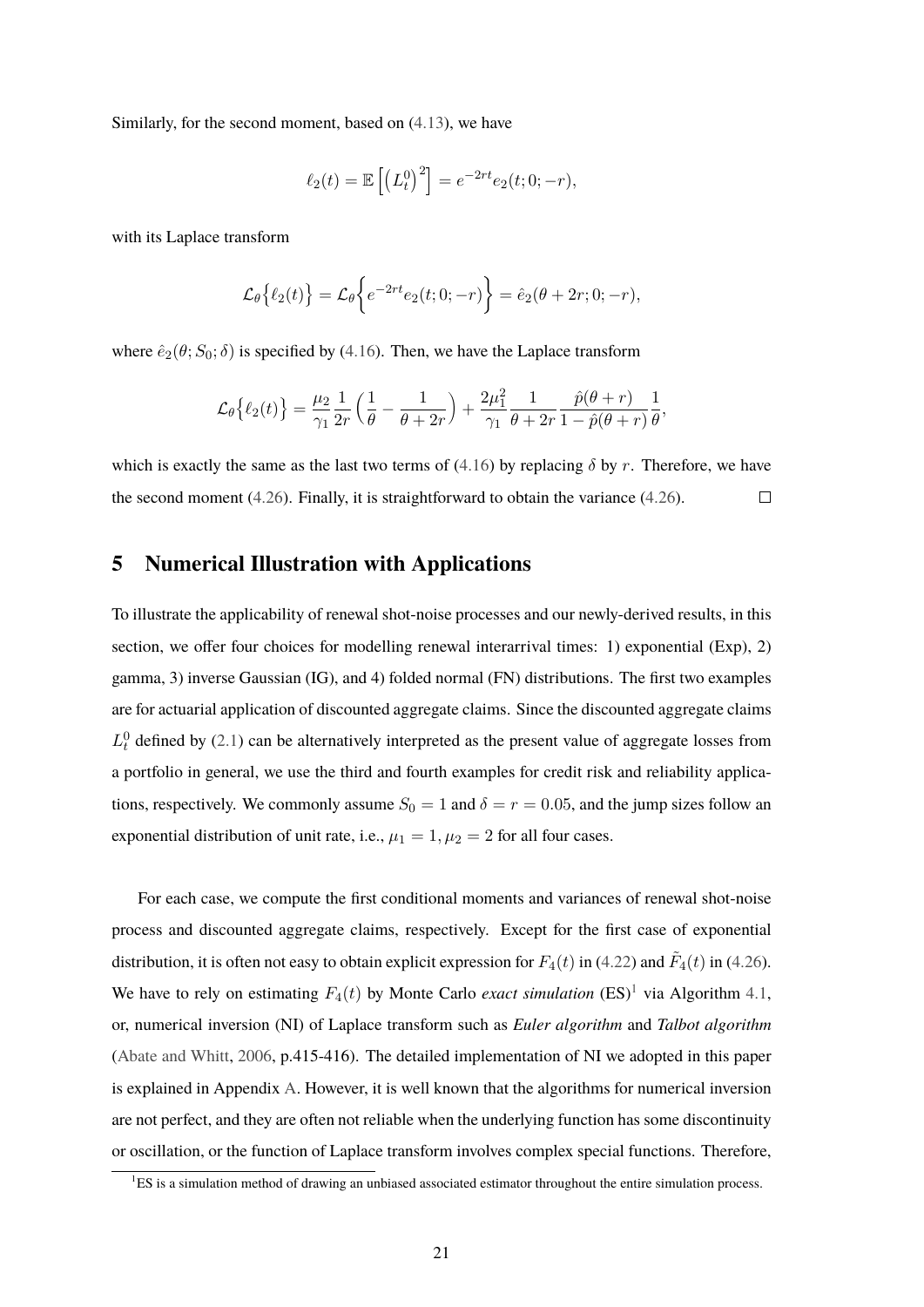efficient simulation becomes a crucial and more reliable alternative tool for estimation. Based on the fact that the shape of true function  $F_4(t)$  or  $\tilde{F}_4(t)$  beyond the exponential case is unknown, it is prudent for us to implement the two estimation approaches of ES and NI simultaneously in order to validate each other.

#### **5.1 Example: Poisson Shot-noise Process**

If  $N_t$  is a Poisson process, i.e., the interarrival times follow a simple exponential distribution, then,  $S_t$  is the classical Poisson shot-noise process and explicit results for variances exist. This special case was investigated by [Jang](#page-31-1) [\(2004\)](#page-31-1), and same results can be recovered here. In fact, this provides a benchmark case that can be used for validating the estimation methods ES and NI for computing  $F_4(t)$  and  $\tilde{F}_4(t)$  in the conditional second moments and variances. If  $\tau_i \sim \text{Exp}(\varrho)$ ,  $\varrho > 0$ , with the density function

$$
p(u) = \varrho e^{-\varrho u},
$$

we have

$$
\hat{p}(\theta) = \frac{\varrho}{\varrho + \theta}, \qquad \gamma_1 = \frac{1}{\varrho}.
$$

From [\(4.11\)](#page-15-0), we have the first moment

$$
\mathbb{E}\left[S_t \mid S_0\right] = S_0 e^{-\delta t} + \mu_1 \varrho \left(\frac{1 - e^{-\delta t}}{\delta}\right).
$$

The first moment of discounted aggregate claims (i.e., the actuarial net premium) at present time 0 is given by

$$
\mathbb{E}\left[L_t^0\right] = \mu_1 \varrho \left(\frac{1 - e^{-rt}}{r}\right),\,
$$

which can be also found in [Léveillé and Garrido](#page-31-5) [\(2001a](#page-31-5)[,b\)](#page-32-8), [Jang](#page-31-1) [\(2004\)](#page-31-1) and [Jang and Krvavych](#page-31-2) [\(2004\)](#page-31-2). For calculating the associated variances, from [\(4.20\)](#page-18-0), we have

$$
\hat{f}_4(\theta) = 2\delta \left( \frac{1}{\theta + \delta} - \frac{1}{\theta + 2\delta} \right), \qquad \hat{F}_4(\theta) = \frac{2\delta}{\theta} \left( \frac{1}{\theta + \delta} - \frac{1}{\theta + 2\delta} \right),
$$

which can be inverted analytically, respectively, i.e.,

$$
f_4(t) = 2\delta \left( e^{-\delta t} - e^{-2\delta t} \right), \qquad F_4(t) = \left( 1 - e^{-\delta t} \right)^2.
$$

Hence, based on [\(4.22\)](#page-19-1) and [\(4.26\)](#page-20-0), we have

$$
\text{Var}\left[S_t \mid S_0\right] = \mu_2 \varrho \left(\frac{1 - e^{-2\delta t}}{2\delta}\right), \qquad \text{Var}\left[L_t^0\right] = \mu_2 \varrho \left(\frac{1 - e^{-2rt}}{2r}\right).
$$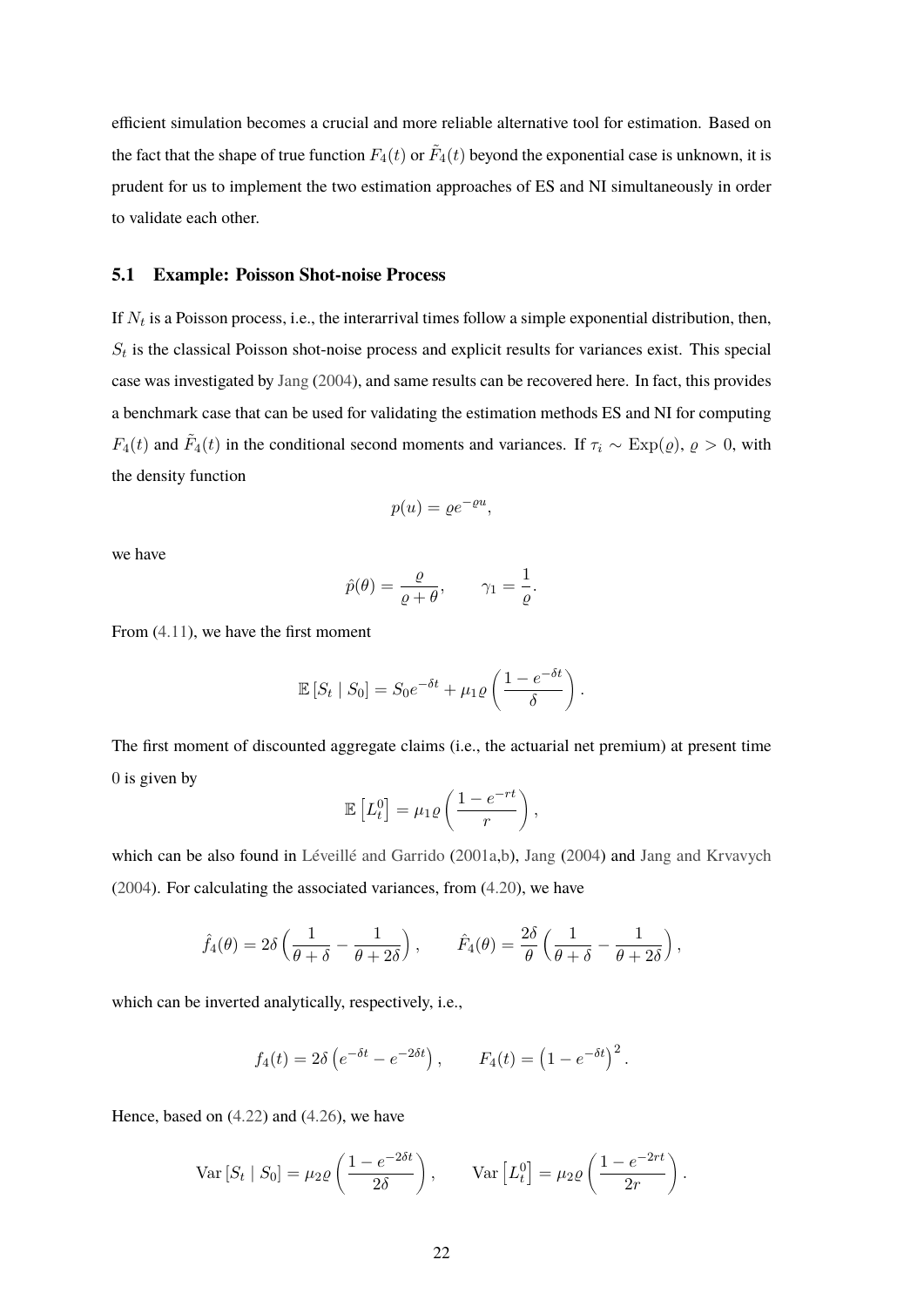<span id="page-23-0"></span>

**Figure 2:** Means and variances of  $S_t$  and  $L_t^0$  for the exponential (Exp) case with  $\varrho = 1$ ; the associated detailed numerical results are reported in Table [1](#page-24-0)

So,  $Var[S_t | S_0]$  and  $Var[L_t^0]$  are equal when  $r = \delta$ . We plot the conditional means, the true and estimated variances of  $S_t$  and  $L_t^0$  for  $\varrho = 1$  respectively in Figure [2,](#page-23-0) with numerical results reported in Table [1.](#page-24-0) Note that, each point in the variance plots is estimated by the exact simulation (ES) via Algorithm [4.1](#page-17-2) with  $10^7$  replications. For implementing Algorithm [4.1,](#page-17-2) since an exponential distribution after the exponential tilting [\(4.21\)](#page-18-1) is still an exponential distribution, i.e.,

$$
\hat{f}_{E_i}(\theta) = \frac{\hat{p}(\theta + \delta)}{\hat{p}(\delta)} = \frac{\frac{\rho}{\rho + \theta + \delta}}{\frac{\rho}{\rho + \delta}} = \frac{\rho + \delta}{(\rho + \delta) + \theta},
$$

we have  $E_i \sim \text{Exp}(\varrho + \delta)$  which can be sampled directly.

#### **5.2 Example: Gamma Shot-noise Process**

For a Gamma distribution (including chi-squared distribution as a special case), i.e.,  $\tau_i \sim \Gamma(\alpha, \beta)$ with density function

$$
p(u) = \frac{\beta^{\alpha}}{\Gamma(\alpha)} u^{\alpha - 1} e^{-\beta u}, \qquad u > 0,
$$

where  $\alpha, \beta > 0$  are the shape and rate parameters, respectively, we have the mean is  $\gamma_1 = \alpha/\beta$ and the Laplace transform

$$
\hat{p}(\theta) = \left(\frac{\beta}{\beta + \theta}\right)^{\alpha}.
$$

With the exact simulation via Algorithm [4.1](#page-17-2) and using the parameter setting  $(\alpha, \beta) = (2, 2)$ , the associated conditional means and variances are plotted in Figure [3](#page-25-0) and reported in Table [1.](#page-24-0) Each point in the variance plots is estimated by the exact simulation (ES) via Algorithm [4.1](#page-17-2) with  $10<sup>7</sup>$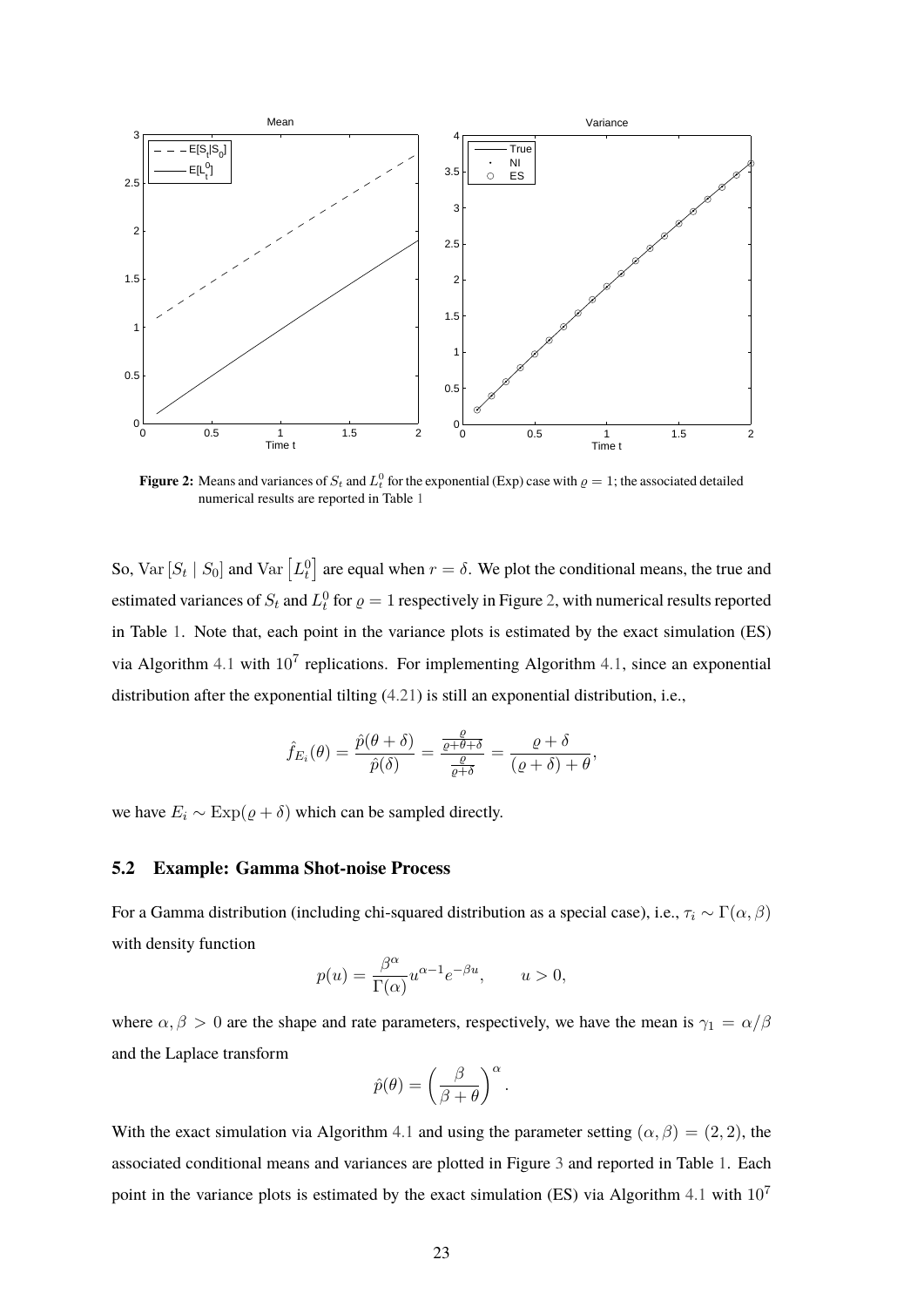<span id="page-24-0"></span>

| Time $t$ | $S_0$<br>$\mathbb{E}[S_t]$ | $\mathbb{E}[L_t^0]$ | NI-Var          | ES-Var | True-Var | $S_0$<br>$\mathbb{E}[S_t]$ | $\mathbb{E}[L_t^0]$ | NI-Var  | ES-Var  |
|----------|----------------------------|---------------------|-----------------|--------|----------|----------------------------|---------------------|---------|---------|
|          |                            |                     | $<\!\!Exp\!\!>$ |        |          |                            | <gamma></gamma>     |         |         |
| 0.2      | 1.1891                     | 0.1990              | 0.3960          | 0.3942 | 0.3960   | 1.1891                     | 0.1990              | 0.3652  | 0.3655  |
| 0.4      | 1.3762                     | 0.3960              | 0.7842          | 0.7843 | 0.7842   | 1.3762                     | 0.3960              | 0.6860  | 0.6849  |
| 0.6      | 1.5615                     | 0.5911              | 1.1647          | 1.1643 | 1.1647   | 1.5615                     | 0.5911              | 0.9839  | 0.9790  |
| 0.8      | 1.7450                     | 0.7842              | 1.5377          | 1.5411 | 1.5377   | 1.7450                     | 0.7842              | 1.2685  | 1.2591  |
| 1.0      | 1.9266                     | 0.9754              | 1.9033          | 1.9107 | 1.9033   | 1.9266                     | 0.9754              | 1.5443  | 1.5322  |
| 1.2      | 2.1065                     | 1.1647              | 2.2616          | 2.2668 | 2.2616   | 2.1065                     | 1.1647              | 1.8131  | 1.8044  |
| 1.4      | 2.2845                     | 1.3521              | 2.6128          | 2.6110 | 2.6128   | 2.2845                     | 1.3521              | 2.0759  | 2.0649  |
| 1.6      | 2.4608                     | 1.5377              | 2.9571          | 2.9485 | 2.9571   | 2.4608                     | 1.5377              | 2.3333  | 2.3222  |
| 1.8      | 2.6353                     | 1.7214              | 3.2946          | 3.2861 | 3.2946   | 2.6353                     | 1.7214              | 2.5855  | 2.5695  |
| 2.0      | 2.8081                     | 1.9033              | 3.6254          | 3.6152 | 3.6254   | 2.8081                     | 1.9033              | 2.8325  | 2.8209  |
|          |                            |                     | $<$ IG>         |        |          |                            | FN>                 |         |         |
| 0.2      | 1.1891                     | 0.1990              | 0.3621          | 0.3623 |          | 2.2371                     | 1.2471              | 2.1387  | 2.1371  |
| 0.4      | 1.3762                     | 0.3960              | 0.6992          | 0.7012 |          | 3.4619                     | 2.4817              | 4.0478  | 4.0477  |
| 0.6      | 1.5615                     | 0.5911              | 1.0390          | 1.0395 |          | 4.6745                     | 3.7041              | 5.9246  | 5.8159  |
| 0.8      | 1.7450                     | 0.7842              | 1.3805          | 1.3840 |          | 5.8751                     | 4.9143              | 7.7669  | 7.6319  |
| 1.0      | 1.9266                     | 0.9754              | 1.7215          | 1.7283 |          | 7.0637                     | 6.1125              | 9.5747  | 9.6682  |
| 1.2      | 2.1065                     | 1.1647              | 2.0605          | 2.0664 |          | 8.2405                     | 7.2987              | 11.3487 | 11.5322 |
| 1.4      | 2.2845                     | 1.3521              | 2.3965          | 2.4025 |          | 9.4056                     | 8.4732              | 13.0894 | 13.4175 |
| 1.6      | 2.4608                     | 1.5377              | 2.7288          | 2.7363 |          | 10.5591                    | 9.6359              | 14.7973 | 14.8805 |
| 1.8      | 2.6353                     | 1.7214              | 3.0568          | 3.0611 |          | 11.7011                    | 10.7871             | 16.4730 | 16.5891 |
| 2.0      | 2.8081                     | 1.9033              | 3.3802          | 3.3764 |          | 12.8317                    | 11.9269             | 18.1169 | 18.3422 |

**Table 1:** Means and variances of  $S_t$  and  $L_t^0$ 

replications. For implementing Algorithm [4.1,](#page-17-2) since a gamma distribution after the exponential tilting [\(4.21\)](#page-18-1) is still a gamma distribution, i.e.,

$$
\hat{f}_{E_i}(\theta) = \frac{\hat{p}(\theta+\delta)}{\hat{p}(\delta)} = \frac{\left(\frac{\beta}{\beta+\theta+\delta}\right)^{\alpha}}{\left(\frac{\beta}{\beta+\delta}\right)^{\alpha}} = \left(\frac{\beta+\delta}{\beta+\delta+\theta}\right)^{\alpha},
$$

we have  $E_i \sim \Gamma(\alpha, \beta + \delta)$  which can be sampled directly.

#### **5.3 Example: Inverse Gaussian Shot-noise Process**

We can also make an immediate application to modelling credit defaults:  $N_t$  can be used for modelling the arrivals of credit defaults (of e.g. corporate bonds) in a large credit portfolio,  $X_i$  is the loss of the *i*<sup>th</sup> credit default, then,  $L_t^0$  can be interpreted as the present value of the total loss of this credit portfolio within the time period of  $[0, t]$ . Our results for the moments of  $L_t^0$  provided in Section [4.2.](#page-19-2) tell people the moments of the portfolio loss, which could be useful for credit risk management and measurement.  $U_t$  is the time elapsed since the last default occurred<sup>[2](#page-24-1)</sup>. For numerical illustration, we assume the interarrival times between two successive credit defaults follow an

<span id="page-24-1"></span><sup>&</sup>lt;sup>2</sup>Since the 2007 financial crisis, default rates of corporate bonds have decreased, as the world economy has emerged from the global financial crisis (GFC) with improving market conditions. However, default rates going forward are dependent on the progress of world economic recovery and growth, as well as oil and commodity prices, fiscal and monetary policy and interest rate fluctuations. Hence, in specific situations like 2007-2008 GFC, the time elapsed since the last default occurred could be an important parameter in credit default modelling. The properties of renewal shotnoise processes and the results newly found in this paper could be also appropriate for modelling credit risk.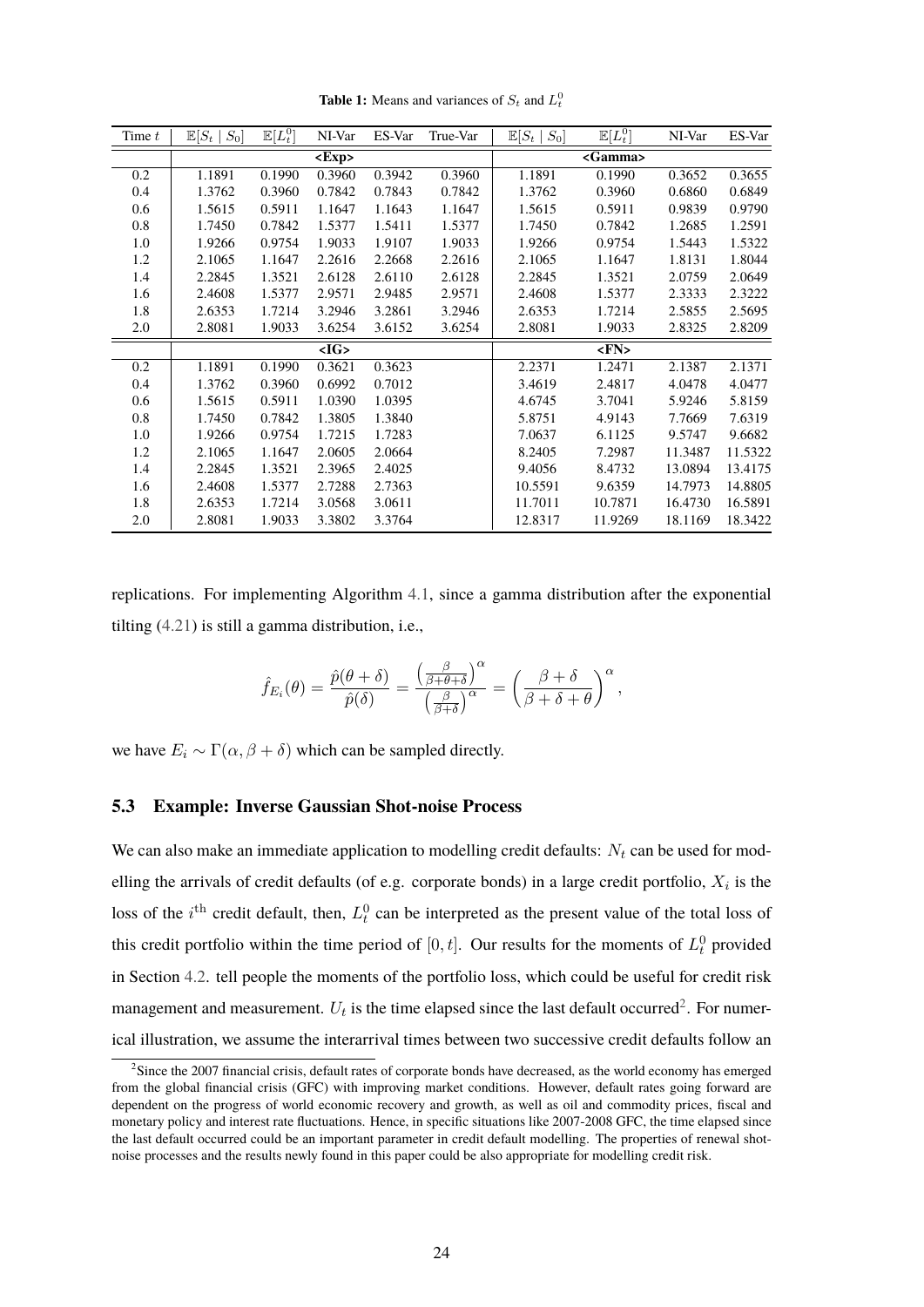<span id="page-25-0"></span>

**Figure 3:** Means and variances of  $S_t$  and  $L_t^0$  for the gamma case with  $(\alpha, \beta) = (2, 2)$ ; the associated detailed numerical results are reported in Table [1](#page-24-0)

inverse Gaussian, i.e.,  $\tau_i \sim \text{IG}(a, b)$  with density function

$$
p(u) = \frac{a}{\sqrt{2\pi u^3}} e^{-\frac{(a - bu)^2}{2u}}, \qquad u, a, b > 0,
$$

where the mean is  $\gamma_1 = a/b$  and the shape parameter is  $a^2$ , we have the Laplace transform

$$
\hat{p}(\theta) = e^{-\left[\sqrt{2\theta + b^2} - b\right]a}.
$$

With the exact simulation via Algorithm [4.1](#page-17-2) and using the parameter setting  $(a, b) = (1, 1)$ , the conditional means and variances of  $S_t$  and the present value of credit portfolio losses  $L_t^0$  are plotted in Figure [4](#page-26-0) and reported in Table [1.](#page-24-0) Each point in the variance plots is estimated by the exact simulation (ES) via Algorithm [4.1](#page-17-2) with  $10^7$  replications. For implementing Algorithm [4.1,](#page-17-2) since an IG distribution after the exponential tilting [\(4.21\)](#page-18-1) is still an IG distribution, i.e.,

$$
\hat{f}_{E_i}(\theta) = \frac{\hat{p}(\theta + \delta)}{\hat{p}(\delta)} = \frac{e^{-\left[\sqrt{2(\theta + \delta) + b^2} - b\right]a}}{e^{-\left[\sqrt{2\delta + b^2} - b\right]a}} = e^{-\left[\sqrt{2\theta + (2\delta + b^2)} - \sqrt{2\delta + b^2}\right]a},
$$

we have  $E_i \sim \text{IG}\left(a, \sqrt{2\delta + b^2}\right)$  which can be sampled directly.

#### **5.4 Example: Folded Normal Shot-noise Process**

Queues and related models are important in solving many complex reliability problems. The renewal shot-noise process and its variations can be considered to deal with the expected busy periods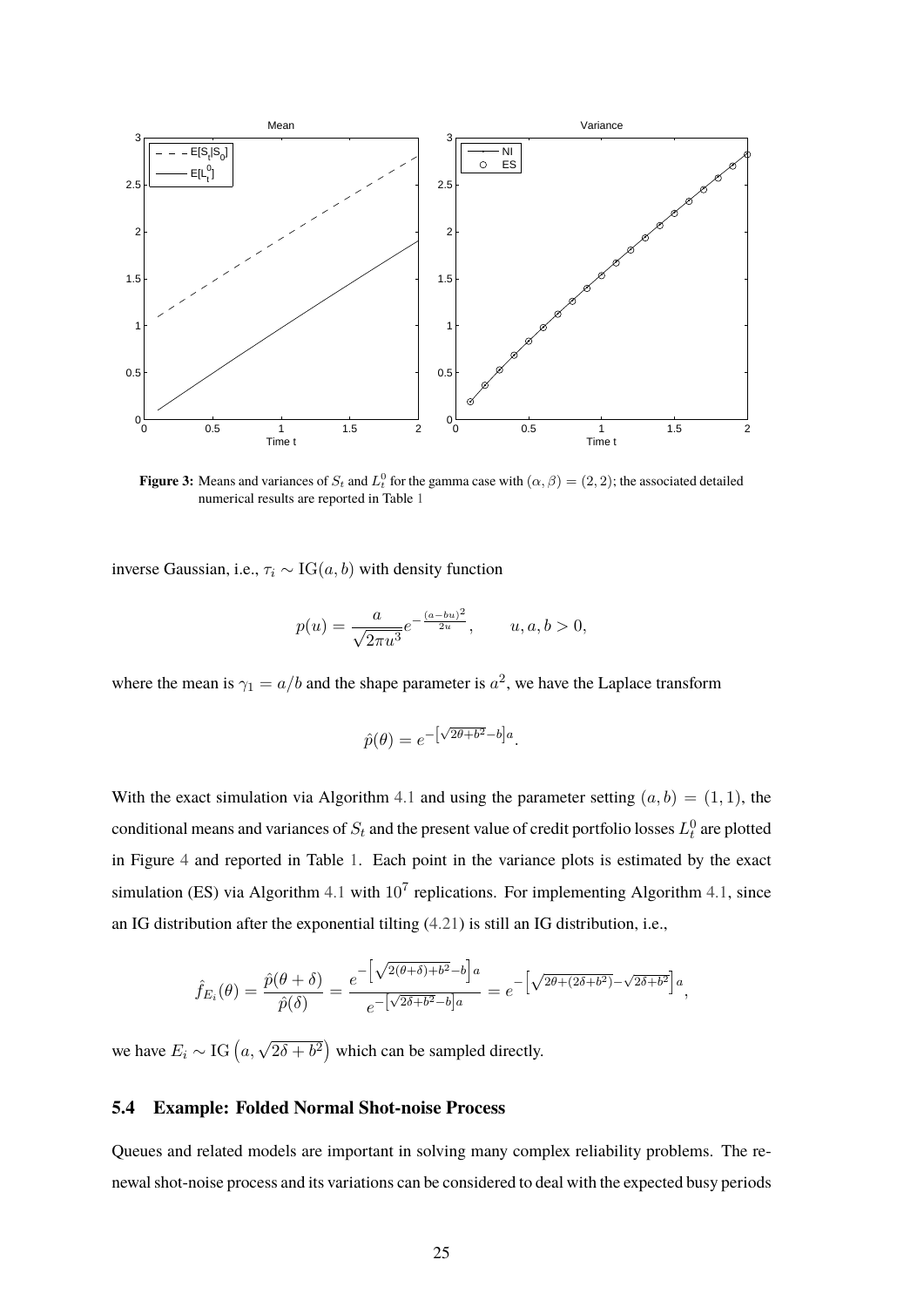<span id="page-26-0"></span>

**Figure 4:** Means and variances of  $S_t$  and  $L_t^0$  for the inverse Gaussian (IG) case with  $(a, b) = (1, 1)$ ; the associated detailed numerical results are reported in Table [1](#page-24-0)

in terms of queuing system and the virtual waiting times of customers, etc. Due to the similar nature of cashflow structure, our results could also be applied to reliability modelling.  $N_t$  accounts the total number of failures of machine components up to time  $t$ .  $X_i$  is the individual cost of the  $i^{\rm th}$ failure, then,  $L_t^0$  can be interpreted as the present value of the total cost within the time period of [0, t]. For reliability modelling, we take the *folded normal* distribution (including the *half-normal* distribution as a special case) as an example for modelling the interarrival times of two successive failures, i.e.,  $\tau_i \sim \text{FN}(\mu, \sigma)$  with density function

$$
p(u) = \frac{1}{\sqrt{2\pi\sigma^2}} \left[ e^{-\frac{(u-\mu)^2}{2\sigma^2}} + e^{-\frac{(u+\mu)^2}{2\sigma^2}} \right] \qquad u \ge 0,
$$

where  $\mu, \sigma > 0$ , we have the mean

$$
\gamma_1 = \sqrt{\frac{2}{\pi}} \sigma e^{-\frac{\mu^2}{2\sigma^2}} + \mu \left[ 1 - 2\Phi\left(-\frac{\mu}{\sigma}\right) \right],
$$

and the Laplace transform

<span id="page-26-1"></span>
$$
\hat{p}(\theta) = e^{\frac{\sigma^2}{2}\theta^2 - \mu\theta} \left[ 1 - \Phi\left( -\frac{\mu}{\sigma} + \sigma\theta \right) \right] + e^{\frac{\sigma^2}{2}\theta^2 + \mu\theta} \left[ 1 - \Phi\left( \frac{\mu}{\sigma} + \sigma\theta \right) \right].
$$
 (5.1)

Each point in the variance plots is estimated by the exact simulation (ES) via Algorithm [4.1](#page-17-2) with  $10<sup>7</sup>$  replications. For implementing Algorithm [4.1,](#page-17-2) since an folded normal distribution after the exponential tilting [\(4.21\)](#page-18-1) is unknown, we need the *acceptance/rejection (A/R) scheme* of Algorithm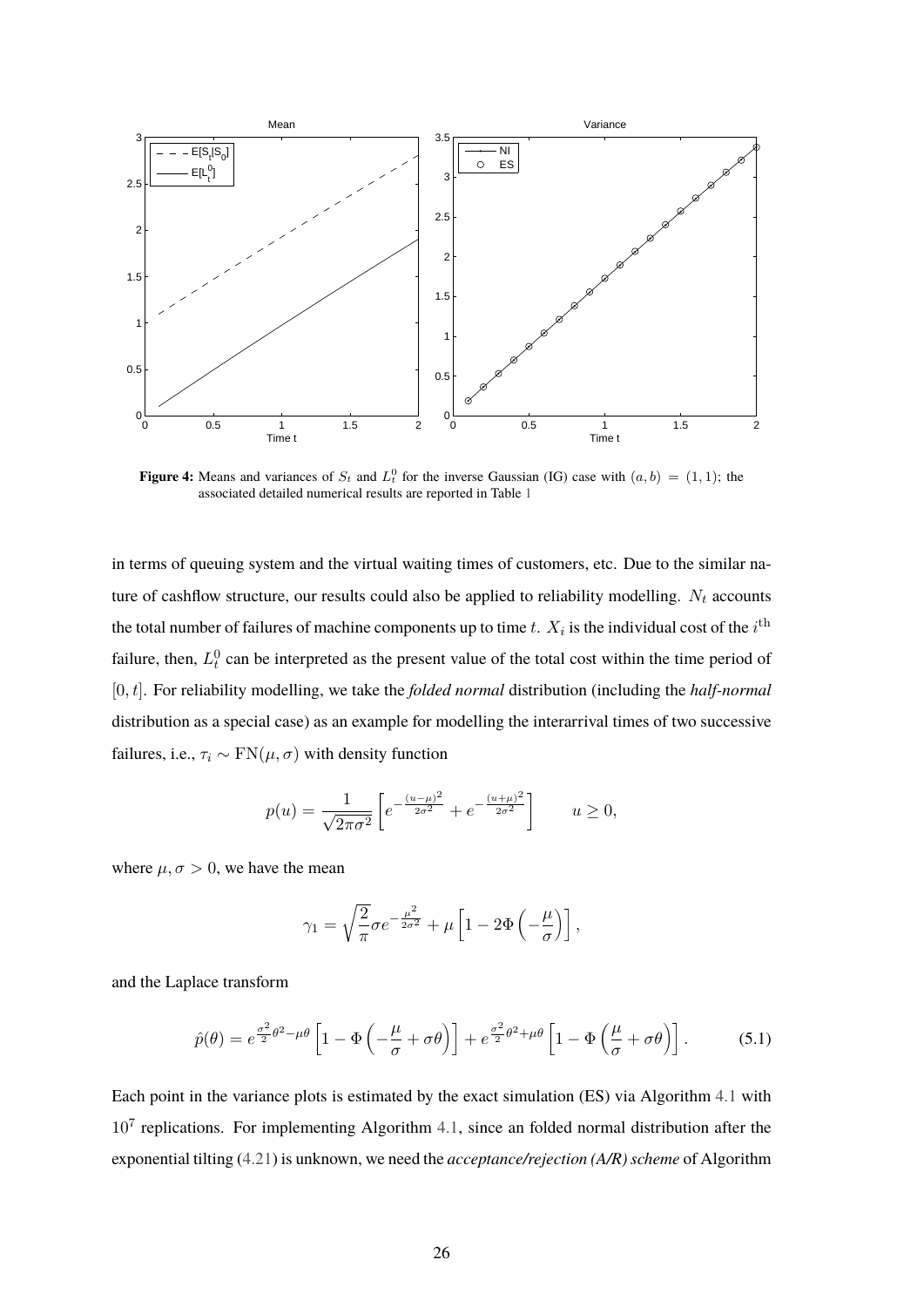<span id="page-27-1"></span>

**Figure 5:** Means and variances of  $S_t$  and  $L_t^0$  for the folded normal (FN) case with  $(\mu, \sigma) = (0, 0.2)$ ; the associated detailed numerical results are reported in Table [1](#page-24-0)

[B.1,](#page-29-0) where  $\tau_i \sim \text{FN}(\mu, \sigma)$  in Step 1 can be simply sampled via

$$
\tau_i \stackrel{\mathcal{D}}{=} |\mu + \sigma V|, \qquad V \sim \mathcal{N}(0, 1).
$$

With the exact simulation via Algorithm [4.1](#page-17-2) and using the parameter setting ( $\mu$ ,  $\sigma$ ) = (0, 0.2), the conditional means and variances of  $S_t$  and the present value of total cost  $L_t^0$  are plotted in Figure [5](#page-27-1) and reported in Table [1.](#page-24-0)

#### <span id="page-27-0"></span>**6 Concluding Remarks**

We have mainly studied the Laplace transforms of the conditional and asymptotic moments for renewal shot-noise processes and discounted aggregate claims. A very efficient and general simulation algorithm has been developed for estimating the second conditional moments, and it has been compared with the alternative method of numerical inversion. For applications to the net premium calculation in insurance as well as credit risk and reliability modelling, the first conditional moments and variances for four different distributions of interarrival times have been computed, respectively. In fact, renewal shot-noise processes and the properties found in this paper could be also applicable to a wide range of other fields such as queueing, financial transaction data, computer networks, inventories and storage system, and etc., and we leave them as further research.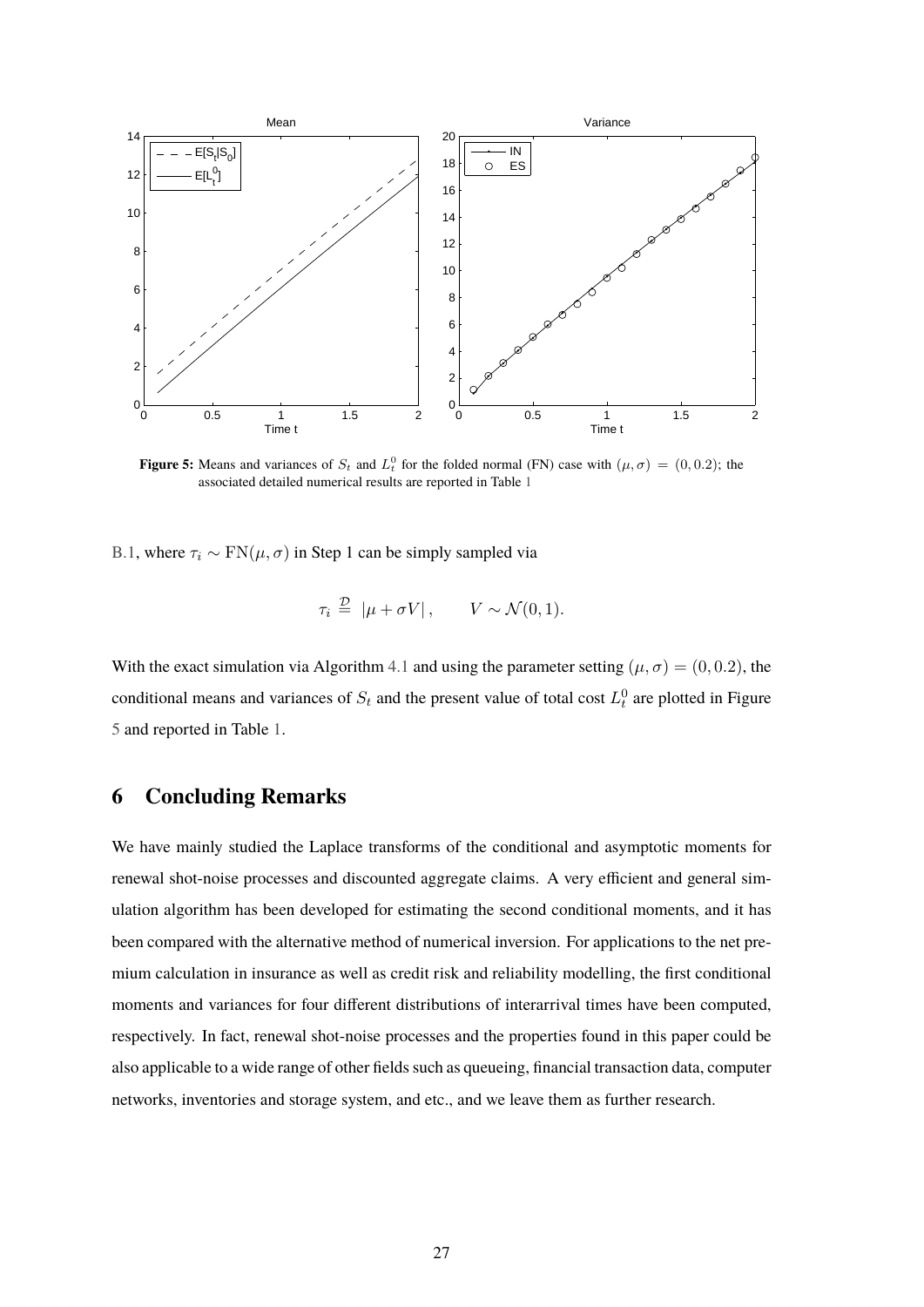#### **Acknowledgments**

The authors would like to thank all reviewers for very helpful and constructive comments and suggestions. They also thank Yan Qu for helping the implementation of numerical inversion of Laplace transforms. The corresponding author Hongbiao Zhao would like to thank Yao Xiao for a very careful read and acknowledges the financial support from the *National Natural Science Foundation of China* (#71401147,#91546202) and the research fund provided by Shanghai University of Finance and Economics.

### **Appendices**

#### <span id="page-28-0"></span>**A Numerical Inversion of Laplace Transform**

There are numerous different schemes available in the literature for Laplace numerical inversions. The aim of using numerical inversion in this paper is for comparing and validating our newly-developed exact simulation algorithms. As finding optimal schemes for numerical inversions is not our main focus here at the current stage, we thereby adopt conventional ones. For the first three cases in Section [5,](#page-21-0) i.e., exponential, gamma and inverse Gaussian cases, which are easier, we simply apply the classical *Talbot algorithm* [\(Abate](#page-30-16) [and Whitt,](#page-30-16) [2006,](#page-30-16) Section 6, p.416). It works very well by using the existing package of MatLab codes eu-ler inversion sym.m available at [MathWorks.](https://uk.mathworks.com/matlabcentral/fileexchange/39035-numerical-inverse-laplace-transform) For the folded normal case, which is more complicated due to the special function  $\Phi(\cdot)$  in the Laplace transform  $\hat{p}(\theta)$  specified in [\(5.1\)](#page-26-1), we develop our own codes based on the *Euler algorithm* [\(Abate and Whitt,](#page-30-16) [2006,](#page-30-16) Section 5, p.415-416) with the aid of existing C++ pack-age RcppFaddeeva from [CRAN](https://cran.r-project.org/web/packages/RcppFaddeeva/) that can deal with the function  $\Phi(\cdot)$  for complex values. Both algorithms involve *tuning (or scaling) parameters*, which are simple deterministic functions of positive integer M, the number of terms for approximating the infinite summation, that controls the associated truncation errors. More precisely, as illustrated in [Abate and Whitt](#page-30-16) [\(2006\)](#page-30-16), for a given Laplace transform  $\hat{f}$  of a function f, i.e.,

$$
\hat{f}(s) \equiv \int_{0}^{\infty} e^{-st} f(t) \mathrm{d}t,
$$

the underlying function  $f$  can be approximated by

<span id="page-28-1"></span>
$$
f(t) \approx f_n(t) \equiv \frac{1}{t} \sum_{k=0}^n \omega_k \hat{f}\left(\frac{\alpha_k}{t}\right), \qquad t > 0,
$$
 (A.1)

where the *nodes*  $\alpha_k$  and *weights*  $\omega_k$  are the associated *tuning (or scaling) parameters*, which are complex numbers, and depend on n but not on the transform  $\hat{f}$  or the time argument t. These tuning parameters are specified differently by Talbot algorithm and Euler algorithm as follows:

• For the *Talbot algorithm* [\(Abate and Whitt,](#page-30-16) [2006,](#page-30-16) Section 6, p.416), the parameters in the framework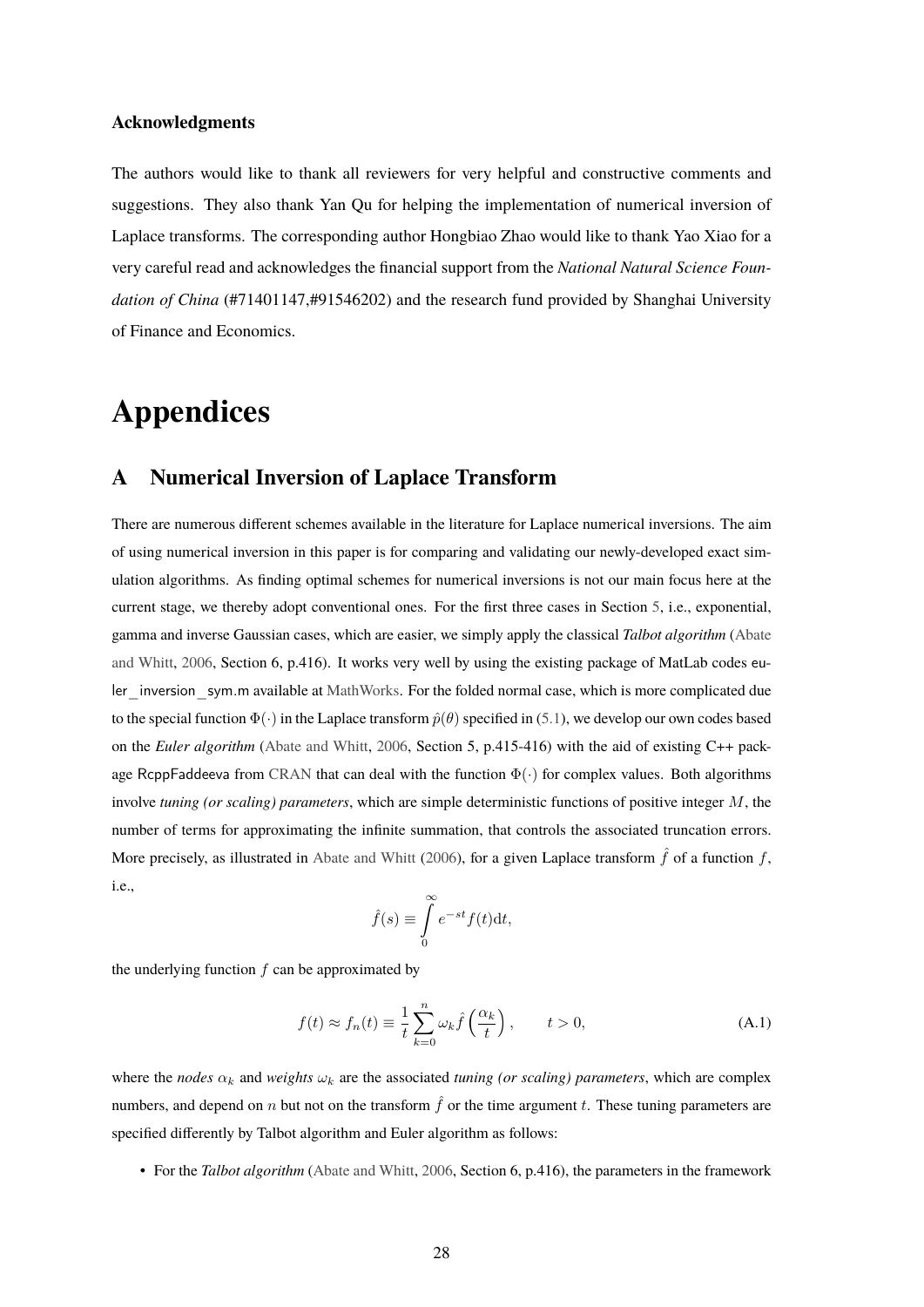[\(A.1\)](#page-28-1) are  $n = M$ ,  $\alpha_k = \delta_k$  and  $\omega_k = \frac{2}{5}\gamma_k$ , where

$$
\delta_0 = \frac{2}{5}M, \qquad \delta_k = \frac{2}{5}k\pi \left[ \cos\left(\frac{k\pi}{M}\right) + i \right], \qquad 0 < k < M,
$$
\n
$$
\gamma_0 = \frac{1}{2}e^{\delta_0}, \qquad \gamma_k = \left[ 1 + i\frac{k\pi}{M} \left( 1 + \cot^2\left(\frac{k\pi}{M}\right) \right) - i\cot\left(\frac{k\pi}{M}\right) \right] e^{\delta_k}, \qquad 0 < k < M,
$$

with  $i \equiv \sqrt{-1}$ .

• For the *Euler algorithm* [\(Abate and Whitt,](#page-30-16) [2006,](#page-30-16) Section 5, p.415-416), the parameters in the frame-work [\(A.1\)](#page-28-1) are  $n = 2M$ ,  $\alpha_k = \beta_k$  and  $\omega_k = 10^{\frac{M}{3}} \eta_k$ , where

$$
\beta_k = \frac{\ln 10}{3} M + \pi i k, \qquad \eta_k \equiv (-1)^k \xi_k,
$$
  
\n
$$
\xi_0 = \frac{1}{2}, \qquad \xi_k = 1, \quad 1 \le k \le M, \qquad \xi_{2M} = \frac{1}{2^M},
$$
  
\n
$$
\xi_{2M-k} = \xi_{2M-k+1} + 2^{-M} {M \choose k}, \qquad 0 < k < M.
$$

In our paper, we adopt  $M = 64$  for the first three cases and  $M = 6$  for the folded normal case, which determine the associated tuning parameters, respectively. From extensive numerical experiments, we do find that the estimation results from numerical inversion algorithms could be unstable for some sets of parameters. Indeed, it is a very typical problem for the numerical inversion approach, and it is why we shall advocate using our newly-developed exact simulation approach as an alternative.

#### **B** Random Variate Generator for  $E_i$

<span id="page-29-0"></span>**Algorithm B.1** (A/R Scheme for  $E_i$ ). For exactly sampling one random variable  $E_i$  in general:

- *1. Generate a random variable*  $E_e$  *with density*  $p(u)$ *;*
- *2. Generate a uniformly distributed random variable*  $V ∼ U[0, 1]$ *;*
- 3. If  $V \le e^{-\delta E_e}$ , then, accept and set  $E_i = E_e$ ; otherwise, reject and go back to Step 1.

*Proof.* To exactly sample a random variable  $E_i$  with the density function [\(4.21\)](#page-18-1), we adopt the acceptance/rejection (A/R) scheme with the envelop density function  $f_{E_e}(t) = p(t)$ . Then, we can easily find the smallest possible constant  $K$  such that

$$
\frac{f_{E_i}(t)}{f_{E_e}(t)} = \frac{e^{-\delta t}}{\hat{p}(\delta)} \leq K.
$$

Hence, we have  $K = 1/\hat{p}(\delta)$ , and the acceptance level

$$
\frac{f_{E_i}(t)}{Kp(t)} = e^{-\delta t}.
$$

Note that, the probability of acceptance is  $1/\hat{p}(\delta)$ .

 $\Box$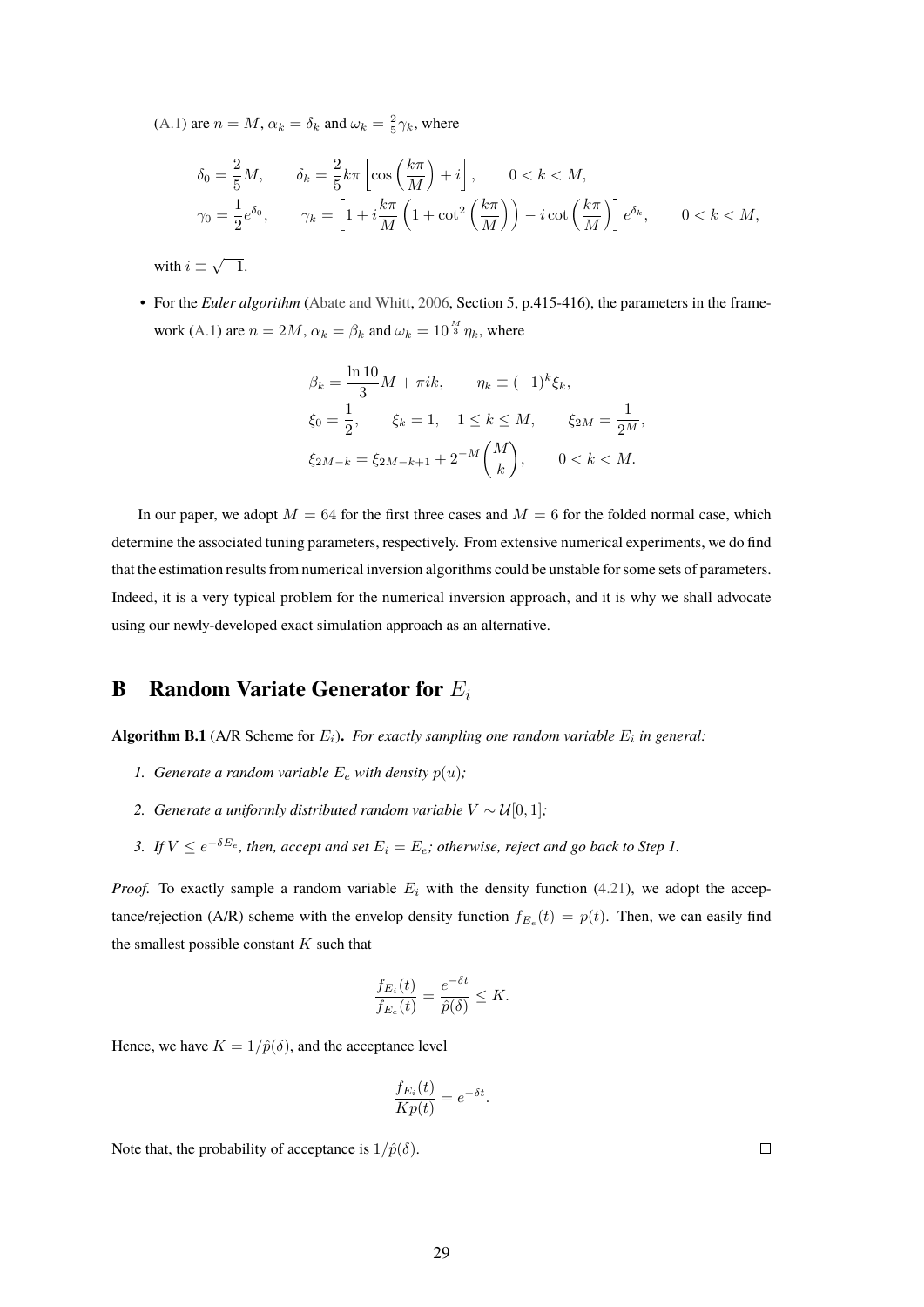#### **References**

- <span id="page-30-14"></span>Abate, J. and Whitt, W. (1992). The Fourier-series method for inverting transforms of probability distributions. *Queueing Systems*, 10(1):5–87.
- <span id="page-30-15"></span>Abate, J. and Whitt, W. (1995). Numerical inversion of Laplace transforms of probability distributions. *ORSA Journal on Computing*, 7(1):36–43.
- <span id="page-30-16"></span>Abate, J. and Whitt, W. (2006). A unified framework for numerically inverting Laplace transforms. *IN-FORMS Journal on Computing*, 18(4):408–421.
- <span id="page-30-5"></span>Albrecher, H. and Asmussen, S. (2006). Ruin probabilities and aggregrate claims distributions for shot noise Cox processes. *Scandinavian Actuarial Journal*, 2006(2):86–110.
- <span id="page-30-10"></span>Andersen, E. S. (1957). On the collective theory of risk in case of contagion between claims. *Bulletin of the Institute of Mathematics and its Applications*, 12:275–279.
- <span id="page-30-7"></span>Beard, R. E., Pesonen, E., and Pentikäinen, T. (1984). *Risk Theory*. Springer.
- <span id="page-30-2"></span>Brémaud, P. (2000). An insensitivity property of Lundberg's estimate for delayed claims. *Journal of Applied Probability*, 37(3):914–917.
- <span id="page-30-0"></span>Campbell, N. (1909a). Discontinuities in light emission. *Proceedings of the Cambridge Philosophical Society*, 15:310–328.
- <span id="page-30-1"></span>Campbell, N. (1909b). The study of discontinuous phenomena. *Proceedings of the Cambridge Philosophical Society*, 15:117–136.
- <span id="page-30-13"></span>Cox, D. R. (1955). The analysis of non-Markovian stochastic processes by the inclusion of supplementary variables. *Mathematical Proceedings of the Cambridge Philosophical Society*, 51(3):433–441.
- <span id="page-30-8"></span>Cox, D. R. (1962). *Renewal Theory*. Methuen, London.
- <span id="page-30-6"></span>Cox, D. R. and Isham, V. (1980). *Point Processes*. Chapman & Hall, London.
- <span id="page-30-9"></span>Cox, D. R. and Miller, H. D. (1965). *The Theory of Stochastic Processes*. CRC Press.
- <span id="page-30-11"></span>Dassios, A. and Embrechts, P. (1989). Martingales and insurance risk. *Stochastic Models*, 5(2):181–217.
- <span id="page-30-3"></span>Dassios, A. and Jang, J. (2003). Pricing of catastrophe reinsurance and derivatives using the Cox process with shot noise intensity. *Finance and Stochastics*, 7(1):73–95.
- <span id="page-30-4"></span>Dassios, A. and Jang, J. (2005). Kalman-Bucy filtering for linear systems driven by the Cox process with shot noise intensity and its application to the pricing of reinsurance contracts. *Journal of Applied Probability*, 42(1):93–107.
- <span id="page-30-12"></span>Dassios, A., Jang, J., and Zhao, H. (2015). A risk model with renewal shot-noise Cox process. *Insurance: Mathematics and Economics*, 65:55–65.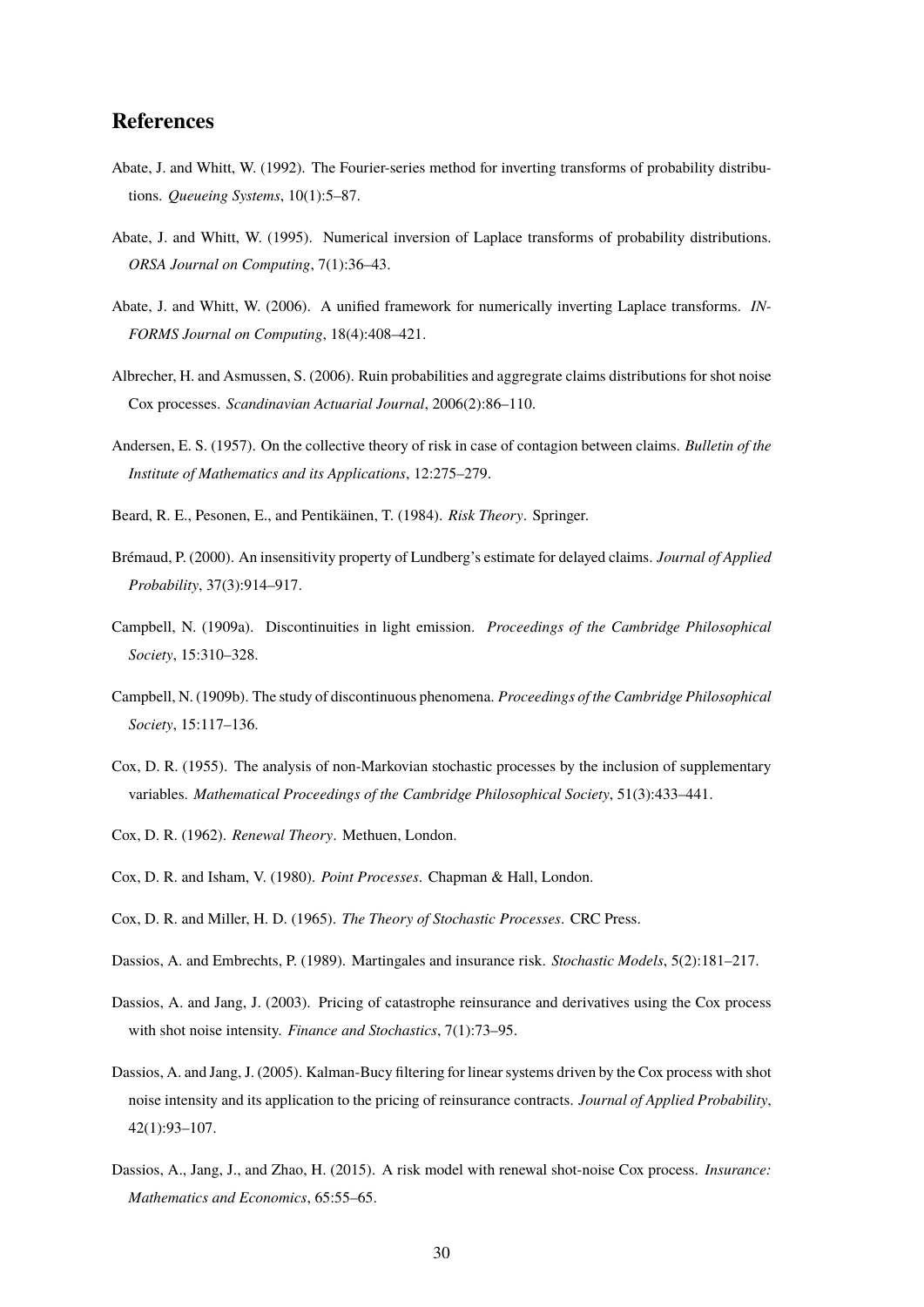- <span id="page-31-12"></span>Dassios, A. and Zhao, H. (2011). A dynamic contagion process. *Advances in Applied Probability*, 43(3):814–846.
- <span id="page-31-13"></span>Dassios, A. and Zhao, H. (2012). Ruin by dynamic contagion claims. *Insurance: Mathematics and Economics*, 51(1):93–106.
- <span id="page-31-14"></span>Dassios, A. and Zhao, H. (2014). A Markov chain model for contagion. *Risks*, 2(4):434–455.
- <span id="page-31-8"></span>Davis, M. H. (1984). Piecewise-deterministic Markov processes: A general class of non-diffusion stochastic models. *Journal of the Royal Statistical Society. Series B (Methodological)*, 46(3):353–388.
- <span id="page-31-9"></span>Davis, M. H. (1993). *Markov Models and Optimization*. Chapman & Hall/CRC.
- <span id="page-31-11"></span>Duffie, D., Filipovic, D., and Schachermayer, W. (2003). Affine processes and applications in finance. *Annals of Applied Probability*, 13(3):984–1053.
- <span id="page-31-10"></span>Duffie, D., Pan, J., and Singleton, K. (2000). Transform analysis and asset pricing for affine jump-diffusions. *Econometrica*, 68(6):1343–1376.
- <span id="page-31-17"></span>Gerber, H. U. and Shiu, E. S. (1994). Option pricing by Esscher transforms. *Transactions of the Society of Actuaries*, 46:99–140.
- <span id="page-31-6"></span>Gerber, H. U. and Shiu, E. S. (1998). On the time value of ruin. *North American Actuarial Journal*, 2(1):48– 72.
- <span id="page-31-7"></span>Gerber, H. U. and Shiu, E. S. (2005). The time value of ruin in a Sparre Andersen model. *North American Actuarial Journal*, 9(2):49–69.
- <span id="page-31-16"></span>Goovaerts, M. J., Laeven, R. J. A., and Shang, Z. (2012). Transform analysis and asset pricing for diffusion processes: a recursive approach. *Journal of Computational Finance*, 16(1):47–81.
- <span id="page-31-4"></span>Grandell, J. (1991). *Aspects of Risk Theory*. Springer.
- <span id="page-31-1"></span>Jang, J. (2004). Martingale approach for moments of discounted aggregate claims. *Journal of Risk and Insurance*, 71(2):201–211.
- <span id="page-31-2"></span>Jang, J. and Krvavych, Y. (2004). Arbitrage-free premium calculation for extreme losses using the shot noise process and the Esscher transform. *Insurance: Mathematics and Economics*, 35(1):97–111.
- <span id="page-31-15"></span>Karatzas, I. and Shreve, S. (1991). *Brownian Motion and Stochastic Calculus*. Springer.
- <span id="page-31-3"></span>Karlin, S. and Taylor, H. (1975). *A First Course in Stochastic Processes*. Academic Press, New York.
- <span id="page-31-0"></span>Klüppelberg, C. and Mikosch, T. (1995). Explosive Poisson shot noise processes with applications to risk reserves. *Bernoulli*, 1(1/2):125–147.
- <span id="page-31-5"></span>Léveillé, G. and Garrido, J. (2001a). Moments of compound renewal sums with discounted claims. *Insurance: Mathematics and Economics*, 28(2):217–231.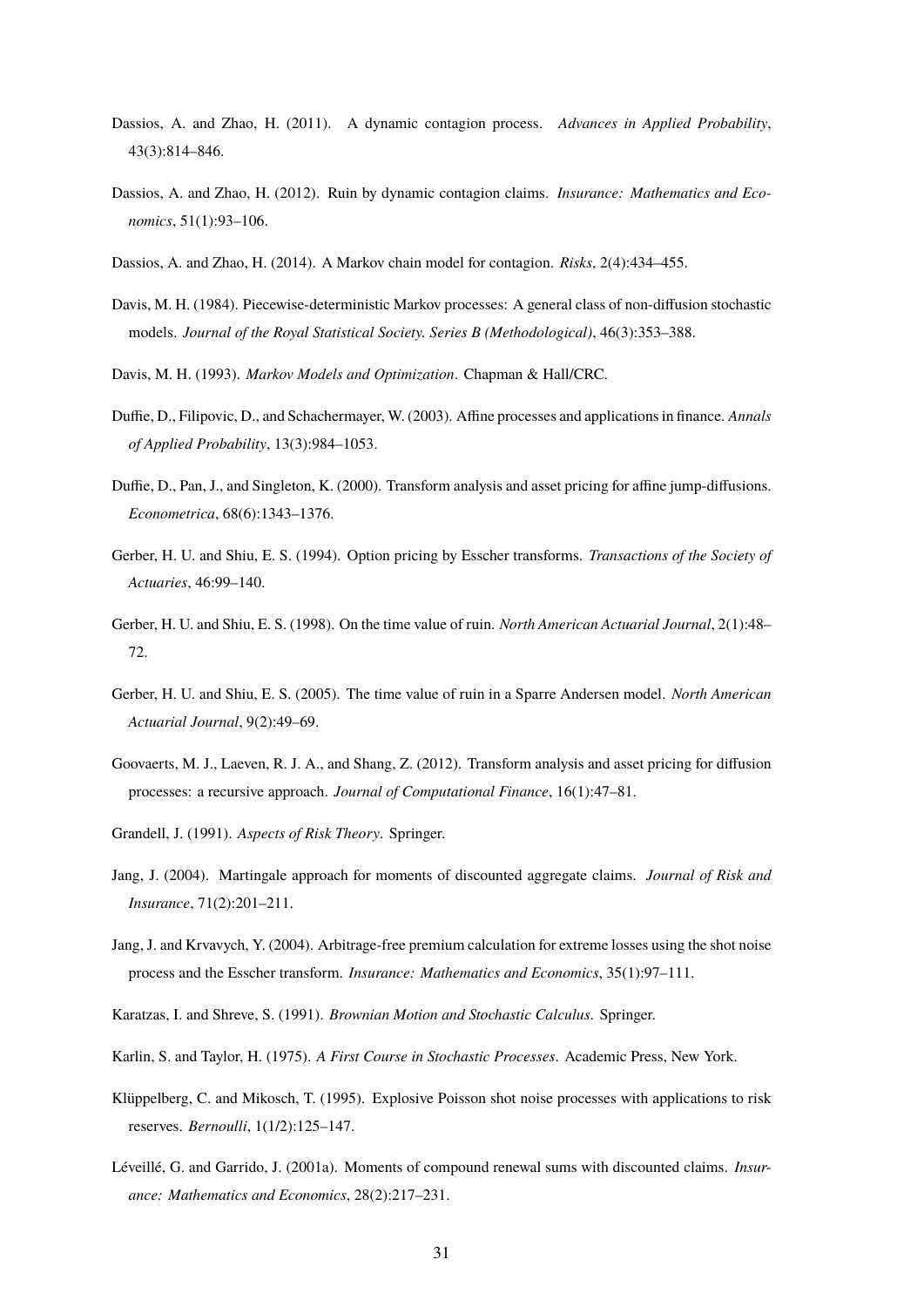- <span id="page-32-8"></span>Léveillé, G. and Garrido, J. (2001b). Recursive moments of compound renewal sums with discounted claims. *Scandinavian Actuarial Journal*, 2001(2):98–110.
- <span id="page-32-9"></span>Léveillé, G., Garrido, J., and Wang, Y. (2010). Moment generating functions of compound renewal sums with discounted claims. *Scandinavian Actuarial Journal*, 2010(3):165–184.
- <span id="page-32-10"></span>Li, S. and Garrido, J. (2005). On a general class of renewal risk process: analysis of the Gerber-Shiu function. *Advances in Applied Probability*, 37(3):836–856.
- <span id="page-32-13"></span>Linetsky, V. (1997). The path integral approach to financial modeling and options pricing. *Computational Economics*, 11(1):129–163.
- <span id="page-32-14"></span>Linetsky, V. (2004). The spectral decomposition of the option value. *International Journal of Theoretical and Applied Finance*, 7(3):337–384.
- <span id="page-32-15"></span>Linetsky, V. (2007). Spectral methods in derivatives pricing. In Birge, J. R. and Linetsky, V., editors, *Financial Engineering*, Handbooks in Operations Research and Management Science, pages 223–299. Elsevier.
- <span id="page-32-2"></span>Macci, C. and Torrisi, G. L. (2011). Risk processes with shot noise Cox claim number process and reserve dependent premium rate. *Insurance: Mathematics and Economics*, 48(1):134–145.
- <span id="page-32-12"></span>Møller, J. and Torrisi, G. L. (2005). Generalised shot noise Cox processes. *Advances in Applied Probability*, 37(1):48–74.
- <span id="page-32-1"></span>Picinbono, B., Bendjaballah, C., and Pouget, J. (1970). Photoelectron shot noise. *Journal of Mathematical Physics*, 11(7):2166–2176.
- <span id="page-32-11"></span>Rice, J. (1977). On generalized shot noise. *Advances in Applied Probability*, 9(3):553–565.
- <span id="page-32-7"></span>Rolski, T., Schmidli, H., Schmidt, V., and Teugels, J. (2008). *Stochastic Processes for Insurance and Finance*. Wiley.
- <span id="page-32-6"></span>Ross, S. M. (1996). *Stochastic Processes*. Wiley, New York.
- <span id="page-32-3"></span>Schmidt, T. (2014). Catastrophe insurance modeled by shot-noise processes. *Risks*, 2(1):3–24.
- <span id="page-32-0"></span>Schottky, W. (1918). Über spontane Stromschwankungen in verschiedenen Elektrizitätsleitern. *Annalen der Physik*, 362(23):541–567.
- <span id="page-32-4"></span>Seal, H. L. (1983). The Poisson process: its failure in risk theory. *Insurance: Mathematics and Economics*, 2(4):287–288.
- <span id="page-32-16"></span>Shang, Z., Goovaerts, M., and Dhaene, J. (2011). A recursive approach to mortality-linked derivative pricing. *Insurance: Mathematics and Economics*, 49(2):240–248.

<span id="page-32-5"></span>Smith, J. A. (1980). *Point Process Models of Rainfall*. PhD thesis, The Johns Hopkins University.